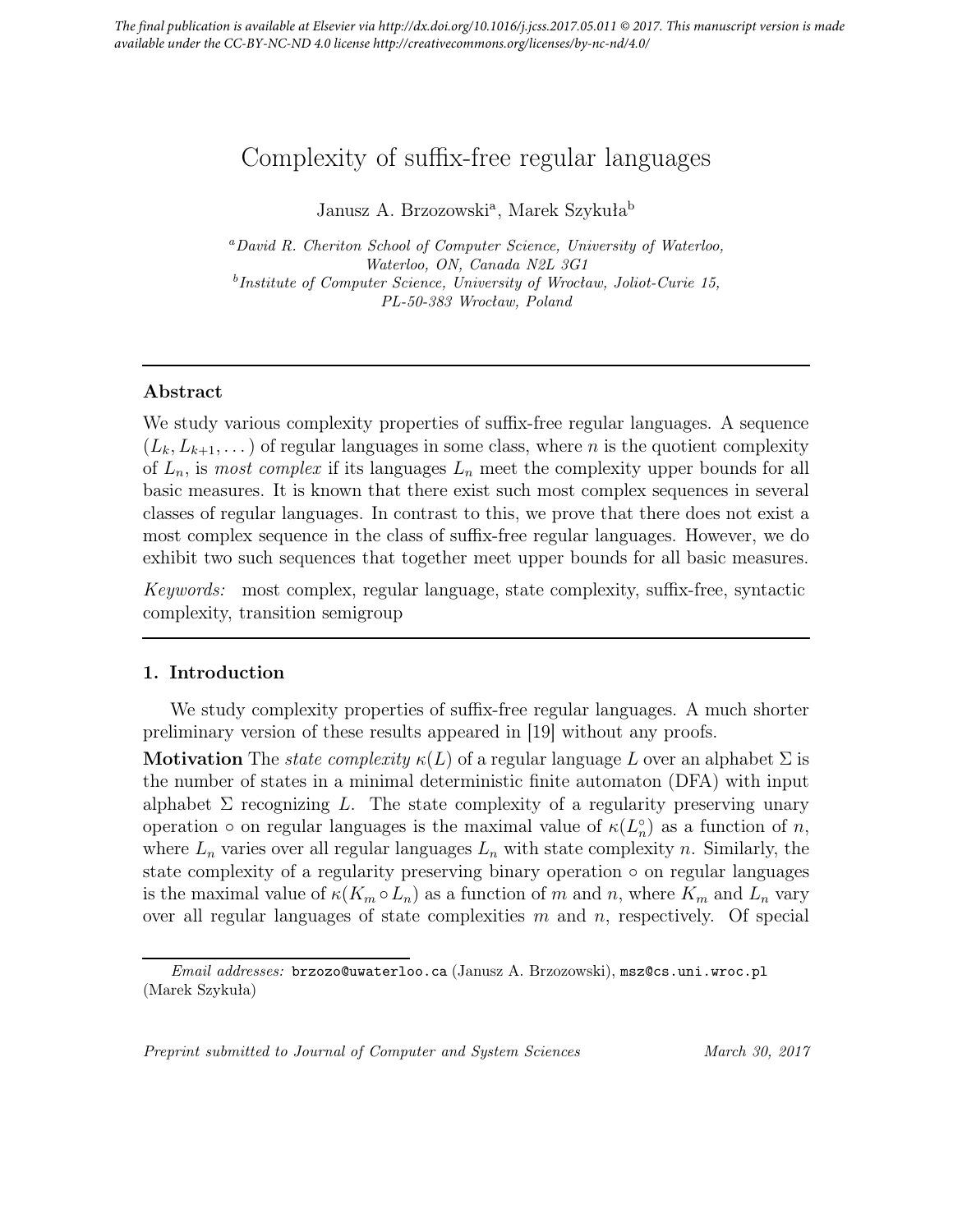interest are the state complexities of common operations on regular languages. The state complexities of union, product (concatenation), (Kleene) star and reversal were studied by Maslov [33] in 1970, but this work was not well known for many years. The paper by Yu, Zhuang, and Salomaa [37] inspired considerable interest in these problems and much research has been done on this topic in the past 22 years. The state complexity of an operation gives a worst-case lower bound on the time and space complexities of the operation. For this reason it has been studied extensively; see [5, 28, 36] for additional references.

Consider, for example, the product of two regular languages. To find its state complexity we need to establish an upper bound for it, and find two languages of state complexities  $m$  and  $n$ , respectively that meet this bound. It is known that  $(m-2)2^{n} + 2^{n-1}$  is a tight upper bound on product. The languages that meet this bound are called witnesses. In general, different witnesses have been used for the two arguments and for different operations. However, Brzozowski [6] has shown that one witness and its slightly modified version called a dialect is sufficient to meet the bounds on all binary Boolean operations, product, star, and reversal. The DFA of this witness is shown in Figure 1. Let the language recognized by this DFA be  $L_n(a, b, c)$ , and let  $L_n(b, a, c)$  be the language of the DFA obtained from that of Figure 1 by interchanging the roles of a and b. Then  $L_m(a, b, c)$  and  $L_n(b, a, c)$  meet the bound mn for all binary boolean operations,  $L_m(a, b, c)$  and  $L_n(a, b, c)$  meet the bound  $(m-1)2^{n} + 2^{n-1}$  for product, and  $L_n(a, b, c)$  meets the bounds  $2^{n-1} + 2^{n-2}$ for star and  $2^n$  for reversal.



Figure 1: Minimal DFA of a most complex regular language.

Although state complexity is a useful measure, it has some deficiencies. The language  $L_n(a, b, c)$  and the language  $\{a, b, c\}^{n-2}$  both have state complexity n, but the second language is intuitively much simpler. Secondly, all the bounds for common operations – except reversal, which misses the bound by one state – are also met by star-free languages [13], where the class of star-free languages is the smallest class containing the finite languages and closed under Boolean operations and product, but not star. For these reasons Brzozowski [6] suggested additional complexity mea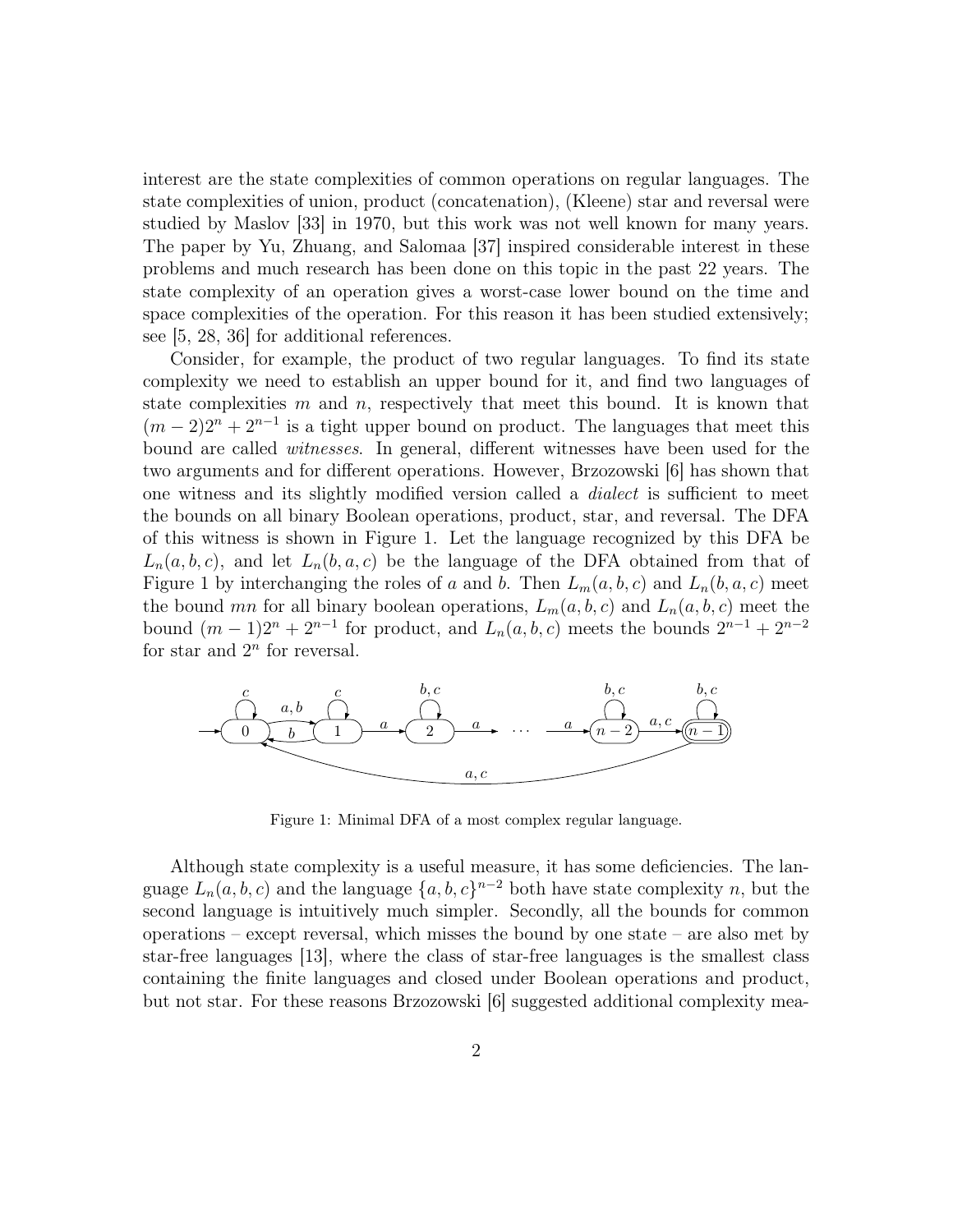sures: the maximal size of the syntactic semigroup of the language and the state complexities of atoms (discussed later). It turns out that the language defined in Figure 1 also meets these bounds. For these reasons this language has been called a most complex regular language. The added measure of the size of the syntactic semigroup distinguishes well between  $L_n(a, b, c)$  and  $\{a, b, c\}^{n-1}$  since the semigroup of the first language has  $n^n$  elements, while the second has  $n-1$  elements.

In previous work on state complexity it was always assumed that the two arguments in product and binary Boolean operations are restricted to be over the same alphabet. But Brzozowski pointed out in 2016 [7] that operations on languages over different alphabets, unrestricted operations, have higher tight upper bounds. It was shown that witnesses very similar to those of Figure 1 also meet these bounds [7, 16], and thus are most complex for both restricted and unrestricted operations. For suffix-free languages the restricted and unrestricted complexities are the same.

Most complex languages are useful for testing the efficiency of systems. Hence to check the maximal size of the objects that a system can handle, we can use most complex languages. It is certainly simpler to have just one or two worst-case examples.

The question now arises whether most complex languages also exist in subclasses of regular languages. A natural source of subclasses is obtained from the notion of convexity. Convex languages were introduced by Thierrin [35] and studied later in [1]. They can be defined with respect to arbitrary binary relations on an alphabet  $\Sigma^*$ , but the relations "is a prefix of", "is a suffix of" and "is a factor of" turned out to be of considerable interest, where if  $w = xyz \in \Sigma^*$ , then x is a prefix of w, y is a factor, and z is a suffix. A language L is prefix-convex if, whenever  $w = xyz$ and w and x are in L, then so is xy. Factor-convex and suffix-convex languages are defined in a similar way. Brzozowski began studying the complexity properties of these languages in [4].

The class of prefix-convex languages has four natural subclasses: *right ideals* (languages L satisfying  $L = L\Sigma^*$ ), prefix-closed languages (where w in L implies that every prefix of w is in  $L$ ), prefix-free languages (where w in  $L$  implies that no prefix of w other than w is in L), and prefix-proper languages that are prefix-convex but do not belong to any one of the three special subclasses. Similarly, there are four subclasses of suffix-free languages: left ideals (languages L satisfying  $L = \Sigma^* L$ ), suffix-closed languages, *suffix-free* languages, and *suffix-proper* languages. Finally, there are four subclasses of factor-free languages: two-sided ideals (languages L satisfying  $L =$  $\Sigma^* L \Sigma^*$ ), factor-closed languages, factor-free languages, and factor-proper languages. Ideals appear in pattern matching [24]: if we are looking for all the words in a given text that begin with words in a pattern language  $L$ , then we are dealing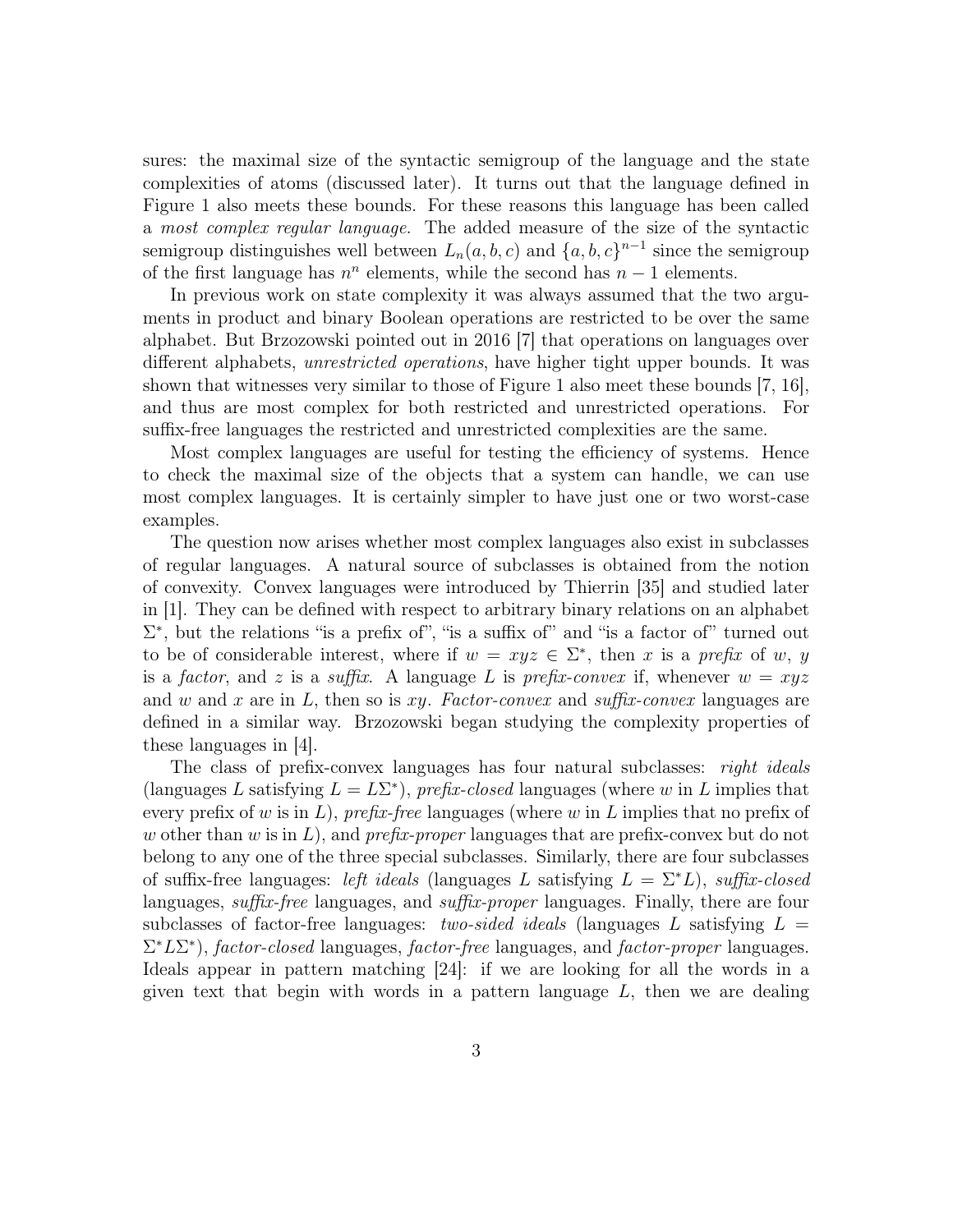with the right ideal  $L\Sigma^*$ , and similar statements apply to left and two-sided ideals. Prefix-closed (respectively, suffix-closed, factor closed) languages are complements of right ideals (respectively, left ideals, two-sided ideals). Prefix-free (respectively, suffix-free, factor-free) languages, other than the language consisting of the empty word, are codes [3], and have many applications, particularly in cryptography, data compression and error correction.

Most complex left, right and two-sided ideals for restricted operations were found in [10], and unrestricted operations were added in [16]. Most complex prefix-closed, and prefix-free languages were exhibited in [17] and proper prefix-convex languages in [15]. Most complex suffix-closed languages were found in [14]. In contrast to these results, the first example of a subclass of the class of regular languages that does not have a most complex language is that of suffix-free languages. This result was reported in [20], and is the subject of the present paper. It is also known (unpublished result) that most complex proper suffix-convex languages do not exist.

Quotient Complexity A basic complexity measure of a regular language L over an alphabet  $\Sigma$  is the number n of distinct left quotients of L, where a *(left) quotient* of L by a word  $w \in \Sigma^*$  is  $w^{-1}L = \{x \mid wx \in L\}$ . We denote the set of quotients of L by  $K = \{K_0, \ldots, K_{n-1}\}\$ , where  $K_0 = L = \varepsilon^{-1}L$  by convention. Each quotient  $K_i$  can be represented also as  $w_i^{-1}L$ , where  $w_i \in \Sigma^*$  is such that  $w_i^{-1}L = K_i$ . The number of quotients of L is its *quotient complexity* [5]. Since the set of quotients of L is the same as the number of states in a minimal DFA recognizing  $L$ , the quotient complexity of  $L$ is the same as its state complexity; however, quotient complexity suggests languagetheoretic methods, whereas state complexity deals with automata. The quotient complexities of unary operation and binary operations are defined analogously to state complexities.

To establish the state/quotient complexity of a regularity preserving unary operation  $\circ$  we need a sequence  $(L_n, n \geq k) = (L_k, L_{k+1}, \ldots)$ , called a *stream*, of witness languages that meet this bound; here  $k$  is usually some small integer because the bound may not apply for  $n < k$ . In all the cases that have been studied the languages in a stream are defined in the same way, differing only in the parameter  $n$ . For example, the languages of the DFAs of Figure 1 define the stream  $(L_n(a, b, c) \mid n \geq 3)$ .

To establish the state/quotient complexity of a regularity preserving binary operation • on regular languages, for each pair  $(m, n)$ ,  $m \geqslant h, n \geqslant k$ , we need to find two languages  $K_{m,n}$  and  $L_{m,n}$  meeting this bound; here  $K_{m,n}$  and  $L_{m,n}$  are of complexities m and n, respectively. The notation  $K_{m,n}$  and  $L_{m,n}$  implies that  $K_{m,n}$ depends on n, and  $L_{m,n}$  depends on m. If  $K_{m,n}$  together with  $L_{m,n}$  meet the required bound, it may occur that  $K_{m,n}$  with  $L_{m',n}$  may not meet that bound. Indeed, two such examples have been found by Han and Salomaa [25]: the union and intersec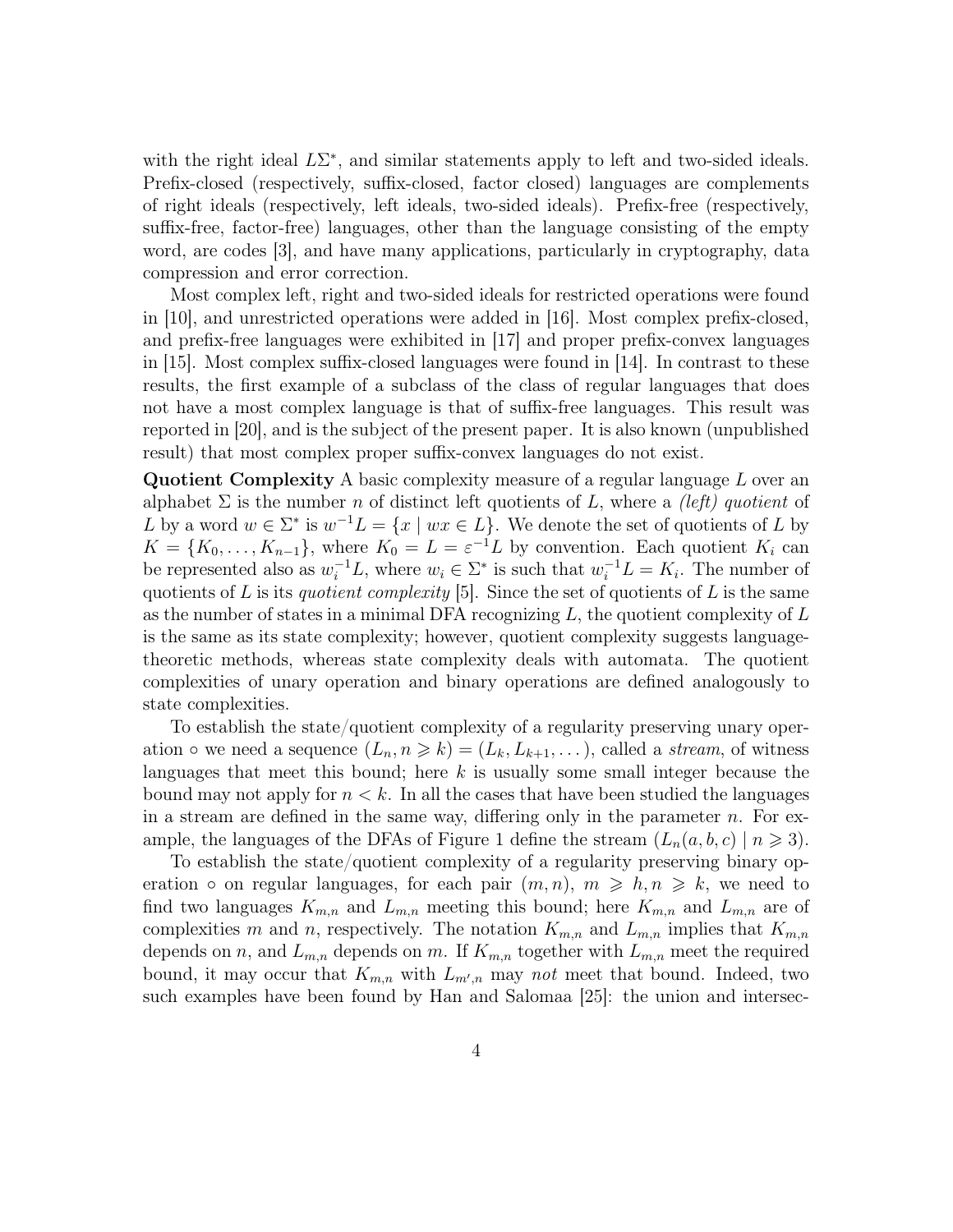tion of finite languages require such witnesses. Fortunately, however, in all other cases studied in the literature, it suffices to use witness streams  $(K_m, m \geq h)$  and  $(L_n, n \geq k)$ , where  $K_m$  is independent of n and  $L_n$  is independent of m. This is the case for suffix-free languages. The state/quotient complexity of suffix-free languages using various witnesses was examined in [23, 26, 30].

We also extend the notions of *maximal complexity, stream*, and *witness* to DFAs. Syntactic Complexity A second measure of complexity of a regular language is its syntactic complexity. Let  $\Sigma^+$  be the set of non-empty words of  $\Sigma^*$ . The *syntactic* semigroup of L is the set of equivalence classes of the Myhill congruence  $\approx_L$  on  $\Sigma^+$  defined by  $x \approx_L y$  if and only if  $uxv \in L \Leftrightarrow uyv \in L$  for all  $u, v \in \Sigma^*$ . The syntactic semigroup of L is isomorphic to the transition semigroup of a minimal DFA  $\mathcal D$  recognizing L [34], which is the semigroup of transformations of the state set of  $D$  induced by non-empty words. The *syntactic complexity* of  $L$  is the cardinality of its syntactic/transition semigroup.

Holzer and König [27], and independently Krawetz, Lawrence and Shallit [31] studied the syntactic complexity in the classes of unary and binary regular languages. This problem was also solved for the classes of right ideals [16, 22], left ideals  $[16, 18, 22]$ , two-sided ideals  $[16, 18, 22]$ , prefix-free languages  $[12]$ , and suffixfree languages [12, 19].

Complexities of Atoms A possible third measure of complexity of a regular language  $L$  is the number and quotient complexities, which we call simply *complexities*, of certain languages, called atoms, uniquely defined by L. Atoms arise from an equivalence on  $\Sigma^*$  which is a left congruence refined by the Myhill congruence, where two words x and y are equivalent if  $ux \in L$  if and only if  $uy \in L$  for all  $u \in \Sigma^*$  [29]. Thus x and y are equivalent if  $x \in u^{-1}L \Leftrightarrow y \in u^{-1}L$ . An equivalence class of this relation is called an atom [21] of L. It follows that an atom is a non-empty intersection of complemented and uncomplemented quotients of L. The quotients of a language are unions of its atoms.

**Terminology and Notation** A *deterministic finite automaton (DFA)* is defined as a quintuple  $\mathcal{D} = (Q, \Sigma, \delta, q_0, F)$ , where Q is a finite non-empty set of states,  $\Sigma$ is a finite non-empty alphabet,  $\delta: Q \times \Sigma \to Q$  is the transition function,  $q_0 \in Q$  is the *initial* state, and  $F \subseteq Q$  is the set of final states. We extend  $\delta$  to a function  $\delta: Q \times \Sigma^* \to Q$  as usual. A DFA D accepts a word  $w \in \Sigma^*$  if  $\delta(q_0, w) \in F$ . The language accepted by  $\mathcal D$  is denoted by  $L(\mathcal D)$ . If q is a state of  $\mathcal D$ , then the language  $L^q$  of q is the language accepted by the DFA  $(Q, \Sigma, \delta, q, F)$ . A state is *empty* if its language is empty. Two states p and q of  $\mathcal D$  are equivalent if  $L^p = L^q$ . A state q is reachable if there exists  $w \in \Sigma^*$  such that  $\delta(q_0, w) = q$ . A DFA is minimal if all of its states are reachable and no two states are equivalent. Usually DFAs are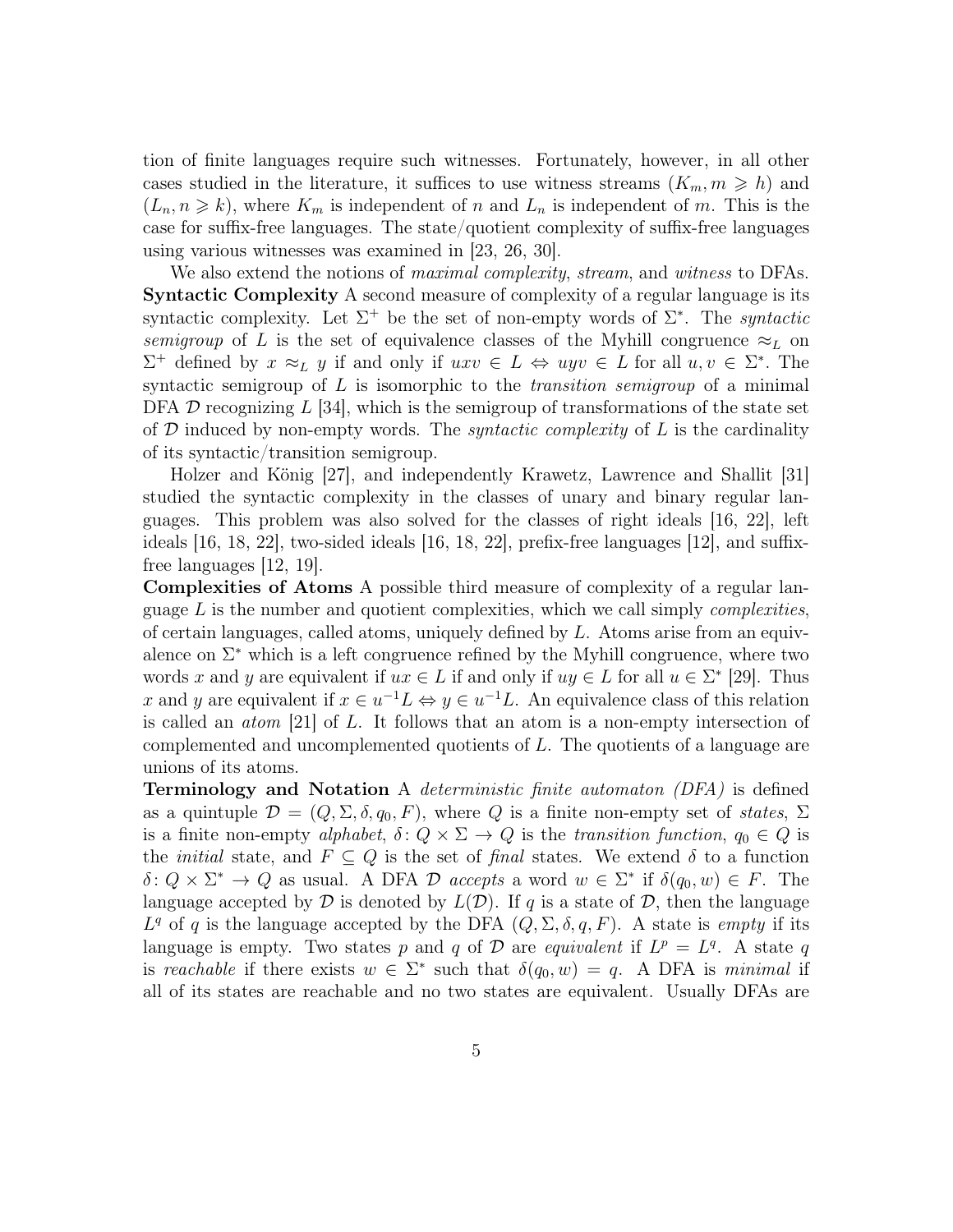used to establish upper bounds on the quotient complexity of operations and also as witnesses that meet these bounds.

A nondeterministic finite automaton (NFA) is a quintuple  $\mathcal{D} = (Q, \Sigma, \delta, I, F)$ , where  $Q, \Sigma$  and F are defined as in a DFA,  $\delta: Q \times \Sigma \to 2^Q$  is the transition function, and  $I \subseteq Q$  is the set of initial states. An  $\varepsilon$ -NFA is an NFA in which transitions under the empty word  $\varepsilon$  are also permitted.

The quotient DFA of a regular language L with n quotients is defined by  $\mathcal{D} =$  $(K, \Sigma, \delta_{\mathcal{D}}, K_0, F_{\mathcal{D}})$ , where  $\delta_{\mathcal{D}}(K_i, w) = K_j$  if and only if  $w^{-1}K_i = K_j$ , and  $F_{\mathcal{D}} =$  ${K_i \mid \varepsilon \in K_i}$ . To simplify the notation, without loss of generality we use the set  $Q_n = \{0, \ldots, n-1\}$  of subscripts of quotients as the set of states of  $\mathcal{D}$ ; then  $\mathcal D$  is denoted by  $\mathcal{D} = (Q_n, \Sigma, \delta, 0, F)$ , where  $\delta(p, w) = q$  if  $\delta_{\mathcal{D}}(K_p, w) = K_q$ , and F is the set of subscripts of quotients in  $F_{\mathcal{D}}$ . The quotient DFA of L is unique and it is isomorphic to each complete minimal DFA of L.

A transformation of  $Q_n$  is a mapping  $t: Q_n \to Q_n$ . The image of  $q \in Q_n$  under t is denoted by qt. The range of t is  $\text{rng}(t) = \{q \in Q_n \mid pt = q \text{ for some } p \in Q_n\}$ . In any DFA, each letter  $a \in \Sigma$  induces a transformation  $\delta_a$  of the set  $Q_n$  defined by  $q\delta_a =$  $\delta(q, a)$ . By a slight abuse of notation we use the letter a to denote the transformation it induces; thus we write qa instead of  $q\delta_a$ . We also extend the notation to sets of states: if  $P \subseteq Q_n$ , then  $Pa = \{pa \mid p \in P\}$ . If s, t are transformations of Q, their composition is denoted by  $s*t$  and defined by  $q(s*t) = (qs)t$ ; the  $*$  is usually omitted. Then also for a word  $w = a_1 \cdots a_k$ ,  $\delta_w$  denotes the transformation  $\delta_{a_1} \cdots \delta_{a_k}$  induced by w. Let  $\mathcal{T}_{Q_n}$  be the set of all  $n^n$  transformations of  $Q_n$ ; then  $\mathcal{T}_{Q_n}$  is a monoid under composition.

For  $k \geq 2$ , a transformation (permutation) t of a set  $P = \{q_0, q_1, \ldots, q_{k-1}\} \subseteq Q$  is a k-cycle if  $q_0t = q_1, q_1t = q_2, \ldots, q_{k-2}t = q_{k-1}, q_{k-1}t = q_0$ . This k-cycle is denoted by  $(q_0, q_1, \ldots, q_{k-1})$ . A 2-cycle  $(q_0, q_1)$  is called a transposition. A transformation that changes only one state p to a state  $q \neq p$  is denoted by  $(p \rightarrow q)$ . A transformation mapping a subset P of Q to a single state and acting as the identity on  $Q \setminus P$  is denoted by  $(P \to q)$ . We also denote by  $[q_0, \ldots, q_{n-1}]$  the transformation that maps  $p \in \{0, \ldots, n-1\}$  to  $q_p$ .

We now define dialects of languages and DFAs following [10]. Let  $\Sigma = \{a_1, \ldots, a_k\}$ be an alphabet; we assume that its elements are ordered as shown. Let  $\pi$  be a *partial* permutation of  $\Sigma$ , that is, a partial function  $\pi: \Sigma \to \Gamma$  where  $\Gamma \subseteq \Sigma$ , for which there exists  $\Delta \subseteq \Sigma$  such that  $\pi$  is bijective when restricted to  $\Delta$  and undefined on  $\Sigma \setminus \Delta$ . We denote undefined values of  $\pi$  by the symbol "−".

If L is a language over  $\Sigma$ , we denote it by  $L(a_1, \ldots, a_k)$  to stress its dependence on Σ. If  $\pi$  is a partial permutation, let  $s_{\pi}$  be the language substitution defined as follows: for  $a \in \Sigma$ ,  $a \mapsto {\pi(a)}$  when  $\pi(a)$  is defined, and  $a \mapsto \emptyset$  when  $\pi(a)$  is not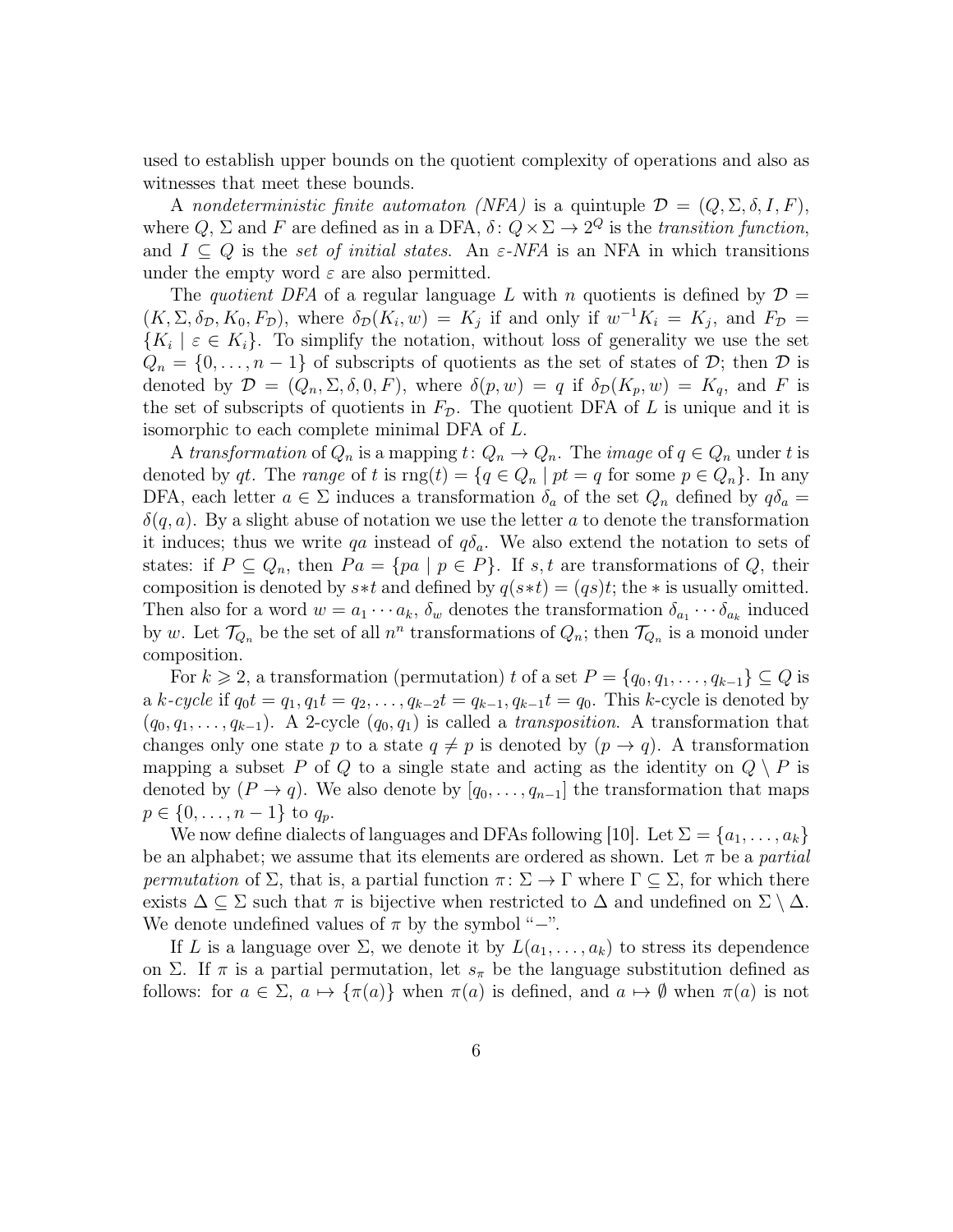defined. For example, if  $\Sigma = \{a, b, c\}$ ,  $L(a, b, c) = \{a, b, c\}^* \{ab, acc\}$ , and  $\pi(a) = c$ ,  $\pi(b) = -$ , and  $\pi(c) = b$ , then  $s_{\pi}(L) = \{b, c\}^* \{cbb\}$ . In other words, the letter c plays the role of a, and b plays the role of c. A permutational dialect of  $L(a_1, \ldots, a_k)$ is a language of the form  $s_{\pi}(L(a_1, \ldots, a_k))$ , where  $\pi$  is a partial permutation of  $\Sigma$ ; this dialect is denoted by  $L(\pi(a_1), \ldots, \pi(a_k))$ . If the order on  $\Sigma$  is understood, we use  $L(\Sigma)$  for  $L(a_1,\ldots,a_k)$  and  $L(\pi(\Sigma))$  for  $L(\pi(a_1),\ldots,\pi(a_k))$ . Undefined values appearing at the end of the alphabet are omitted. For example, if  $\Sigma = \{a, b, c, d\}$ then we write  $L(a, b)$  instead of  $L(a, b, -, -)$ .

Let  $\Sigma = \{a_1, \ldots, a_k\}$ , and let  $\mathcal{D} = (Q, \Sigma, \delta, q_1, F)$  be a DFA; we denote it by  $\mathcal{D}(a_1,\ldots,a_k)$  to stress its dependence on  $\Sigma$ . If  $\pi$  is a partial permutation, then the permutational dialect

$$
\mathcal{D}(\pi(a_1),\ldots,\pi(a_k))
$$

of  $\mathcal{D}(a_1,\ldots,a_k)$  is obtained by changing the alphabet of  $\mathcal D$  from  $\Sigma$  to  $\pi(\Sigma)$ , and modifying  $\delta$  so that in the modified DFA  $\pi(a_i)$  induces the transformation induced by  $a_i$  in the original DFA; thus  $\pi(a_i)$  plays the role of  $a_i$ . One verifies that if the language  $L(a_1, \ldots, a_k)$  is accepted by DFA  $\mathcal{D}(a_1, \ldots, a_k)$ , then  $L(\pi(a_1), \ldots, \pi(a_k))$  is accepted by  $\mathcal{D}(\pi(a_1), \ldots, \pi(a_k)).$ 

In the sequel we refer to permutational dialects simply as dialects.

#### Contributions

1. We prove that a most complex stream of suffix-free languages does not exist. This is in contrast with the existence of streams of most complex regular languages, right, left, and two-sided ideals, prefix-free and proper prefix-convex languages.

2. We exhibit a single ternary witness that meets the bounds for star, product, and Boolean operations.

3. We exhibit a single quinary witness that meets the bounds for Boolean operations, reversal, number of atoms, syntactic complexity, and quotient complexities of atoms.

4. We show that when  $m, n \geq 6$  and  $m - 2$  and  $n - 2$  are relatively prime, there are binary witnesses that meet the bound  $(m-1)2^{n-2}+1$  for product.

5. We prove that any witness DFA for star and any second witness DFA for product must have transition semigroups that are subsemigroups of the suffix-free semigroup of transformations  $\mathbf{T}^{\leqslant 5}(n)$  which has maximal cardinality for  $2 \leqslant n \leqslant 5$ ; that the witness DFAs for reversal, syntactic complexity and quotient complexities of atoms must have transition semigroups that are subsemigroups of the suffix-free semigroup of transformations  $\mathbf{T}^{\geqslant 6}(n)$  which has maximal cardinality for  $n = 2, 3$ and  $n \geq 6$ ; and that the witness DFAs for Boolean operations can have transition semigroups that are subsemigroups of  $T^{\leq 5} \cap T^{\geq 6}$ .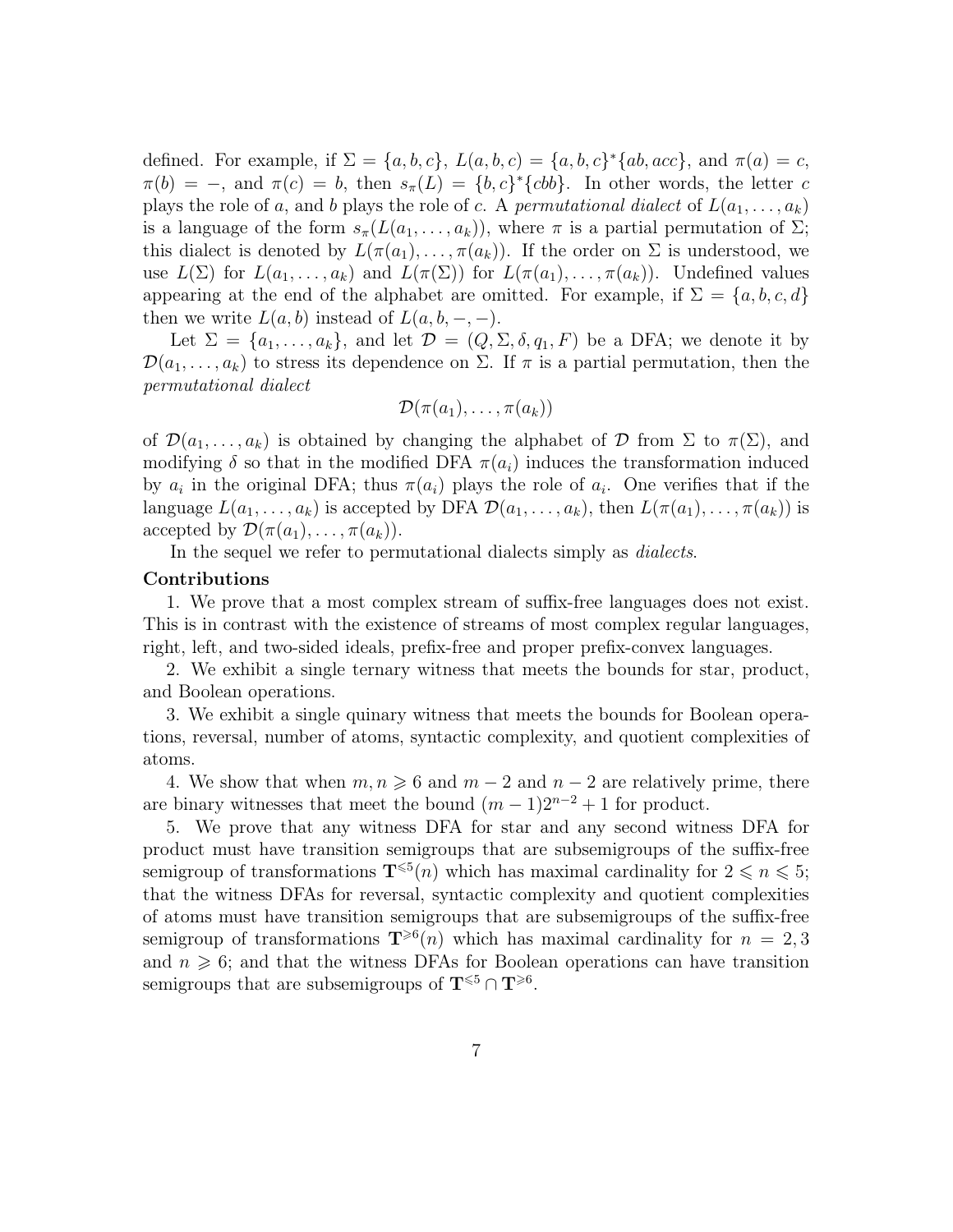#### 2. Suffix-Free Transformations

In this section we discuss some properties of suffix-free languages with emphasis on their syntactic semigroups as represented by the transition semigroups of their quotient DFAs. We assume that our basic set is always  $Q_n = \{0, \ldots, n-1\}.$ 

#### 2.1. Suffix-Free Languages

Let  $\mathcal{D}_n = (Q_n, \Sigma, \delta, 0, F)$  be the quotient DFA of a suffix-free language L, and let  $T_n$  be its transition semigroup. For any transformation t of  $Q_n$ , the sequence  $(0, 0t, 0t^2, \dots)$  is called the 0-path of t. Since  $Q_n$  is finite, there exist i, j such that  $0, 0, t, \ldots, 0$  $i^i, 0$  $i^{i+1}, \ldots, 0$  $i^{j-1}$  are distinct but  $0$  $i^j = 0$  $i^i$ . The integer  $j - i$  is the *period* of t and if  $j - i = 1$ , t is *initially aperiodic*. The following properties of suffix-free languages are known [12, 26]:

#### **Lemma 1.** If L is a regular suffix-free language, then

- 1. There exists  $w \in \Sigma^*$  such that  $w^{-1}L = \emptyset$ ; hence  $\mathcal{D}_n$  has an empty state, which is state  $n-1$  by convention.
- 2. For  $w, x \in \Sigma^+$ , if  $w^{-1}L \neq \emptyset$ , then  $w^{-1}L \neq (xw)^{-1}L$ .
- 3. If  $L \neq \emptyset$  and  $w^{-1}L = L$ , then  $w = \varepsilon$ .
- 4. For any  $t \in T_n$ , the 0-path of t in  $\mathcal{D}_n$  is aperiodic and ends in  $n-1$ .

Property 3 is known as the *non-returning* property [26] and also as *unique reach*ability [11].

An (unordered) pair  $\{p,q\}$  of distinct states in  $Q_n \setminus \{0,n-1\}$  is *colliding* (or p collides with q) in  $T_n$  if there is a transformation  $t \in T_n$  such that  $0t = p$  and  $rt = q$ for some  $r \in Q_n \setminus \{0, n-1\}$ . A pair of states is *focused* by a transformation u of  $Q_n$ if u maps both states of the pair to a single state  $r \notin \{0, n-1\}$ . We then say that  $\{p,q\}$  is *focused to state r*. If L is a suffix-free language, then from Lemma 1 (2) it follows that if  $\{p, q\}$  is colliding in  $T_n$ , there is no transformation  $t' \in T_n$  that focuses  $\{p,q\}$ . So colliding states can be mapped to a single state by a transformation in  $T_n$ only if that state is the empty state  $n-1$ .

Following [12], for  $n \geqslant 2$ , we let

$$
\mathbf{B}(n) = \{ t \in \mathcal{T}_Q \mid 0 \notin \text{rng}(t), (n-1)t = n-1, \text{ and for all } j \ge 1,
$$
  

$$
0t^j = n-1 \text{ or } 0t^j \ne qt^j, \forall q \text{ such that } 0 < q < n-1 \}.
$$

**Example 1.** We have  $B(2) = \{[1,1]\}$  and  $B(3) = \{[1,2,2], [2,1,2], [2,2,2]\}$ . For  $n = 4$ , there are 17 transformations satisfying  $0t \neq qt$ . However, if  $t = [1, 2, 2, 3]$  or  $t = [2, 1, 1, 3]$ , then  $0t^2 = 1t^2$ , which violates the third condition for **B**; hence **B**(4) has 15 elements. The cardinality of  $B(5)$  is 115.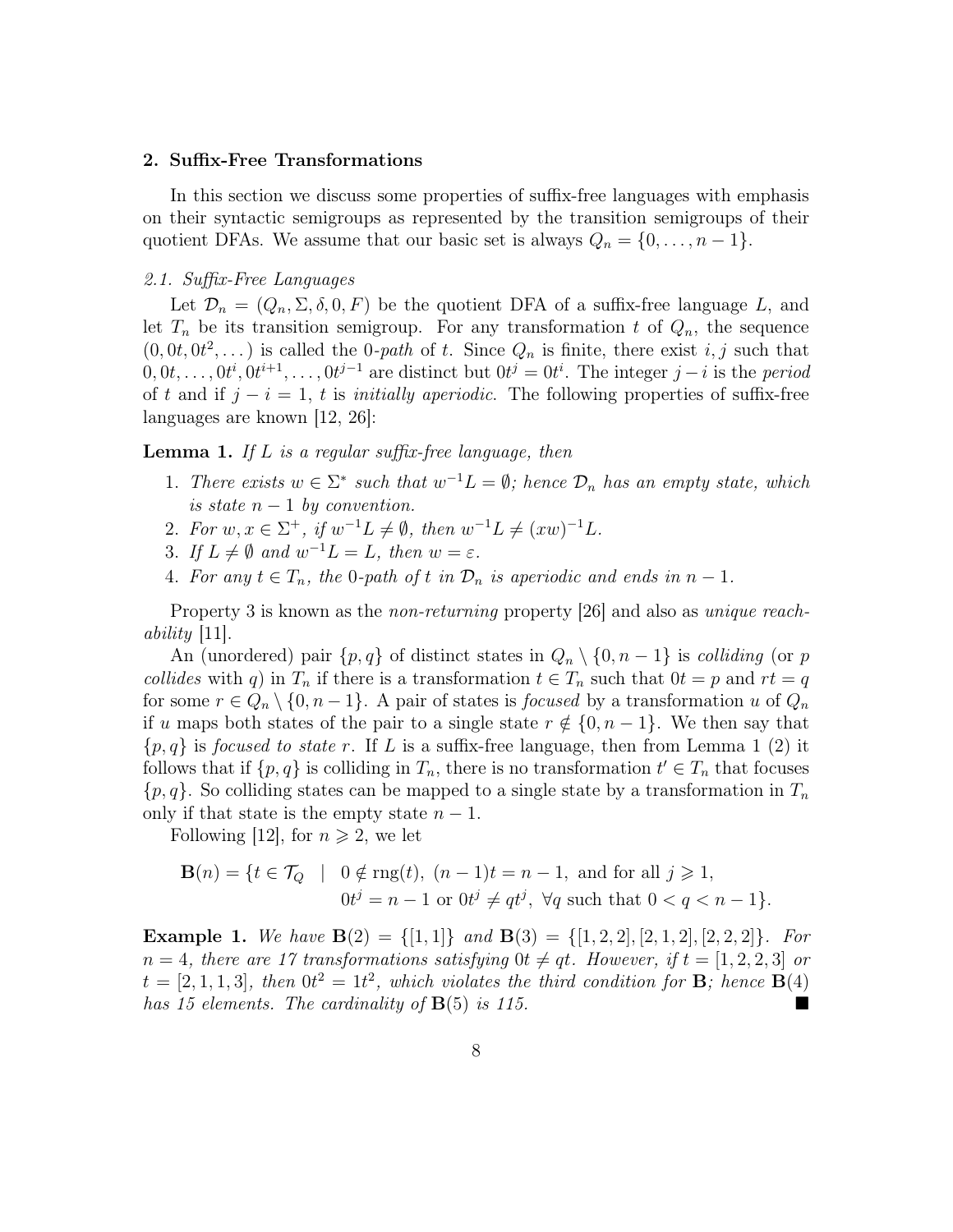**Proposition 1** ([12]). If L is a regular language with  $\mathcal{D}_n = (Q_n, \Sigma, \delta, 0, F)$  as its minimal DFA and syntactic semigroup  $T_L$ , then the following hold:

- 1. If L is suffix-free, then  $T_L$  is a subset of  $\mathbf{B}(n)$ .
- 2. If L has the empty quotient, only one final quotient, and  $T_L \subseteq \mathbf{B}(n)$ , then L is suffix-free.

Since the transition semigroup of a minimal DFA of a suffix-free language must be a subsemigroup of  $\mathbf{B}(n)$ , the cardinality of  $\mathbf{B}(n)$  is an upper bound on the syntactic complexity of suffix-free regular languages with quotient complexity  $n$ . This upper bound, however, cannot be reached since **B** is not a semigroup for  $n \geq 4$ : We have  $s = [1, 2, n - 1, \ldots, n - 1]$  and  $t = [n - 1, 2, 2, \ldots, 2, n - 1]$  in  $B(n)$ , but  $st = [2, 2, n - 1, \ldots, n - 1]$  is not in  $\mathbf{B}(n)$ .

2.2. Semigroups  $\mathbf{T}^{\leqslant 5}(n)$  with Maximal Cardinality when  $2 \leqslant n \leqslant 5$ For  $n \geqslant 2$ , let

$$
\mathbf{T}^{\leqslant 5}(n) = \{ t \in \mathbf{B}(n) \mid \text{ for all } p, q \in Q_n \text{ where } p \neq q, \text{ either } pt = qt = n - 1 \text{ or } pt \neq qt \}.
$$

**Proposition 2.** For  $n \geq 4$ , the semigroup  $\mathbf{T}^{\leq 5}(n)$  is generated by the following set  $\mathbf{H}^{\leqslant 5}(n)$  of transformations of Q:

- $a: (0 \to n-1)(1, \ldots, n-2),$
- b:  $(0 \to n-1)(1, 2)$ ,
- for  $1 \leqslant p \leqslant n-2$ ,  $c_p$ :  $(p \rightarrow n-1)(0 \rightarrow p)$ .

For  $n = 4$ , a and b coincide, and so  $\mathbf{H}^{\leqslant 5}(4) = \{a, c_1, c_2\}$ . Also,  $\mathbf{H}^{\leqslant 5}(3) = \{a, c_1\} =$  $\{[2, 1, 2], [1, 2, 2]\}$  and  $\mathbf{H}^{\leqslant 5}(2) = \{c_1\} = \{[1, 1]\}.$ 

*Proof.* It was proved in [12] that for  $n \ge 4$ , the semigroup  $\mathbf{T}^{\le 5}(n)$  is generated by the following set  $\mathbf{G}^{\leqslant 5}(n)$  of n transformations of  $Q_n$ : a and b as above, and  $c'_p$  for  $1 \leqslant p \leqslant n-2$ , defined by  $qc'_p = q+1$  for  $q = 0, \ldots, p-1$ ,  $pc'_p = n-1$ , and  $qc'_p = q$ for  $q = p + 1 \ldots, n - 1$ . Since  $\mathbf{H}^{\leqslant 5}(n) \subseteq \mathbf{T}^{\leqslant 5}$ , the semigroup generated by  $\mathbf{H}^{\leqslant 5}(n)$ is a subsemigroup of  $\mathbf{T}^{\leq 5}(n)$ . So it is sufficient to show that every transformation in  $\mathbf{G}^{\leqslant 5}(n)$  can be generated by  $\mathbf{H}^{\leqslant 5}(n)$ . Transformation  $c'_p$  changes  $\{0, 1, \ldots, p-1\}$  to  $\{1, 2, \ldots, p\}, p$  is mapped to  $n-1$ , and  $\{p+1, p+2, \ldots, n-2\}$  is mapped to itself. The image of  $Q_n \setminus \{p, n-1\}$  is thus  $\{1, 2, \ldots, p, p+1, \ldots n-2\}$ . The image of  $Q_n \setminus \{p, n-1\}$ under  $c_p$  is  $\{p, 1, 2, \ldots, p-1, p+1, \ldots, n-2\}$ . However, since transformations a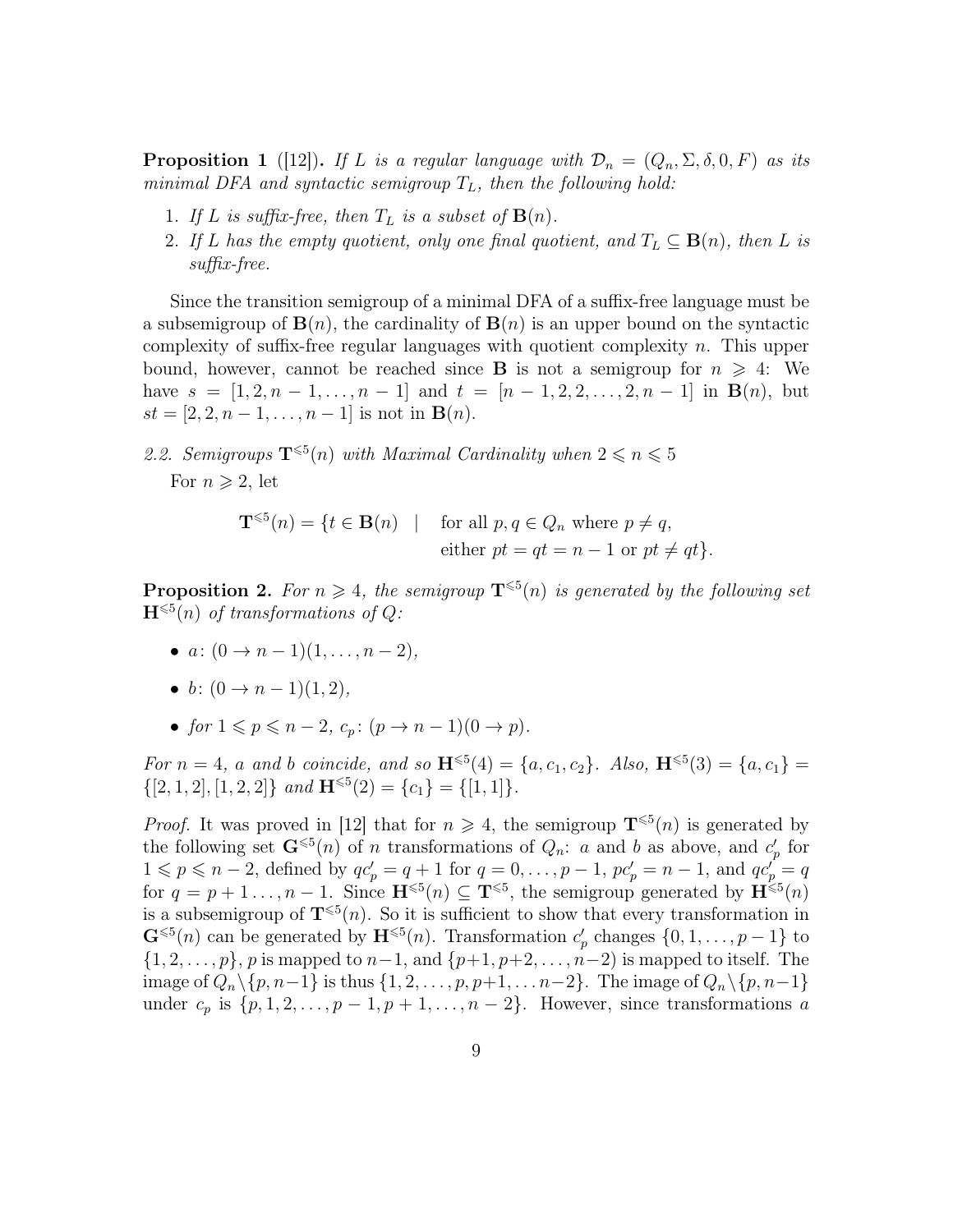and b restricted to  $Q_n \setminus \{0, n-1\}$  generate all permutations of  $Q_n \setminus \{0, n-1\}$ ,  $\{p, 1, 2, \ldots, p-1, p+1, \ldots, n-2\}$  can be transformed to  $\{1, 2, \ldots, p, p+1, \ldots n-2\}$ . Hence the claim holds. 囗

From now on we use the transformations of Proposition 2 for  $\mathbf{T}^{\leq 5}(n)$ . A DFA using these transformations is illustrated in Figure 2.



Figure 2: DFA with  $\mathbf{T}^{\leqslant 5}(n)$  as its transformation semigroup;  $\overline{c_p} = \{c_1, \ldots, c_{n-2}\} \setminus \{c_p\}.$ 

**Proposition 3.** For  $n \geq 2$ ,  $\mathbf{T}^{\leq 5}(n)$  is the unique maximal semigroup of a suffix-free language in which all possible pairs of states are colliding.

*Proof.* For each pair  $p, q \in Q \setminus \{0, n-1\}, p \neq q$ , there is a transformation  $c_p \in \mathbf{T}^{\leq 5}(n)$ with  $0c_p = p$  and  $qc_p = q$ . Thus all pairs are colliding. If all pairs are colliding, then for each  $p, q \in Q \setminus \{n-1\}$ , there is no transformation t with  $pt = qt \neq n-1$ , for this would violate suffix-freeness. By definition,  $T^{\leq 5}(n)$  has all other transformations that are possible for a suffix-free language, and hence is unique. 口

**Proposition 4.** For  $n \geq 5$ , the number n of generators of  $\mathbf{T}^{\leq 5}(n)$  cannot be reduced.

*Proof.* If a generator t maps 0 to  $p \in \{1, ..., n-2\}$ , then it must also map a state  $q \in \{1, \ldots, n-2\}$  to  $n-1$ , since the 0-path of t is aperiodic and ends in  $n-1$ . Thus t cannot generate a permutation of  $\{1, \ldots, n-2\}$ . Since  $\mathbf{T}^{\leqslant 5}(n)$  has all transformations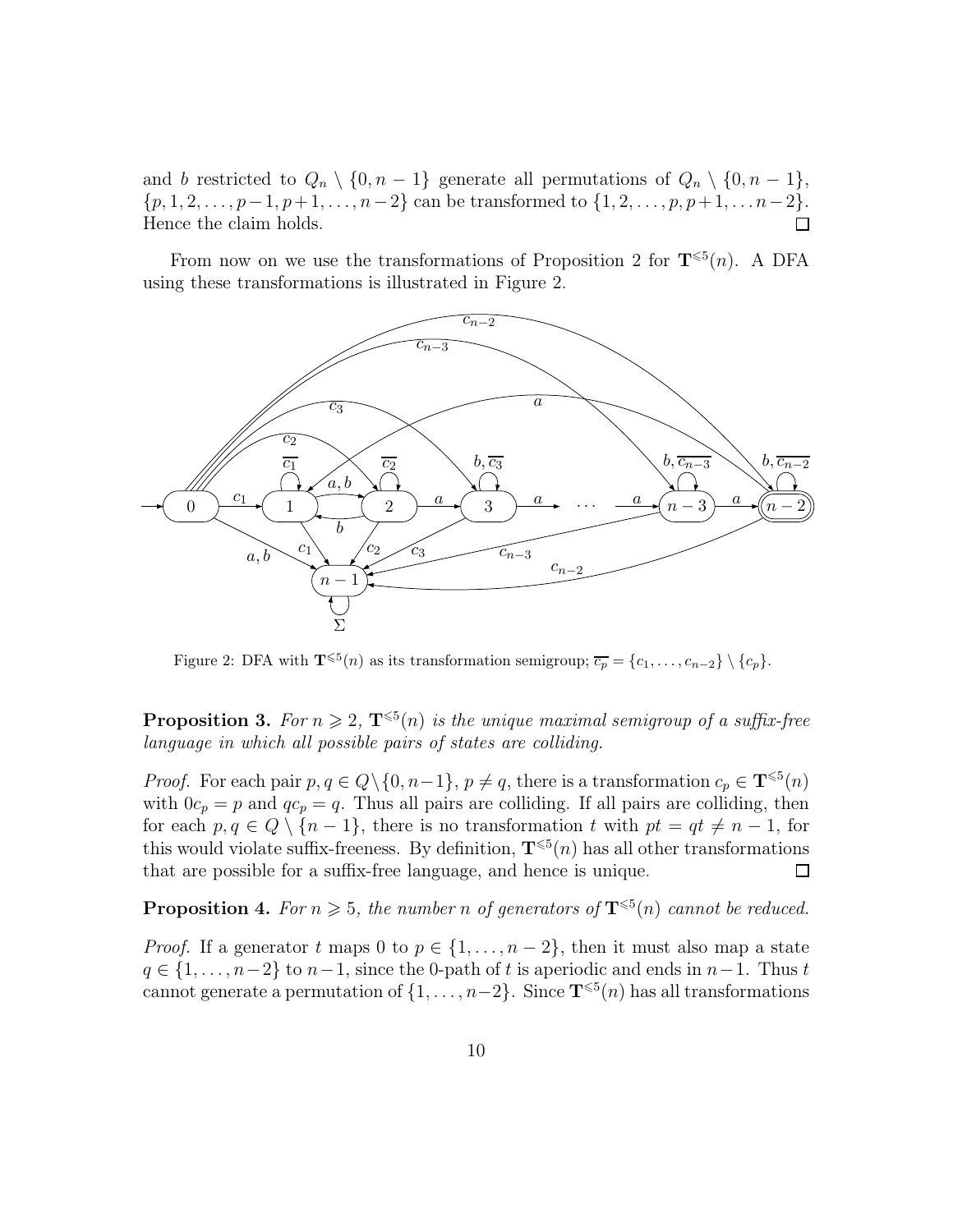that map 0 to  $n-1$ , permute  $\{1,\ldots,n-2\}$  and fix  $n-1$ , we need two generators, say a and b, with  $0a = 0b = n - 1$  to induce all the permutations.

For  $p \in \{1, \ldots, n-2\}$ , consider the transformation  $c_p$  of Proposition 2. Note that every transformation that maps 0 to a state in  $\{1, \ldots, n-2\}$  must also map a state in {1, ..., *n* − 2} to *n* − 1. Since  $c_p$  maps {0, 1, ..., *n* − 2} \ {*p*} onto {1, ..., *n* − 2}, it must be generated by  $c'_p u$ , where  $c'_p$  is a transformation mapping 0 to some state  $q \in \{1, \ldots, n-2\}$  and p to  $n-1$ , and where u permutes  $\{1, \ldots, n-2\}$ . Since each  $c_p$  requires a different  $c'_p$ , one for each  $p \in \{1, \ldots, n-2\}$ , we need at least  $n-2$ generators  $c'_p$ .  $\Box$ 

**Example 2.**  $T^{\leq 5}(4)$  has 13 elements. All transitions of  $B(4)$  are present except  $[3, 1, 1, 3]$  and  $[3, 2, 2, 3]$ . The semigroup  $\mathbf{T}^{\leq 5}(5)$  has 73 elements.

Semigroups  $\mathbf{T}^{\leqslant 5}(n)$  are suffix-free semigroups that have maximal cardinality when  $2 \leqslant n \leqslant 5$  [12].

2.3. Semigroups  $\mathbf{T}^{\geqslant 6}(n)$  with Maximal Cardinality when  $n = 2, 3$  and  $n \geqslant 6$ For  $n \geqslant 2$ , let

 $\mathbf{T}^{\geqslant 6}(n) = \{t \in \mathbf{B}(n) \mid 0t = n - 1, \text{ or }$  $qt = n - 1$  for all q such that  $1 \leq q \leq n - 2$ .

**Proposition 5** ([20]). For  $n \geq 4$ ,  $\mathbf{T}^{\geq 6}(n)$  is a semigroup contained in  $\mathbf{B}(n)$ , its cardinality is  $(n-1)^{n-2} + (n-2)$ , and it is generated by the set  $\mathbf{G}^{\geqslant 6}(n)$  of the following transformations:

- $a: (0 \to n-1)(1, \ldots, n-2);$
- b:  $(0 \to n-1)(1, 2)$ :
- $c: (0 \to n-1)(n-2 \to 1)$ :
- d:  $({0, 1} \rightarrow n-1)$ ;
- $e: (Q \setminus \{0\} \rightarrow n-1)(0 \rightarrow 1).$

For  $n = 4$ , a and b coincide, and so  $\mathbf{G}^{\geqslant 6}(4) = \{a, c, d, e\}$ . Also  $\mathbf{G}^{\geqslant 6}(3) = \{a, e\}$  $\{[2, 1, 2], [1, 2, 2]\}$  and  $\mathbf{G}^{\geq 6}(2) = \{e\} = \{[1, 1]\}.$ 

**Example 3.**  $T^{\geqslant 6}(4)$  has 11 elements. All transitions of  $B(4)$  are present except  $[1, 2, 3, 3], [1, 3, 2, 3], [2, 1, 3, 3]$  and  $[2, 3, 1, 3]$ . Semigroup  $\mathbf{T}^{\geqslant 6}(5)$  has size 67.

A DFA using the transformations of Proposition 5 is shown in Figure 3.

Semigroups  $\mathbf{T}^{\geqslant 6}(n)$  are suffix-free semigroups that have maximal cardinality when  $n \ge 6$  [20].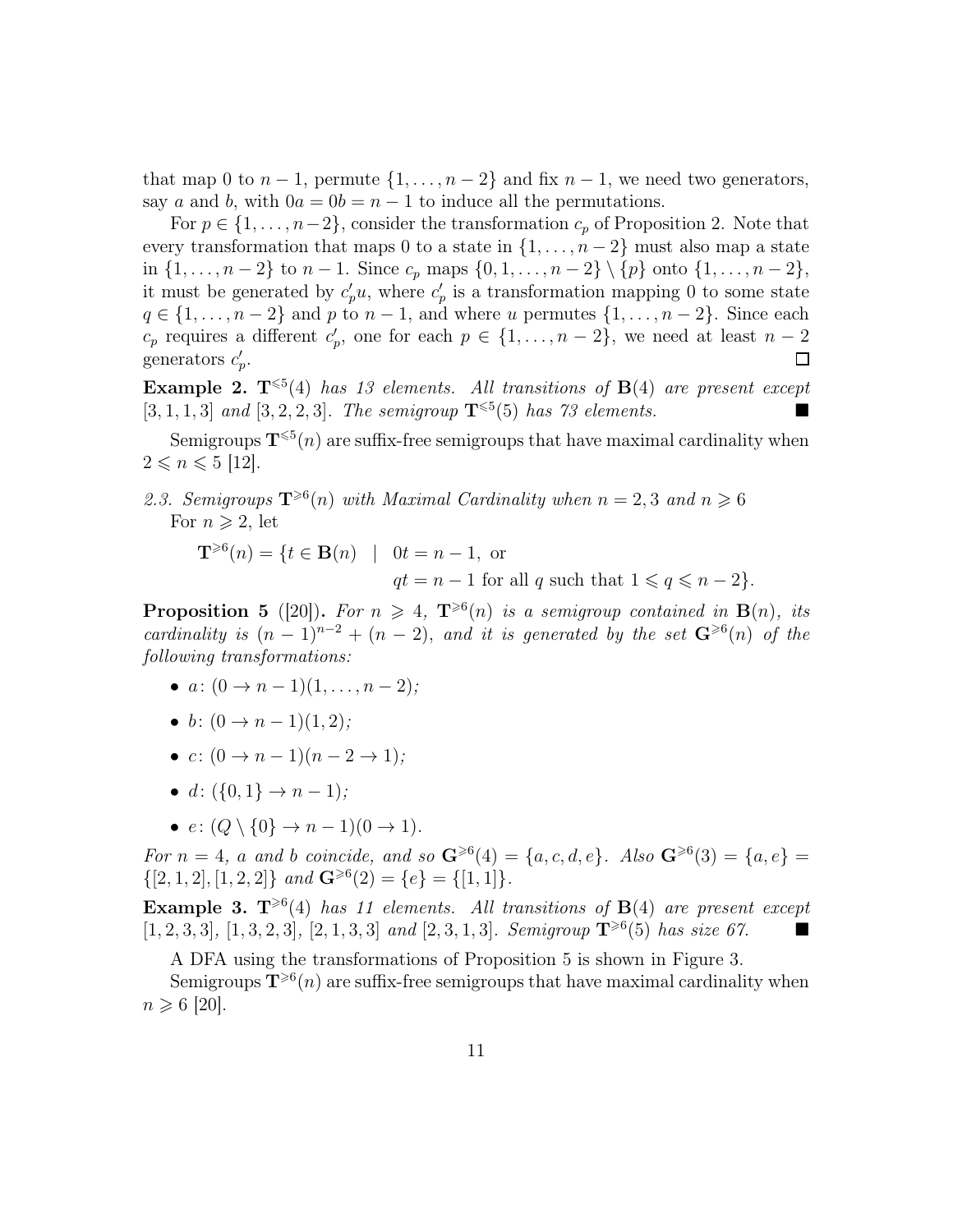

Figure 3: DFA with  $\mathbf{T}^{\geqslant 6}(n)$  as its transformation semigroup for the case when n is odd.

## 3. Witnesses with Transition Semigroups in  $T^{\leqslant 5}(n)$

In this section we consider DFA witnesses whose transition semigroups are subsemigroups of  $\mathbf{T}^{\leqslant 5}(n)$ . We show that there is one witness that satisfies the bounds for star, product and Boolean operations.

**Definition 1.** For  $n \ge 6$ , we define the DFA  $\mathcal{D}_n = (Q_n, \Sigma, \delta, 0, \{1\})$ , where  $Q_n =$  $\{0,\ldots,n-1\},\,\Sigma=\{a,b,c\},\,and\,\delta\,is\ defined\,by\,the\ transformations$ 

- $a: (0 \rightarrow n-1)(1, 2, 3)(4, \ldots, n-2),$
- b:  $(2 \rightarrow n-1)(1 \rightarrow 2)(0 \rightarrow 1)(3, 4)$ ,
- $c: (0 \to n-1)(1, \ldots, n-2)$ .

**Theorem 1** (Star, Product, Boolean Operations). Let  $\mathcal{D}_n(a, b, c)$  be the DFA of Definition 1, and let the language it accepts be  $L_n(a, b, c)$ . For  $n \geq 6$ ,  $L_n$  and its permutational dialects meet the bounds for star, product and Boolean operations as follows:

- 1.  $L_n^*(a, b, -)$  meets the bound  $2^{n-2} + 1$ . [Cmorik and Jirásková [23]]
- 2.  $L_m(a, b, c) \cdot L_n(b, c, a)$  meets the bound  $(m 1)2^{n-2} + 1$ .
- 3.  $L_m(a, b, -)$  and  $L_n(-, b, a)$  meet the bounds  $mn (m + n 2)$  for union and symmetric difference,  $mn-2(m+n-3)$  for intersection, and  $mn-(m+2n-4)$ for difference.

The claim about the star operation was proved in [23]. We add a result about the transition semigroup of the star witness and prove the remaining two claims in this section.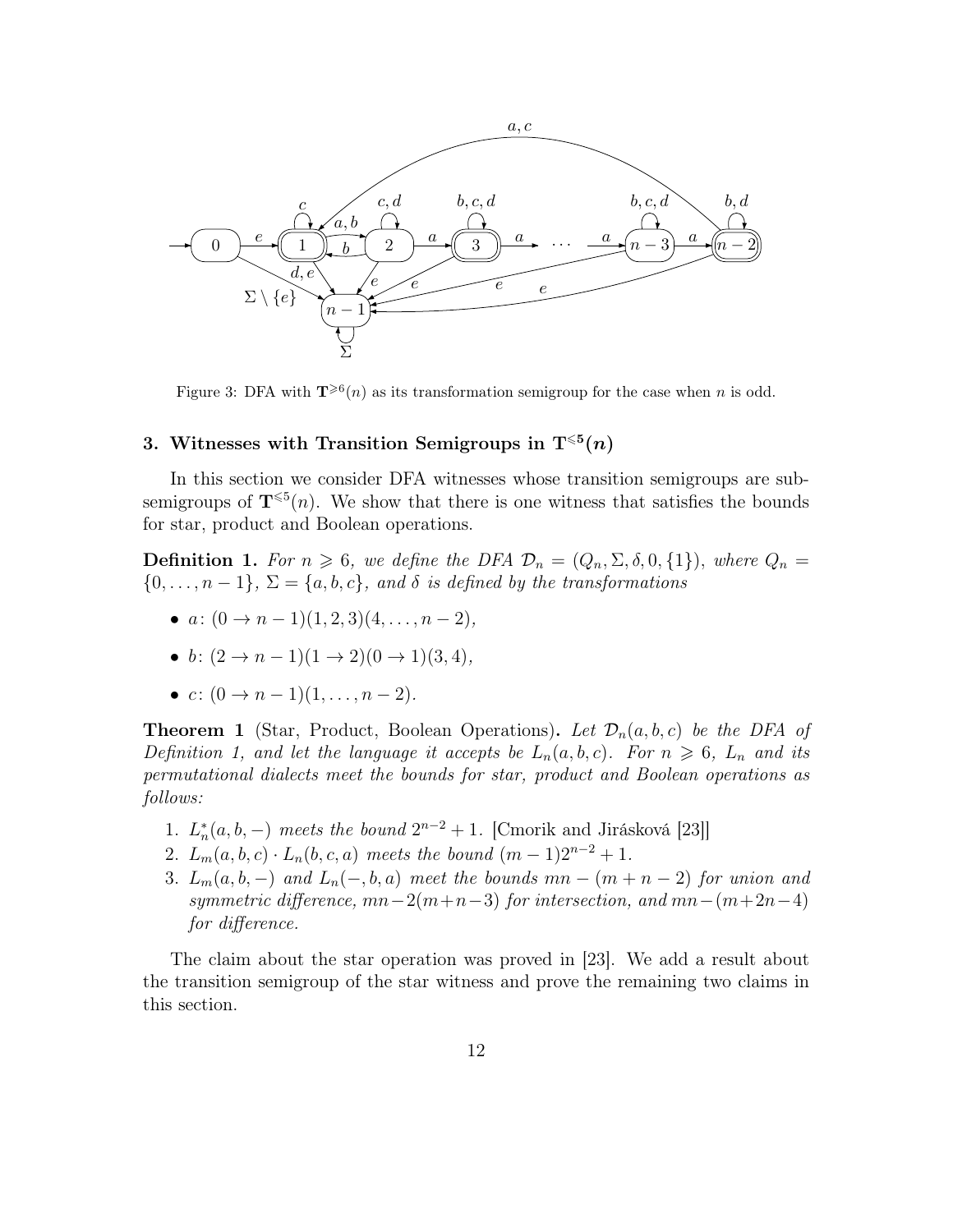## 3.1. Star

In 2009 Han and Salomaa [26] showed that the language of a DFA over a fourletter alphabet meets the bound  $2^{n-2} + 1$  for the star operation for  $n \ge 4$ . The transition semigroup of this DFA is a subsemigroup of  $\mathbf{T}^{\leqslant 5}(n)$ . In 2012 Cmorik and Jirásková [23] showed that for  $n \geq 6$  a binary alphabet  $\{a, b\}$  suffices. The transition semigroup of this DFA is again a subsemigroup of  $\mathbf{T}^{\leqslant 5}(n)$ . We prove that these are special cases of the following general result:

**Theorem 2.** For  $n \geq 4$ , the transition semigroup of a minimal DFA  $\mathcal{D}(Q_n, \Sigma, \delta, 0, F)$ of a suffix-free language L that meets the bound  $2^{n-2}+1$  for the star operation is a subsemigroup of  $\mathbf{T}^{\leqslant 5}(n)$  and is not a subsemigroup of  $\mathbf{T}^{\geqslant 6}(n)$ .

*Proof.* To show that the transition semigroup of  $\mathcal{D}$  is a subsemigroup of  $\mathbf{T}^{\leqslant 5}(n)$ , by Proposition 3 it suffices to show that every pair of states is colliding.

We construct an NFA  $\mathcal N$  for  $L_n^*$  by making 0 a final state in  $\mathcal D$  – this is possible since 0 is uniquely reachable – and adding an empty-word transition from every final state to 0. We then determinize N using the subset construction to get a DFA  $\mathcal{D}^*$ for  $L_n^*$ . The states of  $\mathcal{D}^*$  are sets of states of  $\mathcal{D}$ .

Consider a subset  $S \subseteq Q_n$ . We can assume that  $n-1 \in S$ , since S and  $S \cup \{n-1\}$ cannot be distinguished. If  $S \neq \{0, n-1\}$  and  $S \neq \{n-1\}$ , then S can be reached only if  $0 \in S$  and  $S \cap F \neq \emptyset$ , or  $0 \notin S$  and  $S \cap F = \emptyset$ , because by the construction for star in N there is an  $\varepsilon$ -transition from every final state to the initial state 0 and no transformation fixes 0. Thus, to meet the bound  $2^{n-2} + 1$ , for each possible subset of  $\{1, \ldots, n-2\}$  there must be a reachable subset S containing that subset.

Suppose that  $p, q \in \{1, ..., n-2\}$  are not colliding, that is, there is no transformation t with  $0t = p$  and  $q \in \text{rng}(t)$ . Consider S that contains both p and q. Since the  $\varepsilon$ -transitions from final states to initial state 0 are the only sources of nondeterminism, S must be reached from a subset S' containing 0 and  $q' \in \{1, \ldots, n-2\}$  by a transformation t with  $0t = p$  and  $q't = q$  (or  $0t = q$  and  $q't = p$ ), which contradicts that  $p, q$  are not colliding.

Since transformations causing colliding pairs are not in  $\mathbf{T}^{\geq 6}(n)$ , the transition semigroup of  $\mathcal D$  cannot be a subsemigroup of  $\mathbf T^{\geqslant 6}(n)$ . □

#### 3.2. Product

To avoid confusing the states of the two DFAs in a product, we label the states of the first DFA differently. Let  $\mathcal{D}'_m = \mathcal{D}'_m(a, b, c) = (Q'_m, \Sigma, \delta', 0', \{1'\}),$  where  $Q'_m = \{0', \ldots, (m-1)'\},\$ and  $\delta'(q', x) = p'$  if  $\delta(q, x) = p$ , and let  $\mathcal{D}_n = \mathcal{D}_n(b, c, a)$ . We use the standard construction of the  $\varepsilon$ -NFA  $\mathcal N$  for the product: the final state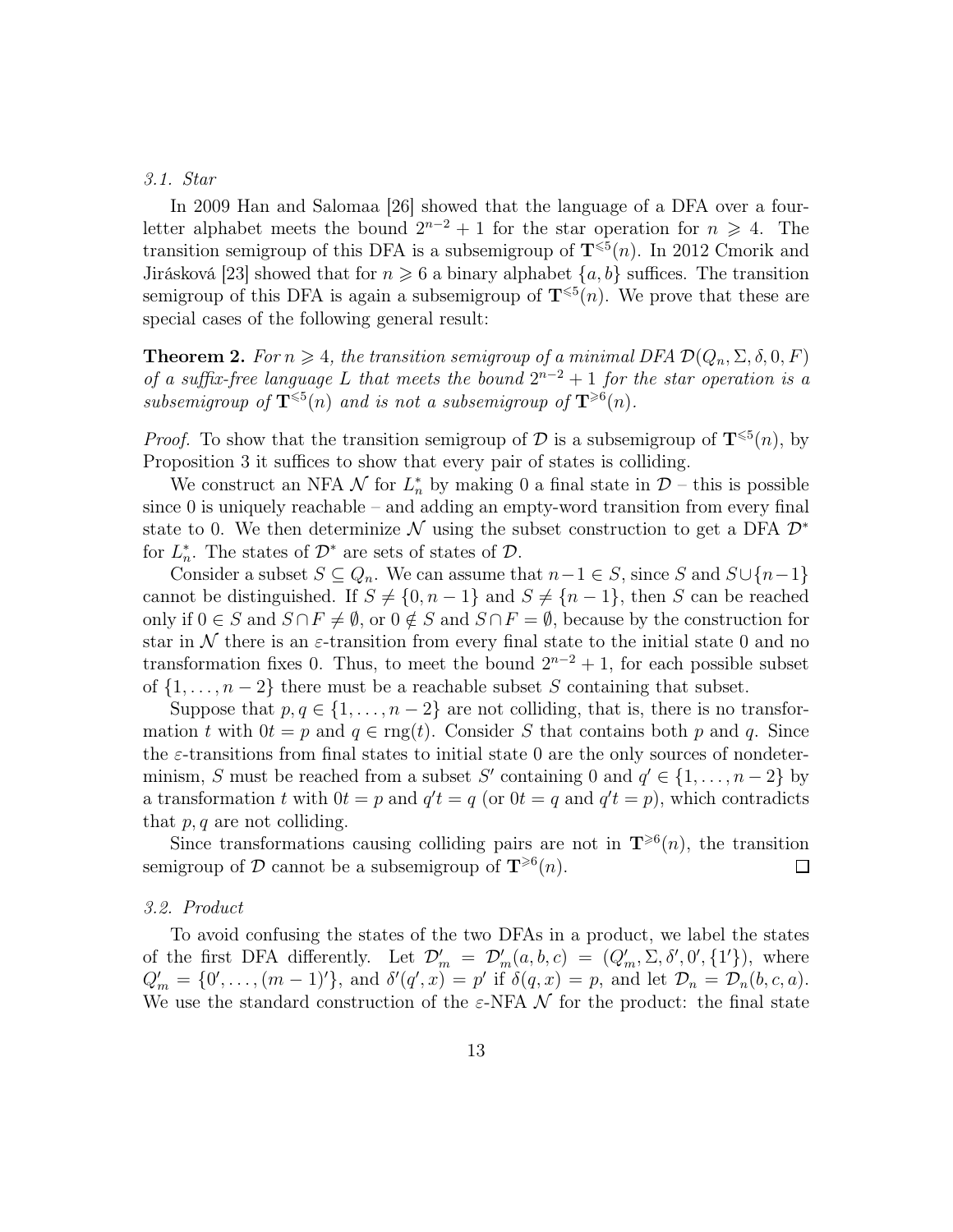

Figure 4: The NFA N for product  $L_9'(a, b, c) \cdot L_8(b, c, a)$ . The empty states 8' and 7 and the transitions to them are omitted.

of  $\mathcal{D}'_m$  becomes non-final, and an  $\varepsilon$ -transition is added from that state to the initial state of  $\mathcal{D}_n$ . This is illustrated in Figure 4 for  $m = 9, n = 8$ .

We use the subset construction to determinize  $\mathcal N$  to get a DFA  $\mathcal P$  for the product. The reachable states of  $P$  are subsets of  $Q'_m \cup Q_n$  and have one of three forms:  $\{0'\}$ ,  $\{1',0\} \cup S$  or  $\{p'\} \cup S$ , where  $p' = 2', \ldots, (m-1)'$  and  $S \subseteq \{1, \ldots, n-1\}.$ 

Note that for each  $x \in \Sigma$  every state  $q \in Q_n \setminus \{0, n-1\}$  has a unique predecessor state  $p \in Q_n \setminus \{n-1\}$  such that  $px = q$ . For  $w \in \Sigma^*$ , the w-predecessor of  $S \subseteq Q_n \setminus \{0, n-1\}$  is denoted by  $Sw^{-1}$ .

**Lemma 2.** For each  $n \geq 6$  and each  $q \in Q_n$  there exists a word  $w_q \in c\{a, b\}^*$  such that  $1'w_q = 3'$ ,  $0w_q = q$ , and each state of  $Q_n \setminus \{0, q, n-1\}$  has a unique  $w_q$ -predecessor in  $Q_n \setminus \{0, n-1\}$ . In fact, the following  $w_q$  satisfy these requirements:

$$
w_q = \begin{cases} cab^2, & \text{if } q = 1; \\ ca, & \text{if } q = 2; \\ cab^4, & \text{if } q = 3; \\ cab^2a^3b^{q-4}, & \text{if } q \ge 4 \text{ and } q \text{ is even}; \\ ca^4b^{q-5}, & \text{if } q \ge 5 \text{ and } q \text{ is odd}. \end{cases}
$$
(1)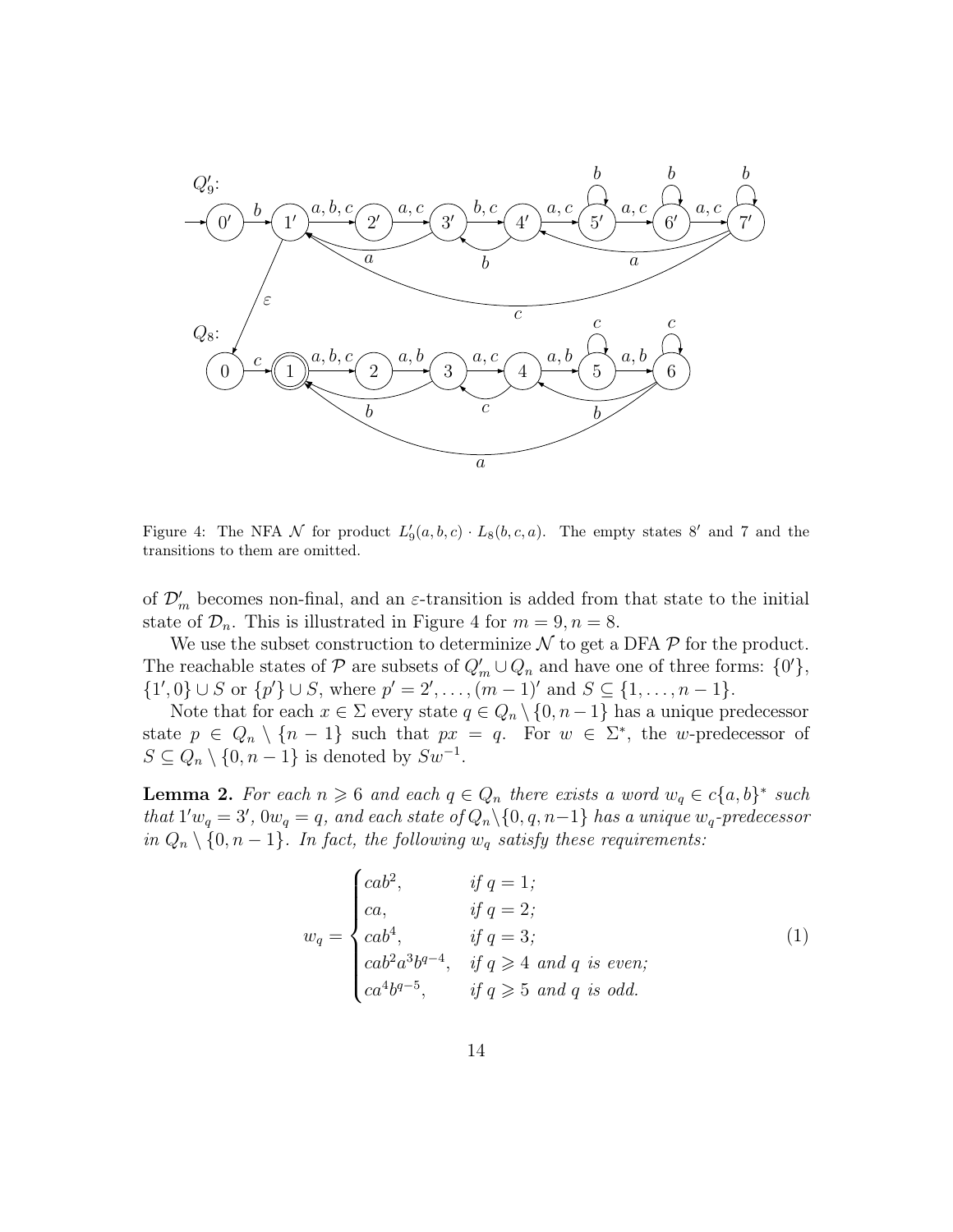*Proof.* It is easily verified that in each case  $1'w_q = 3'$  and  $0w_q = q$ . Note that a and b induce permutations on  $Q_n \setminus \{0, n-1\}$  and c is a one-to-one mapping from  $Q_n \setminus \{0, n-1\}$  to  $Q_n \setminus \{0, 1\}$ . Thus every state in  $Q_n \setminus \{0, n-1\}$  that is mapped by  $w_q$  to  $Q_n \setminus \{0, n-1\}$  has a  $w_q$ -predecessor in  $Q_n \setminus \{0, n-1\}$ , and state q has 0 as its  $w_q$ -predecessor.  $\mathbf{I}$ 

**Theorem 3** (Product: Ternary Case). For  $m, n \ge 6$ , the product  $L'_m(a, b, c)$ .  $L_n(b, c, a)$  meets the bound  $(m - 1)2^{n-2} + 1$ .

*Proof.* Let P consist of the following states  $\{0\}$ ,  $2^{n-2}$  sets of the form  $\{1', 0, n-1\} \cup S$ and  $(m-2)2^{n-2}$  sets of the form  $\{p', n-1\} \cup S$ , where  $S \subseteq \{1, ..., n-2\}$ , and  $p' = 2', \ldots, (m-1)'$  – a total of  $(m-1)2^{n-2}+1$  sets. We shall prove that all these states of  $\mathcal P$  are reachable and pairwise distinguishable. This together with the known upper bound will prove that the witnesses indeed meet the bound for product.

Consider the distinguishability of two states in  $P$ . If we apply any word ending in c to any subset of  $Q_n \setminus \{0\}$ , the resulting set does not contain the final state 1. Suppose that one of the states in our pair is  $\{0'\}$ ; this is the only state accepting bc. Next, if one of the states has the form  $\{1', 0, n-1\} \cup S$  and the other is  $\{p', n-1\} \cup R$ , then the former state accepts c, whereas the latter does not. If  $p < q$ , then  $\{p', n-1\} \cup R$ is distinguished from  $\{q', n-1\} \cup S$  by  $c^{m-q}$ . This leaves the case where the state in  $Q'_m \setminus \{0\}$  is the same in both sets in our pair. If the sets in  $Q_n$  are R and S,  $R \neq S$ , and  $q \in R \oplus S$ , then  $a^{m-1-q}$  distinguishes these states.

Now we turn to reachability. Since state  $0'$  is initial in  $\mathcal{N}, \{0'\}$  is reachable. First we show that the sets in P are reachable if  $S = \emptyset$ . The set  $\{1', 0, n-1\}$  is reached by  $ba^3$ ,  $\{2', n-1\}$  by  $ba$ ,  $\{p', n-1\}$  by  $bac^{p-2}$  for  $p = 3, ..., (m-2)$ , and  $\{(m-1)', n-1\}$ by  $b^3$ .

Now suppose all sets of the form  $\{1', 0, n-1\} \cup S$  and  $\{p', n-1\} \cup S$ ,  $p =$  $2, \ldots, m-1$ , with  $S \subseteq \{1, \ldots, n-2\}$  and  $|S| = k$ , are reachable. We show that if  $k < n-2$ , then every set with S of size  $k+1$  can be reached. In each case we assume that  $q \notin S$ .

1. Sets with 3'. We add q to S by applying  $w_q$  to  $(\{1',0,n-1\} \cup Sw_q^{-1})$ . By Lemma 2, every state except q in  $Q_n \setminus \{0, n-1\}$  has a unique  $w_q$ -predecessor in  $Q_n \setminus \{0, n-1\}$ . Hence, assuming we have  $\{3', n-1\} \cup Sw_q^{-1}$  we can add q since

$$
(\{1',0,n-1\} \cup Sw_q^{-1})w_q = \{3',n-1\} \cup S \cup \{q\}.
$$

2. Sets with 4 ′ :

(a)  $({3\choose 7}, n-1] \cup Sb^{-1} \cup {3}$ ) $b = {4\choose 7}, n-1] \cup S \cup {1}$ , (b)  $({3\choose 7}, n-1] \cup Sb^{-1} \cup {1}$ ) $b = {4\choose 7}, n-1] \cup S \cup {2}$ ,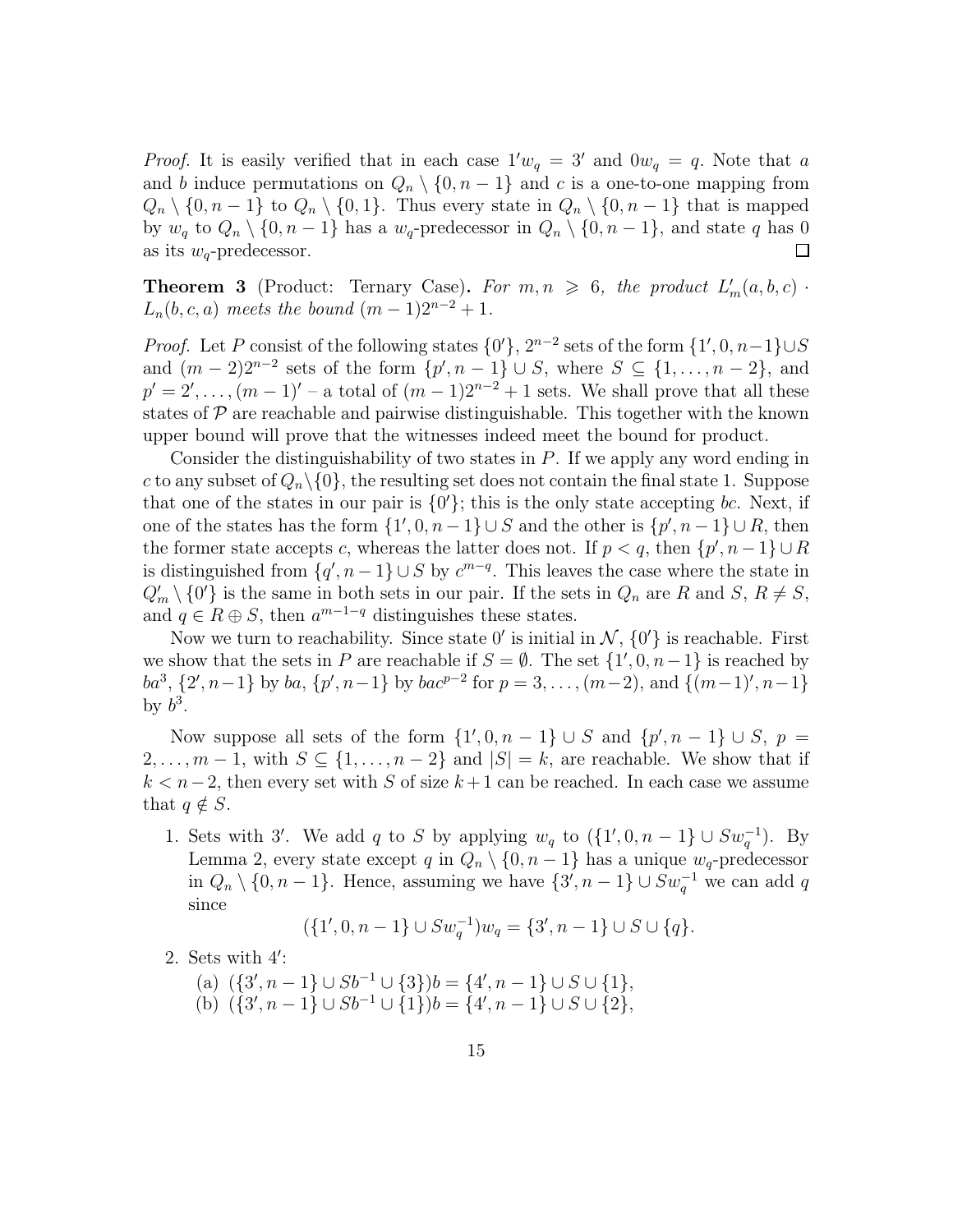(c) 
$$
\{\{3', n-1\} \cup Sb^{-1} \cup \{2\}\}\) = \{4', n-1\} \cup S \cup \{3\},
$$
  
\n(d)  $\{\{3', n-1\} \cup Sb^{-1} \cup \{m-2\}\}\) = \{4', n-1\} \cup S \cup \{4\},$   
\n(e)  $\{\{3', n-1\} \cup Sb^{-1} \cup \{q\}\}\) = \{4', n-1\} \cup S \cup \{q+1\},$  for  $q = 4, ..., n-2$ .  
\n3. Sets with  $p', p = 5, ..., m-2$ :  
\n $\{\{(p-1)', n-1\} \cup S(b^2ab)^{-1} \cup \{3\}\}b^2ab = \{p', n-1\} \cup S \cup \{1\},$   
\n $\{\{(p-1)', n-1\} \cup Sa^{-1} \cup \{q-1\}\}a = \{p', n-1\} \cup S \cup \{q\}$  for  $q = 2, ..., n-2$ .  
\n4. Sets with  $(m-1)'$ : If  $1 \notin S$ , then  $S$  has a  $c$ -predecessor in  $Q_n \setminus \{0, n-1\}$  and  
\n $\{\{1', 0, n-1\} \cup Sc^{-1}\}c = \{2', n-1\} \cup S \cup \{1\}$ . Thus we have  
\n $\{\{2', n-1\} \cup S(bab)^{-1} \cup \{1\}\}bab = \{(m-1)', n-1\} \cup S \cup \{1\},$   
\n $\{\{2', n-1\} \cup Sb^{-1} \cup \{1\}\}bb{B} = \{(m-1)', n-1\} \cup S \cup \{2\},$ 

$$
(\{(m-1)', n-1\} \cup Sa^{-1} \cup \{q-1\})a = \{(m-1)', n-1\} \cup S \cup \{q\},\
$$

for  $q = 3, \ldots, n - 2$ .

5. Sets with 1 ′ :

$$
(\{3', n-1\} \cup Sa^{-1} \cup \{n-2\})a = \{1', 0, n-1\} \cup S \cup \{1\},\
$$

$$
(\{3', n-1\} \cup Sa^{-1} \cup \{1\})a = \{1', 0, n-1\} \cup S \cup \{2\},\
$$

$$
(\{2', n-1\} \cup S(a^2)^{-1} \cup \{1\})a^2 = \{1', 0, n-1\} \cup S \cup \{3\},\
$$

$$
(\{1', 0, n-1\} \cup S(a^3)^{-1} \cup \{q-3\})a^3 = \{1', 0, n-1\} \cup S \cup \{q\},
$$

for  $q = 4, ..., n - 2$ .

6. Sets with  $2'$ :

$$
(\{1', 0, n-1\} \cup Sc^{-1})c = \{2', n-1\} \cup S \cup \{1\}, \text{ as in Case 4,}
$$

$$
(\{1', 0, n-1\} \cup Sa^{-1} \cup \{q-1\})a = \{2', n-1\} \cup S \cup \{q\},
$$
for  $q = 2, ..., n-2$ .

Thus the induction step goes through and all required sets are reachable.

Cmorik and Jirásková [23, Theorem 5] also found binary witnesses that meet the bound  $(m-1)2^{n-2}$  in the case where  $m-2$  and  $n-2$  are relatively prime. It remained unknown whether the bound  $(m - 1)2^{n-2} + 1$  is reachable with a binary alphabet. We show in the Appendix that a slight modification of the first witness of [23] meets the upper bound exactly.

 $\Box$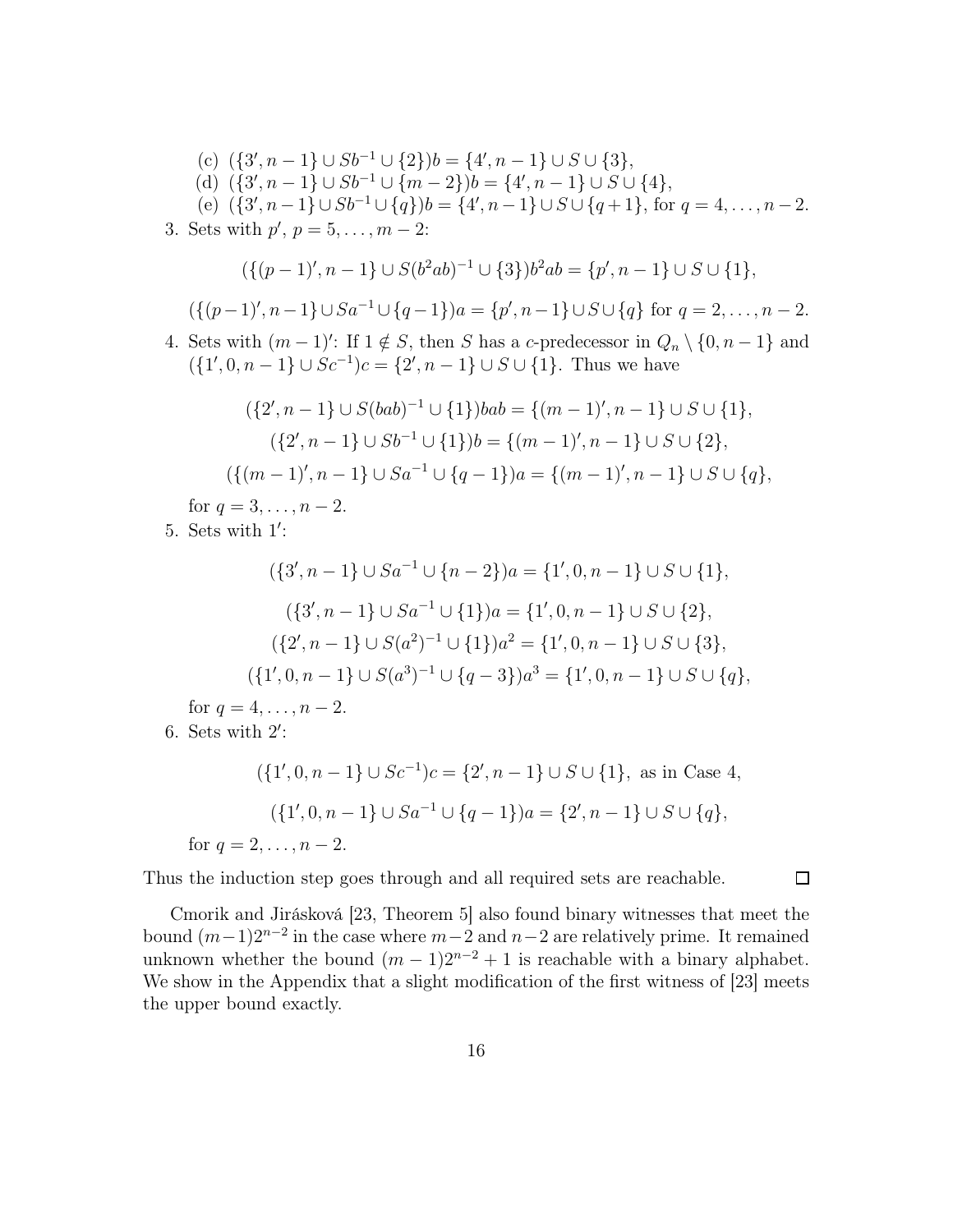**Theorem 4.** Suppose  $m, n \geq 4$  and  $L'_m L_n$  meets the bound  $2^{n-2} + 1$ . Then the transition semigroup  $T_n$  of a minimal DFA  $\mathcal{D}_n$  of  $L_n$  is a subsemigroup of  $\mathbf{T}^{\leqslant 5}(n)$ and is not a subsemigroup of  $\mathbf{T}^{\geqslant 6}(n)$ .

*Proof.* Let  $\mathcal{D}'_m = (Q'_m, \Sigma, \delta', 0', F')$  with  $Q'_m = \{0', \ldots, (m-1)'\}$ , and let  $\mathcal{D}_n =$  $(Q_n, \Sigma, \delta, 0, F)$  with  $Q_n = \{0, \ldots, n-1\}$ . We construct the NFA for  $L'_m L_n$  as usual.

From [26, Lemma 9] we know that the set of reachable and distinguishable subsets of  $Q'_m \cup Q_n$  can be represented by:  $\{p'\} \cup X$  for each  $p \in \{1, ..., m-1\}$  and  $X \subseteq \{1, \ldots, n-2\}$ , or by  $\{0'\}$ . A reachable subset S contains 0 if and only if  $S \cap F' \neq \emptyset$ . Also S is not distinguishable from  $S \cup \{(m-1)'\}$  and  $S \cup \{n-1\}$ . To reach the bound  $(m-1)2^{n-2}+1$ , all these subsets or their equivalents must be reachable.

Suppose that  $p, q \in \{1, \ldots, n-2\}$  are not colliding in  $Q_n$ . Consider S that contains both  $p$  and  $q$ . Then  $S$  is reached from some  $S'$  by a transformation  $t$ , where S' contains 0 and a state  $r \in \{1, ..., n-2\}$  such that  $0t = p$  and  $rt = q$  (or  $0t = q$ ) and  $rt = p$ ). But since p and q are not colliding, there is no such transformation in  $T_n$ . Thus all pairs in  $Q_n \setminus \{0, n-1\}$  must be colliding and  $T_n$  is a subsemigroup of  $\mathrm{T}^{\leqslant 5}.$  $\Box$ 

#### 3.3. Boolean Operations

Let  $\mathcal{D} = \mathcal{D}(a, b, c)$  be the DFA of Definition 1, and let  $L = L(a, b, c)$  be the language of this DFA. Consider the partial permutation  $\pi'(a) = a, \pi'(b) = b$ , and  $\pi'(c) = -$ . The dialect associated with  $\pi'$  is  $\mathcal{D}'(a, b, -)$ , which is  $\mathcal{D}(a, b, c)$  restricted to the alphabet  $\{a, b\}$ . This is our first witness for Boolean operations, and we prime its states to distinguish them from those of the second witness defined below. This DFA is illustrated in Figure 5 for  $m = 9$ .

Now take the partial permutation  $\pi$ , where  $\pi(a) = -$ ,  $\pi(b) = b$ , and  $\pi(c) = a$ ; here a plays the role of c. Thus  $\mathcal{D}(-, b, a)$  is the DFA in which  $a: (0 \to n-1)(1, \ldots, n-2)$ and b:  $(2 \rightarrow n-1)(1 \rightarrow 2)(0 \rightarrow 1)(3, 4)$ , as illustrated in Figure 5 for  $n = 8$ . This DFA is our second witness for Boolean operations. The language of  $\mathcal{D}(-,b,a)$  is the dialect  $L(-, b, a)$  of L.

**Theorem 5.** For  $m, n \ge 6$ ,  $L'_m(a, b, -)$  and  $L_n(-, b, a)$  meet the bounds  $mn - (m + b)$  $n-2$ ) for union and symmetric difference,  $mn-2(m+n-3)$  for intersection, and  $mn - (m + 2n - 4)$  for difference.

*Proof.* As usual, we construct the direct product  $P$  of  $\mathcal{D}'_m$  and  $\mathcal{D}_n$ . The initial state of  $P$  is  $(0', 0)$  which reaches only  $(1', 1)$  and can never be re-entered. Thus  $0'$  and 0 do not appear in any reachable state of  $P$  other than  $(0', 0)$ . We show that the remaining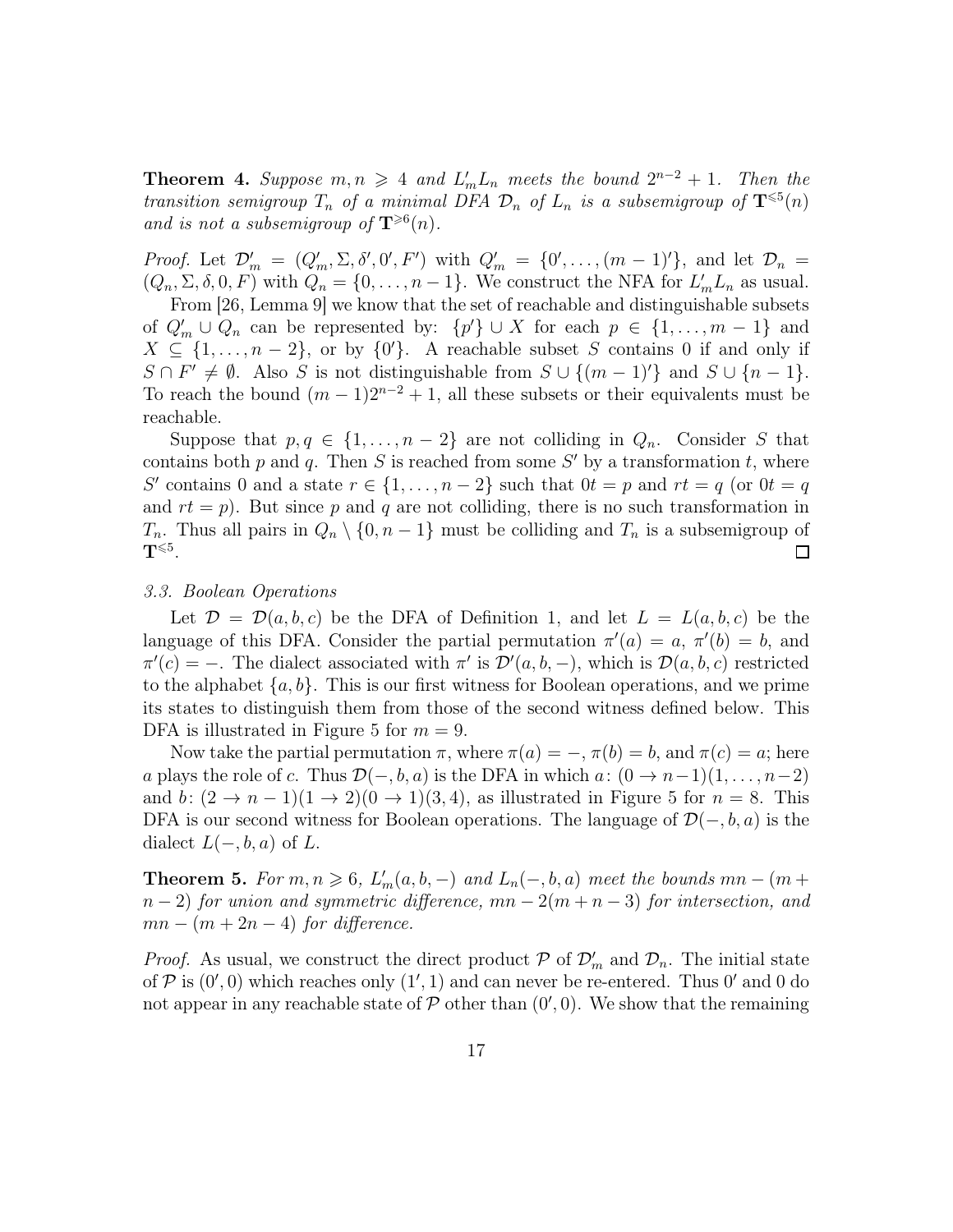

Figure 5: Witnesses  $\mathcal{D}'_9(a, b, -)$  and  $\mathcal{D}_8(-, b, a)$  for Boolean operations. The empty states 8' and 7 and the transitions to them are omitted.

 $(m-1)(n-1)$  states are all reachable, for a total of  $1+(m-1)(n-1) = mn-(m+n-2)$ states. Let  $m$  define the row and  $n$  the column in the direct product.

As a preliminary step we show how  $((m-2)$ ',  $n-2)$  can be reached. First we reach  $(4', 4)$  by  $ba^2b$ . If  $m = 6$ , then  $(4', 4)a^{q-4} = (4', q)$  for  $q = 5, ..., (n-2)$ . Otherwise, if  $m > n$ , then  $(0',0)ba^3(ba)^2 = (5',4)$ ,  $(5',4)(ba)^{m-n-1} = ((m-n+4)',4)$ , and  $(m-n+4,4)a^{n-6} = ((m-2)'',n-2)$ . If  $m = n$ , then  $(4',4)a^{n-6} = ((m-2)'',n-2)$ . Let  $m < n$ . Observe that if  $(n - m) \equiv p \pmod{3}$  for  $0 \leq p \leq 2$ , then  $((3 - m) \equiv p \pmod{3})$  $(p)$ ', 4) $a^{n-m}ba^{m-6} = ((m-2)$ ',  $n-2)$ . Hence we need to reach  $((3-p)$ ', 4). We consider the following three cases:

- 1.  $(n m) \equiv 0 \pmod{3}$ . We reach  $(3', 4)$  by  $b^2 a^2 ba$ , and then apply  $a^{n-m}ba^{m-6}$ .
- 2.  $(n-m) \equiv 2 \pmod{3}$ . We reach  $(1', 4)$  by  $b^2 a^2$ , and then apply  $a^{n-m}ba^{m-6}$ .
- 3.  $(n-m) \equiv 1 \pmod{3}$ .
	- If  $m \leq n-4$  then  $(1', 4)a^3ba^{n-m-3}ba^{m-6} = ((m-2)', n-2)$ . Otherwise  $m = n - 1$ . If  $n < 12$ , then we have five cases, where  $(0', 0)ba^2 = (3', 3)$ : (a)  $m = 6$ ,  $n = 7$ :  $(4', 4)a^2ba^2 = (2', 4)$ . (b)  $m = 7$ ,  $n = 8$ :  $(3', 3)(ab)^2 a^4 ba^2 = (2', 4)$ . (c)  $m = 8, n = 9$ :  $(3', 3)a^8 = (2', 4)$ . (d)  $m = 9$ ,  $n = 10$ :  $(3', 3)aba^9 = (2', 4)$ . (e)  $m = 10$ ,  $n = 11$ :  $(3', 3)aba^4ba^3baba^6ba^2 = (2', 4)$ . Otherwise we reach  $(2', 4)$  as follows:  $(4', 4)a^{m-6} = (4', n-2), (4', n-2)a^{m-6} =$

 $(4', n-7), (4', n-7)baba^2ba^3 = (2', 1), (2', 1)a^3 = (2', 4).$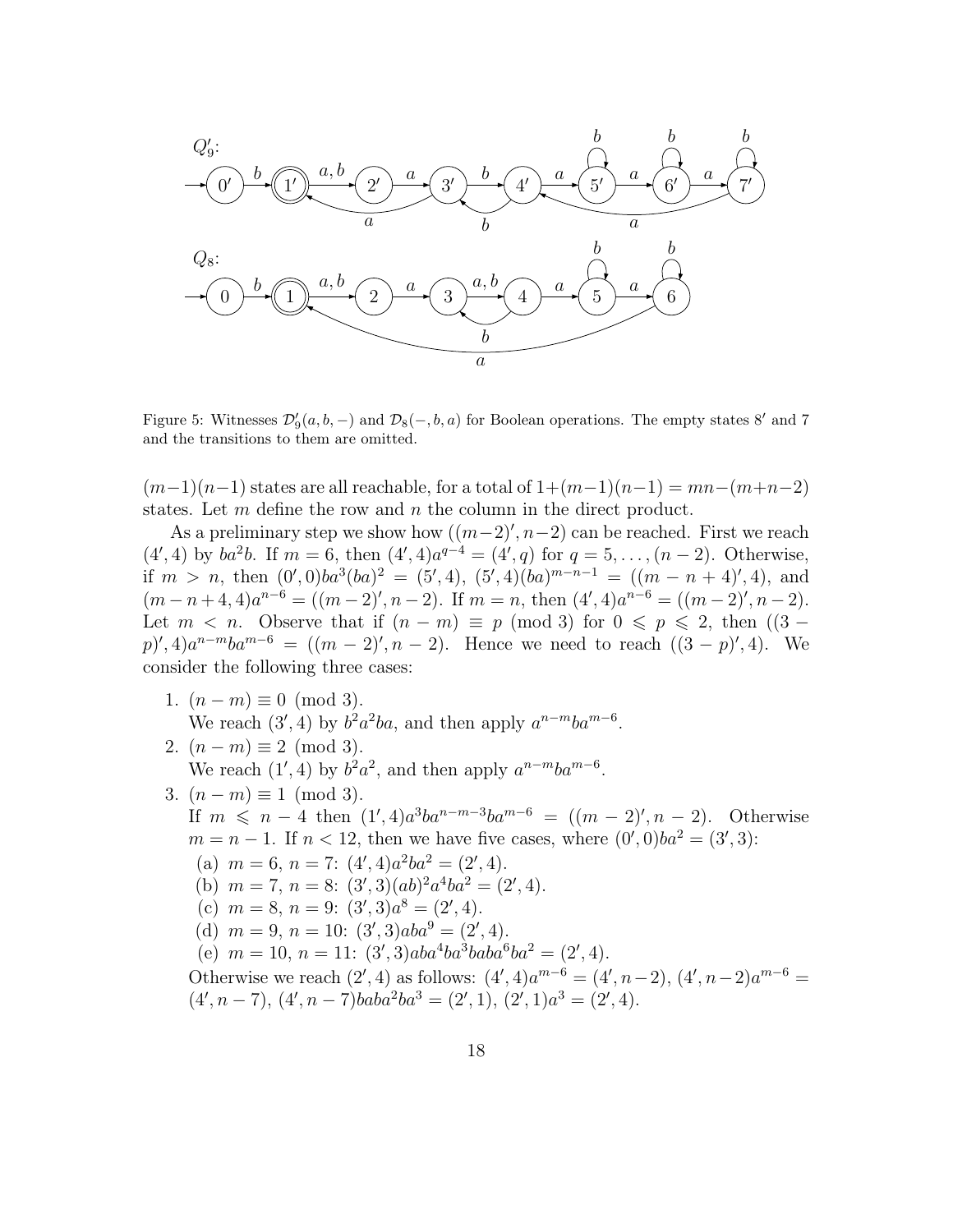Now, having reached  $((m-2)$ ',  $n-2)$ , we can reach all the remaining pairs: We have  $((m-2)'$ ,  $n-2)(ab)^2b = ((m-1)'$ , 3), and from  $((m-1)'$ , 3) all pairs  $((m-1)'$ , q) for  $1 \leq q \leq n-1$  can be reached, since  $Q_n \setminus \{0, n-1\}$  is a strongly connected component in  $\mathcal{D}_n$ . Similarly,  $((m-2)'$ ,  $n-2)ab^2 = (4', n-1)$ , and all pairs  $(p', n-1)$ for  $1 \leqslant p \leqslant m - 1$  can be reached. For the remaining pairs we proceed as follows:

1. Column 3:

(a)  $((m-2)^\prime, n-2)aba = (1^\prime, 3),$ (b)  $(0, 0)ba^3b = (2', 3),$ (c)  $(0, 0)ba^2 = (3', 3),$ (d)  $(2', 3)ab = (4', 3),$ (e)  $((p-1)', 3)ab = (p', 3)$  for  $p = 5, ..., m-2$ . 2. Column 4: (a)  $(3', 3)a = (1', 4),$ (b)  $(3', 3)b = (4', 4),$ (c)  $((p-1)^\prime, 3)a = (p^\prime, 4)$  for  $p = 2, 3, 5, \ldots, m-2$ . 3. Column q for  $q = 5, \ldots, n-2$ : (a)  $(3', q - 1)a = (1', q),$ (b)  $(3', q)b = (4', q),$ (c)  $((p-1)^\prime, q-1)a = (p^\prime, q)$  for  $p = 2, 3, 5, \ldots, m-2$ . 4. Column 1: (a)  $(0',0)b = (1',1),$ (b)  $((m-2)', n-2)a = (4', 1).$ (c)  $((p-1)', n-2)a = (p', 1)$  for  $p = 2, 3, 5, ..., m-2$ . 5. Column 2: (a)  $(3', 1)a = (1', 2),$ (b)  $(0', 0)a^2 = (2', 2),$ (c)  $(3', 1)b = (4', 2),$ (d)  $((p-1)', 1)a = (p', 2)$  for  $p = 3, 5, ..., m - 2$ .

As we discussed in Subsection 3.2, for each  $x \in \Sigma$  every state  $q \in Q_n \setminus \{0, n-1\}$  has a unique predecessor state  $p \in Q_n \setminus \{n-1\}$ . It follows that if  $qw = p \in Q_n \setminus \{0, n-1\}$ , for some state q and word w, then  $rw \neq p$  for  $r \neq q$ . The same facts apply to  $Q'_m$ . We shall need the following two claims:

*Claim 1.* From any pair  $(q', p)$  with  $1 \leq q \leq m-2$ ,  $1 \leq p \leq n-2$  we can reach  $(1', 1).$ 

First we find a word w such that  $q'w \in \{1', 2', 3'\}$  and  $pw = 1$ . Note that it is sufficient to find u such that  $q'u \in \{1', 2', 3'\}$  and  $pu \in Q_n \setminus \{0, n-1\}$ , because then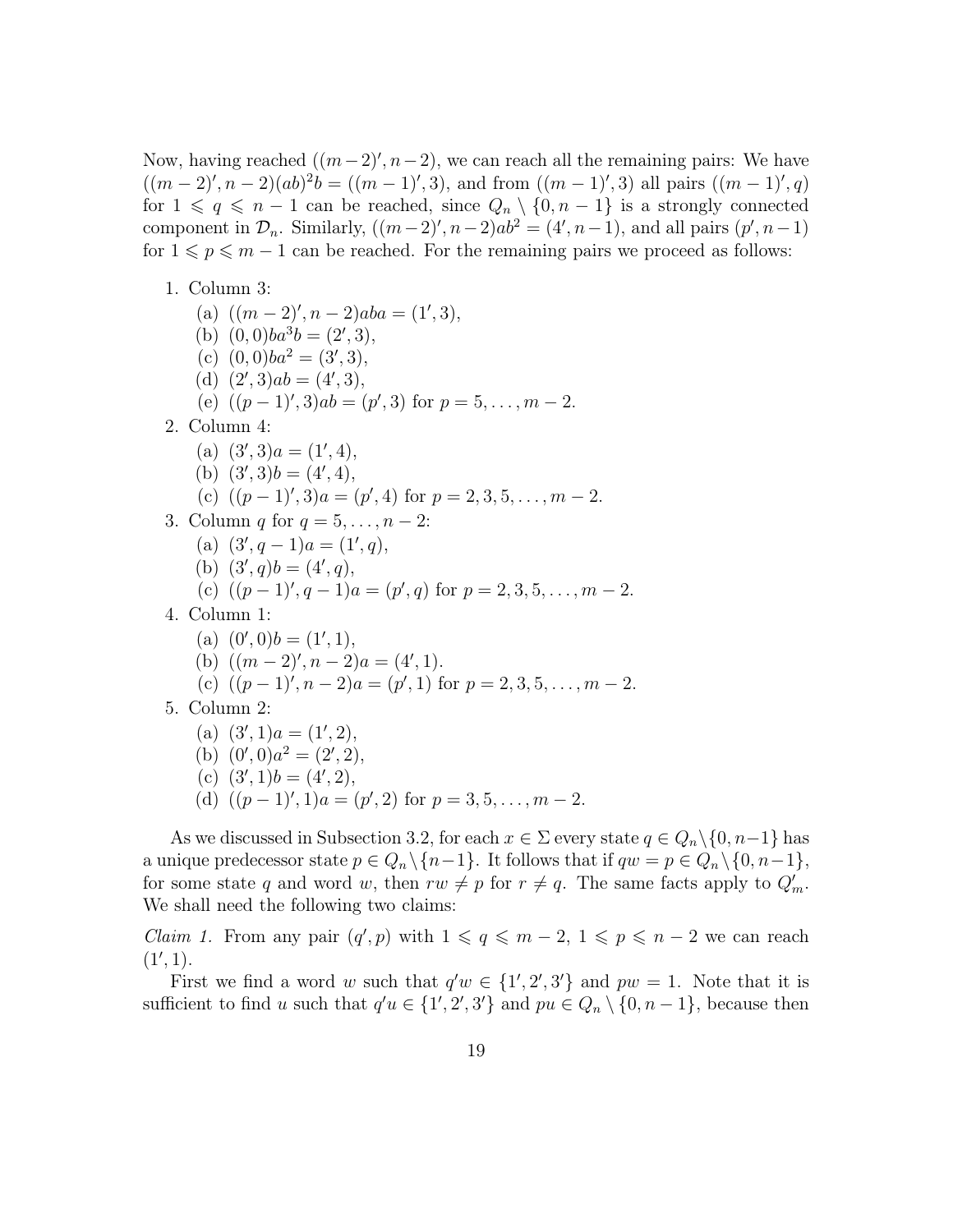$w = ua^{n-1-(pu)}$  does the job. So if  $q' \in \{1', 2', 3'\}$ , then we are done. Otherwise use  $a^{m-1-q}$ , which maps q' to 4'. If  $pa^{m-1-q} \neq 2$ , then we use b to map 4' to 3' and keep the state of  $\mathcal{D}_n$  in  $Q_n \setminus \{0, n-1\}$ , and again we are done. Suppose  $pa^{m-1-q} = 2$ . If  $m = 6$  then  $4'ab = 3'$  and  $pa^{m-1-q}ab \neq 2$ , and we are done. Otherwise  $4'a^{m-5} = 4'$ , and also  $4'aba^{m-6} = 4'$ . If  $2a^{m-5} \neq 2$  then we can apply an additional b and be done. If  $2a^{m-5} = 2$ , then  $2aba^{m-6} = 3$ , and again by applying an additional b we are done.

Now let  $q' \in \{2', 3'\}$ . We show that there is a word w such that  $q'w = 1$  and  $1w = 1$ . If  $q'^{a^{n-2}} = 1'$  then we are done, and if  $q'^{a^{n-2}} \in \{2', 3'\} \setminus \{q'\}$ , then  $q'(a^{n-2})^2 = 1$  and we have reached  $(1', 1)$ . So assume  $q' a^{n-2} = q'$ ; thus  $(n-2) \equiv 0$ mod 3, and so  $n \geq 8$ .

If  $q' = 3'$ , then  $(3', 1)a^4ba^{n-1-4} = (r', 1)$  with  $r' \neq 3'$ , so we are done by  $(a^4ba^{n-1-4})^2$ . If  $q' = 2'$ , then  $(2', 1)a^5ba^{n-1-5} = (r', 1)$  with  $r' \neq 2'$ , so we are done by  $a^5b(a^{n-1-5})^2$ .

*Claim 2.* For any  $q' \in Q'_m \setminus \{0', (m-1)'\}$  and  $p \in Q_n \setminus \{0, (n-1)\}\$  there is a word such that  $q'w \in Q'_m \setminus \{0', (m-1)'\}$  and  $pw = n-1$ . It follows that  $(q', p)$  can be mapped to  $(r', n-1)$ , for any state  $r' \in Q'_m \setminus \{0'\}.$ 

If  $q' \in \{1', 2', 3'\}$  then let  $w_1 = a^2b$ , ab, or b, respectively, and  $\varepsilon$  otherwise; so  $w_1$ maps q' to  $\{4', \ldots, (m-2)'\}$ . Then let  $w_2 = a^{n-(pw_1)}$ ; so  $w_2$  maps  $pw_1$  to 2, and  $qw_1$  is still in  $\{4', \ldots, (m-2)'\}$ . Then  $w = w_1w_2b$  satisfies the claim. Since  $Q'_m \setminus \{0', (m-1)'\}$ is strongly connected, we can map  $(q'w, n-1)$  to any  $r' \in Q'_m \setminus \{0'\}.$ 

Now we consider the four cases of the operations. In all cases pair  $(0',0)$  is distinguished as the only non-empty state which does not accept any word starting with a.

1. Union and symmetric difference.

Consider  $(q'_1, p_1)$  and  $(q'_2, p_2)$  with  $q'_1 \neq q'_2$ , where  $1 \leq q_1, q_2 \leq m-1$  and  $1 \leqslant p_1, p_2 \leqslant n-1$ . Without loss of generality,  $q'_1 \neq (m-1)'$ . The same arguments here work for both operations, since we are not mapping the pairs to  $(1', 1)$ . By Claim 2 we can map  $(q'_1, p_1)$  to  $(1, n-1)$  by some word w. Then  $q'_2w \neq 1$ . If also  $p_2 \neq 1$ , then  $(q'_2, p_2)$  is not final and w distinguishes our pairs. Otherwise we apply Claim 2 once more for  $(1, p_2)$ , obtaining a word u such that  $(1, n-1)u = (1, n-1)$ , and  $(q'_2, 1)u = (q'_2u, n-1)$ . Since  $1u = u$ , we have  $q'_2u \neq 1$ , and so  $w'u$  distinguishes our pairs.

Assume now  $q'_1 = q'_2$  and  $p_1 \neq p_2$ , where  $p_1 \neq n-1$ . Let w be a word mapping  $p_1$  to 1; then  $p_2w \neq 1$ . If  $q'_1w \neq 1'$ ,  $(q'_2, p_2)w = (q'_1, p_2)w$  is not final so w distinguishes our pairs. Otherwise  $wa^3b^2$  maps  $q'_1$  to  $(m-1)'$ , and  $p_1$  to 4. Thus  $wa^3b^2a^{n-6}$  maps  $p_1$  to 1, and since  $p_2$  is mapped elsewhere and  $q'_1 = q'_2$ to  $(m-1)$ ', our pairs are distinguished.

2. Intersection.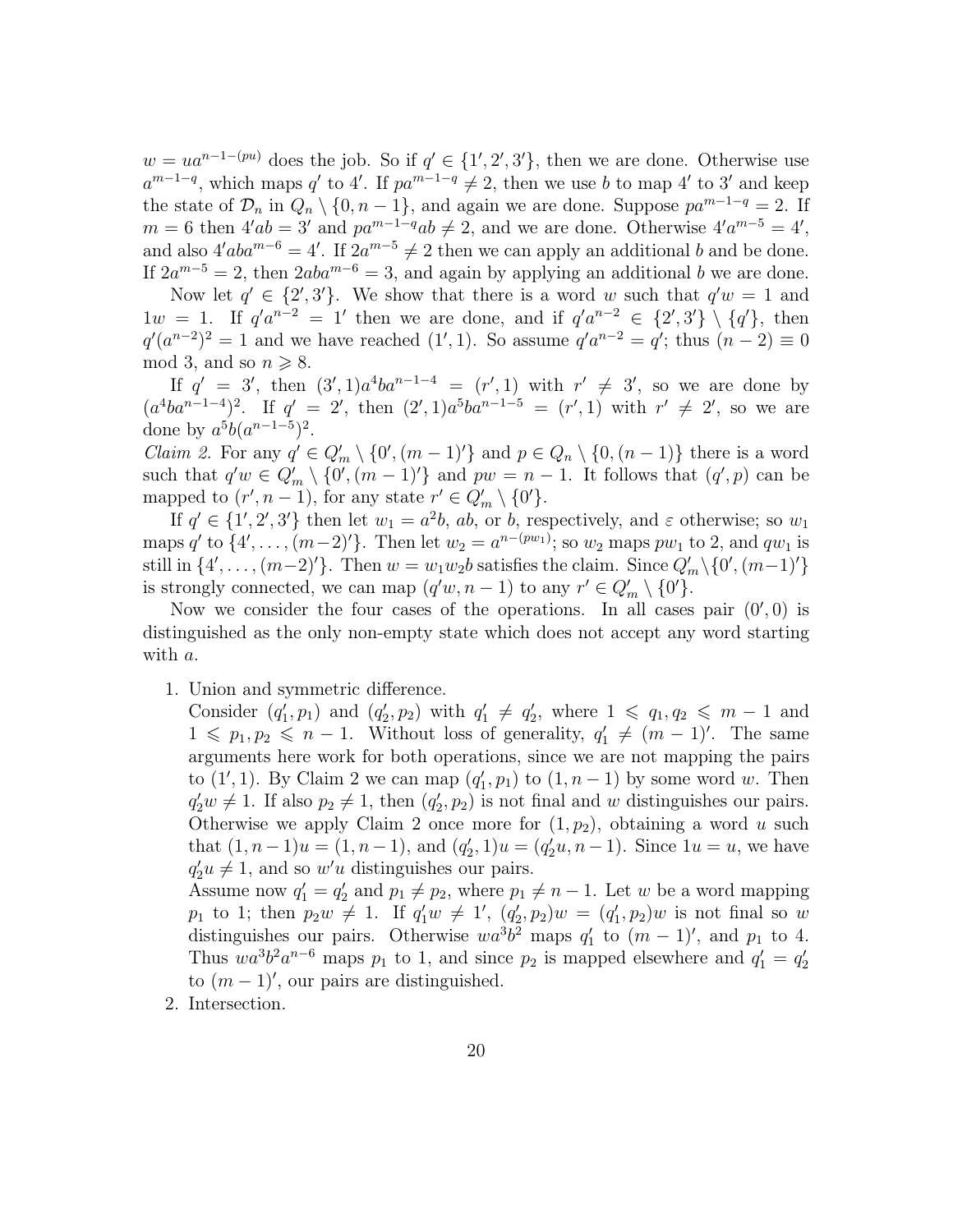Consider  $(q'_1, p_1)$  and  $(q'_2, p_2)$  with  $q'_1 \neq q'_2$  or  $p_1 \neq p_2$ , where  $1 \leq q_1, q_2 \leq m-2$ and  $1 \leq p_1, p_2 \leq n-2$ . By Claim 1 we can map  $(q'_1, p_1)$  to the final state  $(1', 1)$ by some word w. Then either  $q'_2w \neq 1'$  or  $p_2w \neq 1$ ,  $(q'_2, p_2)$  is not final and our pairs are distinguished. Together with  $(0', 0)$  and  $((m - 1)', n - 1)$  these give  $2 + (m-2)(n-2) = mn - 2(m+n-3)$  distinguished pairs.

3. Difference.

Consider  $(q'_1, p_1)$  and  $(q'_2, p_2)$  with  $q'_1 \neq q'_2$ , where  $1 \leq q_1, q_2 \leq m-2$  and  $1 \leqslant p_1, p_2 \leqslant n - 1$ . This follows in exactly the same way as the corresponding case of union and symmetric difference. Assume now  $q'_1 = q'_2$  and  $p_1 \neq p_2$ . Without loss of generality,  $p_1 \neq n - 1$ . By Claim 1 we can map  $(q'_1, p_1)$  to the non- final state  $(1', 1)$  by some word w. Then  $(q'_2, p_2)w = (1', p_2w)$ , and since  $p_2w \neq p_1w = 1$ ,  $(1', p_2w)$  a final state. Thus w distinguishes our pairs. Together with  $(0',0)$  and  $((m-1)',n-1)$  these give  $2 + (m-2)(n-1) =$  $mn - (m + 2n - 4)$  distinguished pairs.

 $\Box$ 

## 4. Witnesses with Semigroups in  $T^{\geqslant 6}(n)$

We now turn to the operations which cannot have witnesses with transition semigroups in  $\mathbf{T}^{\leqslant 5}$ .

**Definition 2.** For  $n \geq 4$ , we define the DFA  $\mathcal{D}_n(a, b, c, d, e) = (Q_n, \Sigma, \delta, 0, F)$ , where  $Q_n = \{0, \ldots, n-1\}, \Sigma = \{a, b, c, d, e\}, \delta$  is defined by the transformations

- $a: (0 \to n-1)(1, \ldots, n-2),$
- b:  $(0 \rightarrow n 1)(1, 2)$ ,
- $c: (0 \to n-1)(n-2 \to 1),$
- $d: (\{0,1\} \to n-1),$
- $e: (Q \setminus \{0\} \rightarrow n-1)(0 \rightarrow 1),$

and  $F = \{q \in Q_n \setminus \{0, n-1\} \mid q \text{ is odd}\}\$ . For  $n = 4$ , a and b coincide, and we can use  $\Sigma = \{b, c, d, e\}$ . The structure of  $\mathcal{D}_5(a, b, c, d, e)$  is illustrated in Figure 3.

Our main result in this section is the following theorem: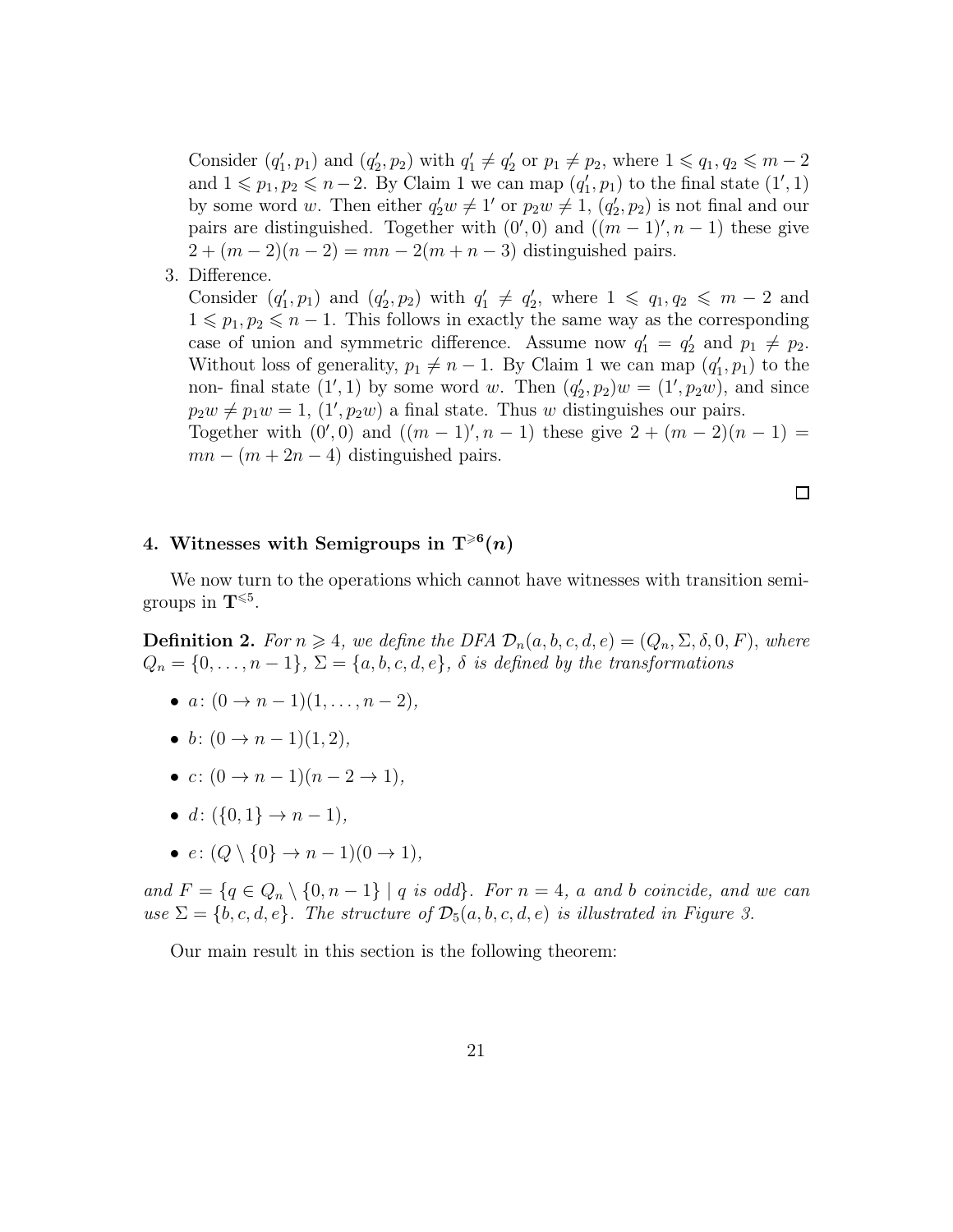Theorem 6 (Boolean Operations, Reversal, Number and Complexity of Atoms, Syntactic Complexity). Let  $\mathcal{D}_n(a, b, c, d, e)$  be the DFA of Definition 2, and let the language it accepts be  $L_n(a, b, c, d, e)$ . Then  $L_n(a, b, c, d, e)$  meets the bounds for Boolean operations, reversal, number and quotient complexity of atoms, and syntactic complexity as follows:

- 1. For  $n, m \geq 4$ ,  $L_m(a, b, -, d, e)$  and  $L_n(b, a, -, d, e)$  meet the bounds  $mn (m +$  $n-2$ ) for union and symmetric difference,  $mn-2(m+n-3)$  for intersection, and  $mn - (m + 2n - 4)$  for difference.
- 2. For  $n \geq 4$ ,  $L_n(a, -, c, -, e)$  meets the bound  $2^{n-2} + 1$  for reversal and number of atoms.
- 3. For  $n \geq 6$ ,  $L_m(a, b, c, d, e)$  meets the bound  $(n 1)^{n-2} + n 2$  for syntactic complexity, and the bounds on the quotient complexities of atoms.

The claim about syntactic complexity is known from [20]. It was shown in [21] that the number of atoms of a regular language  $L$  is equal to the quotient complexity of  $L^R$ . In the next subsections we prove the claim about Boolean operations, reversal, and atom complexity. First we state some properties of  $\mathcal{D}_n$ .

**Proposition 6.** For  $n \geq 4$  the DFA of Definition 2 is minimal, accepts a suffix-free language, and its transition semigroup  $T_n$  has cardinality  $(n-1)^{n-2} + n-2$ . In particular,  $T_n$  contains (a) all  $(n-1)^{n-2}$  transformations that send 0 and  $n-1$  to  $n-1$  and map  $Q_n \setminus \{0, n-1\}$  to  $Q_n \setminus \{0\}$ , and (b) all  $n-2$  transformations that send 0 to a state in  $Q_n \setminus \{0, n-1\}$  and map all the other states to n−1. Also,  $T_n$  is generated by  ${a, b, c, d, e}$  and cannot be generated by a smaller set of transformations.

*Proof.* To prove minimality, note first that only the initial state 0 accepts  $e$ , and only state  $n-1$  accepts nothing. Suppose  $p, q \in Q_n \setminus \{0, n-1\}, p < q$ , and p and q have the same parity; then  $pa^{n-2-p}c = 1$ , which is a final state, but  $qa^{n-2-q}c$  is an even state, which is non-final. If  $p$  and  $q$  have different parities, then one is final while the other is not. Hence  $\mathcal{D}_n$  is minimal.

The language  $L_n$  is suffix-free, because every word in  $L_n$  has the form ex with  $x \in \{a, b, c, d\}$ . The claims about cardinality of  $T_n$ , transformations, and generators were proved in  $[12, 20]$ .  $\Box$ 

#### 4.1. Boolean Operations

We now show that witness DFAs for Boolean operations may have transition semigroups in  $T^{\geqslant 6}$ . Thus Boolean operations have witnesses with transition semigroups that are subsemigroups of either  $T^{\leqslant 5}$  or  $T^{\geqslant 6}$ . This is sharp contrast with all the other complexity measures: any witness for star and any second witness for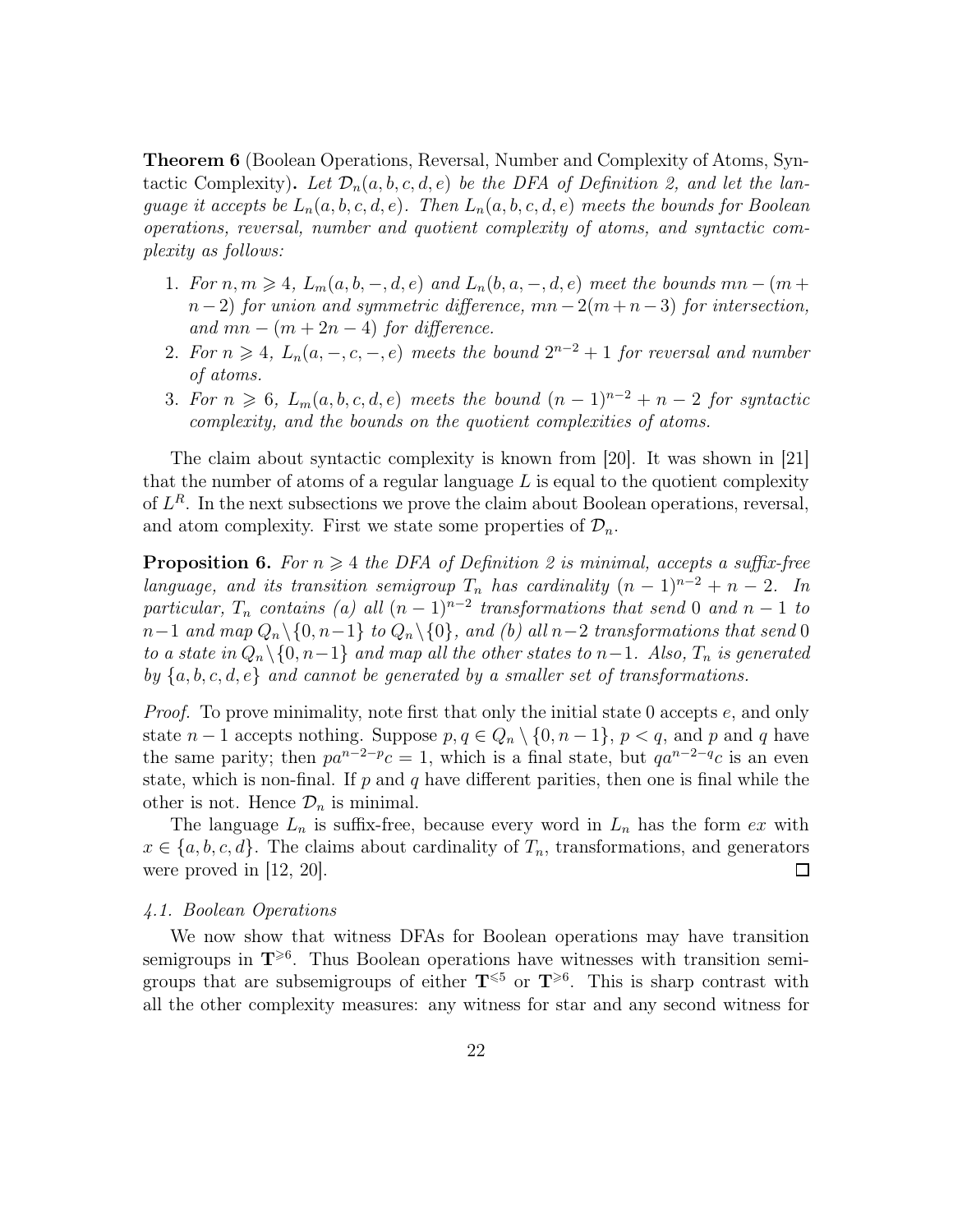product can only be associated with  $T^{\leq 5}$ , while the size of the syntactic semigroup, reversal, and complexities of atoms must have witnesses associated with  $T^{\geq 6}$ .

**Theorem 7.** For  $n, m \geq 4$ ,  $L_m(a, b, -, d, e)$  and  $L_n(b, a, -, d, e)$  meet the bounds  $mn - (m + n - 2)$  for union and symmetric difference,  $mn - 2(m + n - 3)$  for intersection, and  $mn - (m + 2n - 4)$  for difference.

*Proof.* Our two DFAs  $\mathcal{D}_m(a, b, -, d, e)$  and  $\mathcal{D}_n(b, a, -, d, e)$  are illustrated in Figure 6; consider their direct product. Let  $H = \{((m-1)', q) \mid 1 \leq q \leq n-2\}, V =$  $\{(p', n-1) \mid 1 \leq p \leq m-2\},\$  and  $M = \{(p', q) \mid 1 \leq p \leq m-2, 1 \leq q \leq n-2\}.$ 

Let  $\mathcal{A}_n(a, b) = (Q_n \setminus \{0, n-1\}, \{a, b\}, \delta, 1, F)$  be the DFA obtained from the DFA  $\mathcal{D}_n(a, b, -, d, e)$  by restricting the alphabet to  $\{a, b\}$  and the set of states to  $\{1,\ldots,n-2\}$ . Since DFAs  $\mathcal{A}'_m(a,b)$  and  $\mathcal{A}_n(b,a)$  have ordered pairs  $\{\delta'_a,\delta'_b\}$  and  ${\delta_a, \delta_b}$  of transformations that generate the symmetric groups of degrees m and n and are not conjugate, the result from [2, Theorem 1] applies, except in our case where  $m = 4$  and  $n = 4$  (we add two states to the m and n in [2]). We have verified this case by computation. Therefore we know that all states in  $M$  are reachable from state (1′ , 1) and all pairs of such states are distinguishable.



Figure 6: The DFAs  $\mathcal{D}'_8(a, b, -, d, e)$  and  $\mathcal{D}_7(b, a, -, d, e)$  for Boolean operations. The empty states 8 ′ and 7 and the transitions to them are omitted.

We show that  $(0',0)$ ,  $((m-1)',n-1)$  and all states in H, V and M are reachable. State  $(0', 0)$  is the initial state,  $(1', 1)$  is reached from  $(0', 0)$  by e and  $((m-1)', n-1)$ by a. By Theorem 1 of [2] all the states in M, and in particular  $(1', 2)$  and  $(2', 1)$ , are reachable from  $(1', 1)$ . From state  $(1', 2)$  we reach  $((m - 1)', 2)$  by d and from there, state  $((m-1)^\prime, q)$  by a word in  $b^*$  for  $1 \leqslant q \leqslant n-2$ . Symmetrically, from  $(2^\prime, 1)$  we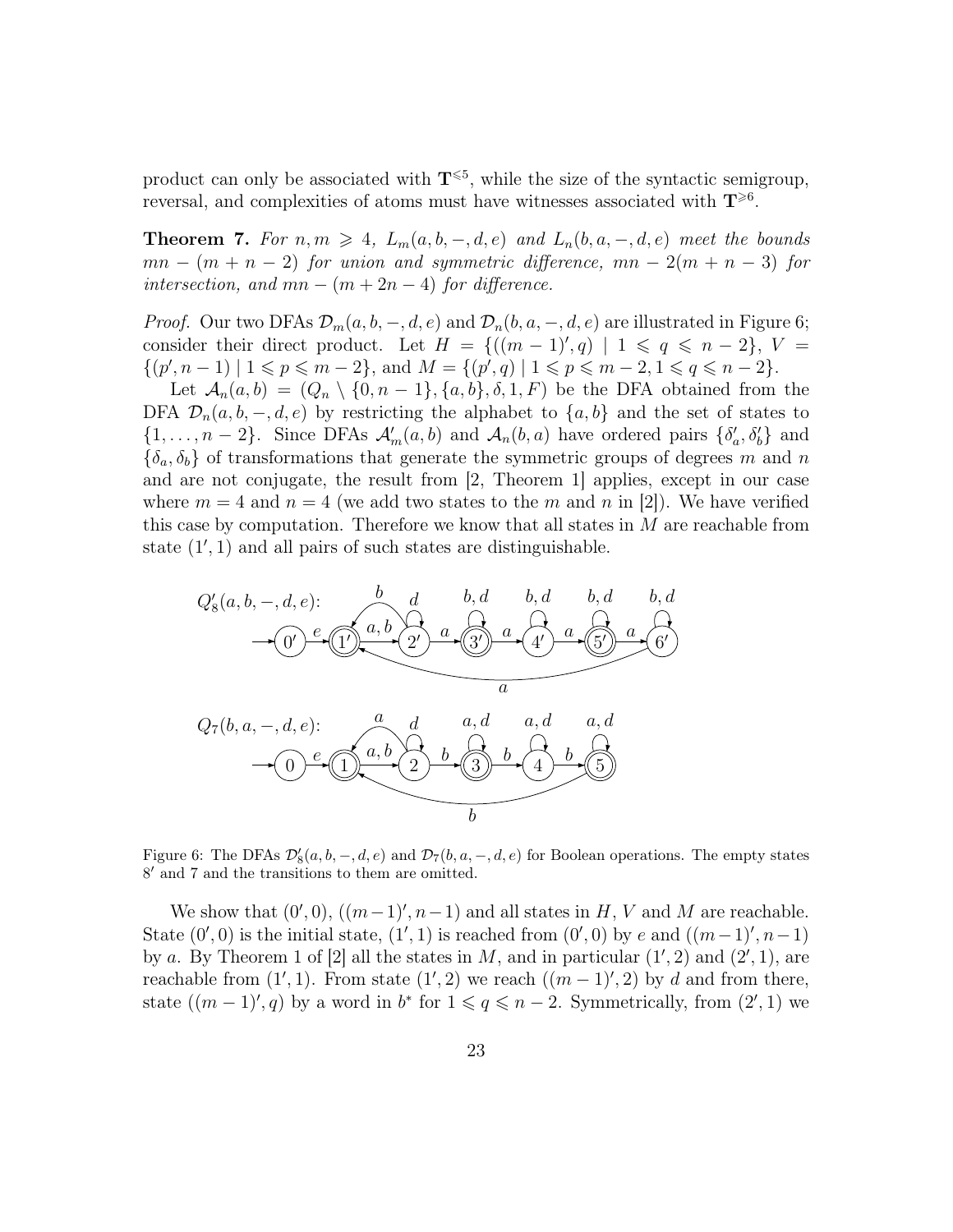reach  $(2', n-1)$ , and from there, state  $(p', n-1)$  for  $1 \leqslant p \leqslant m-2$  by a word in  $a^*$ . Hence all  $(m-1)(n-1)+1=mn-(m+n-2)$  states are reachable.

State  $(0',0)$  is the only state accepting a word beginning with e. State  $((m 1)'$ ,  $n-1$ ) is the only empty state.

For union we consider six possibilities for the distinguishability of two states:

- 1. States in H. If n is odd, and  $p', r' \in Q'_n \setminus \{0', (n-1)'\}$  with  $p < r$ , where p' and r' are both final or both non-final, then r' accepts  $a^{n-1-r}$  whereas p' rejects it. If *n* is even, r' accepts  $a^{n-r}b$  whereas p' rejects it. Hence if  $((m-1)$ ', p) and  $((m-1)^\prime, r)$  are in H, they are distinguishable.
- 2. States in  $V$ . The argument is symmetric to that in  $H$ .
- 3. *H* and *V*. Consider  $(p', n-1) \in V$  and  $((m-1)', q) \in H$ . Note that  $(1', n-1)$ accepts  $a^2b$  whereas  $((m-1)^\prime, 1)$  rejects it. For every  $(p^\prime, q)$  there exists a permutation t induced by a word w in  $\{a, b\}^*$  such that  $(1', 1)t = (p', q)$ . Then  $(p', q)t^{-1} = (1', 1)$ . Hence  $(p', n - 1)$  and  $((m - 1)', q)$  are mapped by  $t^{-1}$  to  $(1', n - 1)$  and  $((m - 1)', 1)$ , which are distinguishable.
- 4. H and M. If  $(p', r) \in M$ , then there exists a permutation t induced by a word w in  $\{a, b\}^*$  such that  $(p', r)t = (1', 2)$ . The same t maps  $((m-1)', q) \in H$  to some  $((m-1)'$ , s) with  $1 \le s \le n-2$ . Then  $(1',2)d = ((m-1)'$ , 2). If  $s \ne 1$ , then sd ∈ {2, ..., n-2), and we are done, since states  $((m-1)$ ', 2) and  $((m-1)$ ', s) are in H and hence are distinguishable. Otherwise,  $((m-1)'$ ,  $s)d = ((m-1)'$ ,  $n-1)$ and again we are done.
- 5. V and M. The argument is symmetric to that for H and M.
- 6. States in M. Apply Theorem 1 of [2].

For symmetric difference, we have as many states as for union. The arguments for distinguishability are exactly the same as for union.

For intersection, all states in  $H \cup V \cup \{((m-1)', n-1)\}\)$  are empty, and all states in M are distinguishable by [2, Theorem 1]. Hence there are  $(m-2)(n-2)+2=$  $mn-2(m+n-3)$  states altogether.

For difference, all states in  $H \cup \{((m-1)', n-1)\}\)$  are empty, so this leaves  $(m-2)(n-1)+2 = mn-(m+2n-4)$  states. The states in V are all distinct by the argument used for union. Also  $(p', q) \in M$  is distinguishable from  $(r', n - 1) \in V$ , by the argument used for union.  $\Box$ 

Since  $\delta_d = \delta_{c_1} \delta_{c_1}$  and  $\delta_e = \delta_{c_1} \delta_{c_2} \cdots \delta_{c_{n-1}}$ , where the  $c_i$  are from Proposition 2, the semigroup of  $\mathcal{D}_n(a, b, -, d, e)$  is in  $\mathbf{T}^{\leq 5}(n) \cap \mathbf{T}^{\geq 6}(n)$ . In fact, one can verify that the semigroup of  $\mathcal{D}_n(a, b, -, d, e)$  is  $\mathbf{T}^{\leq 5}(n) \cap \mathbf{T}^{\geq 6}(n)$ .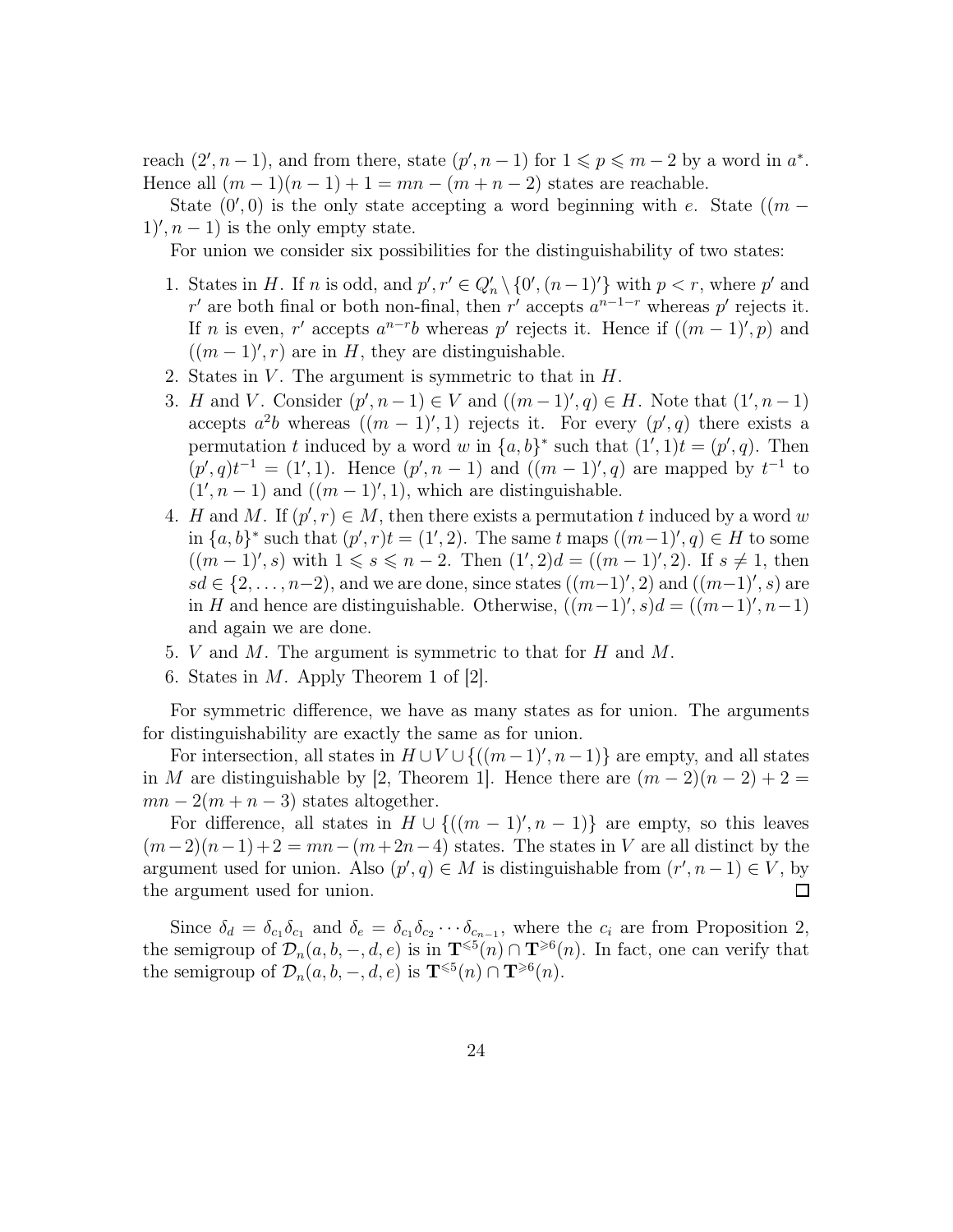#### 4.2. Reversal

Han and Salomaa [26] showed that to meet the bound for reversal one can use the binary DFA of Leiss [32] and add a third input to get a suffix-free DFA. Cmorik and Jirásková [23] showed that a binary alphabet will not suffice. We show a different ternary witness below, and prove that any witness must have its transition semigroup in  $\mathbf{T}^{\geqslant 6}$ .

**Theorem 8** (Semigroup of Reversal Witness). For  $n \geq 4$ , the transition semigroup of a minimal DFA  $\mathcal{D}_n(Q_n, \Sigma, \delta, 0, F)$  of a suffix-free language  $L_n$  that meets the bound  $2^{n-2}+1$  for reversal is a subsemigroup of  $\mathbf{T}^{\geqslant 6}(n)$ .

Proof. It suffices to show that no pair of states is colliding.

We construct an NFA  $\mathcal N$  for  $L_n^R$  by reversing the transitions of  $\mathcal D$ , and interchanging the sets of final and initial states. We then determinize  $\mathcal N$  using the subset construction to get a DFA  $\mathcal R$  for  $L_n^R$ . The states of  $\mathcal R$  are sets of states of  $\mathcal D$ .

Consider a reachable subset  $S \subseteq Q_n$ . We can assume that  $n-1 \notin S$ , since  $n-1$  is not reachable from a start state in N. Also, if  $0 \in S$  then  $S = \{0\}$ , as otherwise in D some transformation would map both 0 and  $q \in \{1, \ldots, n-1\}$  to a final state so the language would not be suffix-free [26, Lemma 6]. Hence, every subset  $S \subseteq \{1, \ldots, n-2\}$  must be reachable.

Suppose that there are two distinct states  $p, q \in \{1, \ldots, n-2\}$  such that the pair  ${p, q}$  is colliding. This means that  $0\delta_w = p$  and  $q'\delta_w = q$  for some word w and  $q' \in \{1, \ldots, n-2\}$ . Since the subset  $\{p, q\}$  is reachable in  $T_{\mathcal{D}^R}$ , there is some  $(\delta_u)^{-1}$ such that  $F(\delta_u)^{-1} = \{p, q\}$ . So  $p\delta_u \in F$  and  $q(\delta_u) \in F$ . But then  $wu \in L_n$ , and also  $vwu \in L_u$ , where v is such that  $0\delta_v = q'$ , which contradicts that  $L_n$  is suffix-free.  $\Box$ 

**Theorem 9** (Reversal Complexity). If  $n \geq 4$ , then  $L_n(a, -, c, -, e)$  of Definition 2 meets the bound  $2^{n-2}+1$  for reversal.

*Proof.* As before, we construct NFA  $\mathcal N$  for  $L^R$  – state  $n-1$  is now not reachable – and determinize N to get the DFA R. We shall show that we can reach  $\{0\}$  and all subsets of  $Q_n \setminus \{0, n-1\}.$ 

The initial state of N consists of all the odd states in  $Q_n \setminus \{0, n-1\}$ . By applying e we reach the set  $\{0\}$ . By applying e again, we reach  $\emptyset$ . To reach  $Q_n \setminus \{0, n-1\}$ from F we apply  $c(a^2c)^{\lceil n/2 \rceil - 1}$ .

Consider a non-empty proper subset  $S \subsetneq Q_n \setminus \{0, n-1\}$ . Since a acts cyclically on  $Q_n \setminus \{0, n-1\}$ , it is sufficient to prove reachability for S that contains  $n-2$  if n is odd, and does not contain  $n-2$  if n is even; thus S agrees with F on  $n-2$ . We start from  $F = \{1, 3, \ldots, n-4, n-2\}$  and transform it inductively. Assume that for  $i \geq 0$ , we have reached  $F_i$  which agrees with S on states  $1, \ldots, i$  and with F on states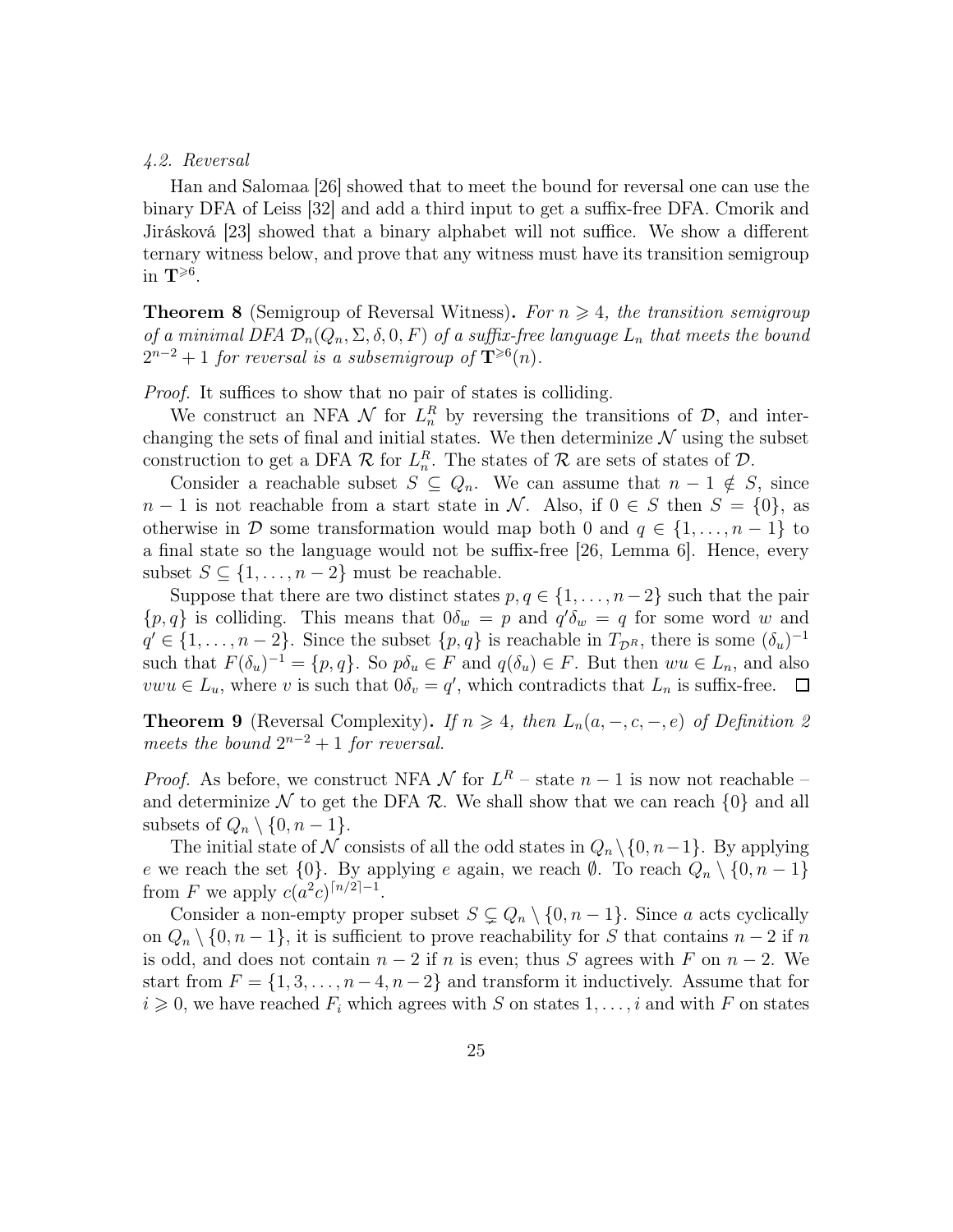$i+1,\ldots,n-2$ . Of course,  $F_0 = F$ . If S and  $F_i$  agree on  $i+1$ , then we already have  $F_{i+1} = F_i$ . Otherwise  $i+1 \in F_i$  if and only if  $i+1 \notin S$ . We have  $i+1 < n-2$ , since we know that S agrees with F on  $n-2$ . Then  $i+1 \in F_i$  if and only if  $i+2 \notin F_i$ . We apply  $a^{i+1}ca^{n-3-i}$  to  $F_i$ , which yields the subset  $F_{i+1}$  differing from  $F_i$  only in state  $i + 1$ ; thus  $i + 1 \in F_{i+1}$  if and only if  $i + 1 \in S$ . The induction follows, and so  $S = F_{n-2}$  is reachable.

Now we prove that these  $2^{n-2}+1$  states (sets of states of D) are pairwise distinguishable. Set  $\{0\}$  is the only final state. Consider two sets  $R, S \subseteq Q_n \setminus \{0, n-1\}$ and suppose that  $q \in R \oplus S$ . Then  $a^{q-1}e$  is accepted from the set that contains q but not from other set. Therefore there are no equivalent states. 口

Although  $L_n(a, -, c, -, e)$  meets the bound for the number of atoms, it does not meet the bounds on the quotient complexity of atoms.

### 4.3. Complexity of Atoms in Suffix-Free Languages

Let  $Q_n = \{0, \ldots, n-1\}$  and let L be a non-empty regular language with quotient set  $K = \{K_0, \ldots, K_{n-1}\}.$  Let  $\mathcal{D} = (Q_n, \Sigma, \delta, 0, F)$  be the minimal DFA of L in which the language of state q is  $K_q$ .

Denote the complement of a language L by  $\overline{L} = \Sigma^* \setminus L$ . Each subset S of  $Q_n$ defines an *atomic intersection*  $A_S = \bigcap_{i \in S} K_i \cap \bigcap_{i \in \overline{S}} K_i$ , where  $S = Q_n \setminus S$ . An atom of L is a non-empty atomic intersection. Since atoms are pairwise disjoint, every atom A has a unique atomic intersection associated with it, and this atomic intersection has a unique subset  $S$  of  $K$  associated with it. This set  $S$  is called the basis of A.

Let  $A_S = \bigcap_{i \in S} K_i \cap \bigcap_{i \in \overline{S}} \overline{K_i}$  be an atom. For any  $w \in \Sigma^*$  we have

$$
w^{-1}A_S = \bigcap_{i \in S} w^{-1}K_i \cap \bigcap_{i \in \overline{S}} \overline{w^{-1}K_i}.
$$

Since a quotient of a quotient of L is also a quotient of L,  $w^{-1}A_S$  has the form:

$$
w^{-1}A_S = \bigcap_{i \in X} K_i \cap \bigcap_{i \in Y} \overline{K_i},
$$

where  $|X| \leq |S|$  and  $|Y| \leq n - |S|$ ,  $X, Y \subset Q_n$ .

**Proposition 7.** Suppose L is a suffix-free language with  $n \geq 4$  quotients. Then L has at most  $2^{n-2}+1$  atoms. Moreover, the complexity  $\kappa(A_S)$  of atom  $A_S$  satisfies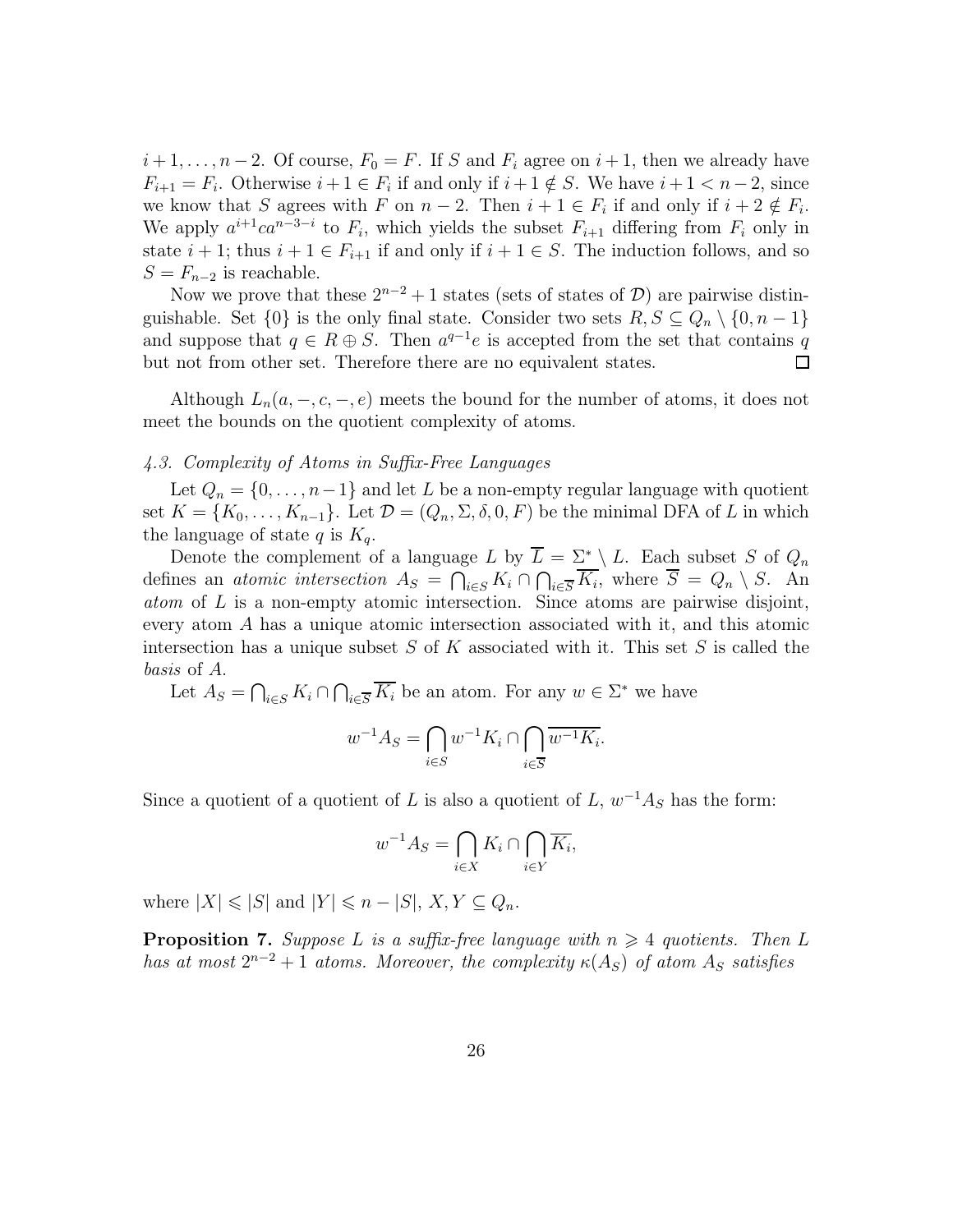$$
\kappa(A_S) \begin{cases} \leq 2^{n-2} + 1, & \text{if } S = \emptyset; \\ = n, & \text{if } S = \{0\}; \\ \leq 1 + \sum_{x=1}^{|S|} \sum_{y=0}^{n-2-|S|} {n-2-x \choose x} {n-2-x \choose y}, & \emptyset \neq S \subseteq \{1, \dots, n-2\}. \end{cases} (2)
$$

*Proof.* If  $n-1 \in S$ , then  $A_S$  is not an atom. Also,  $K_0 \cap K_i = \emptyset$  for  $i = 1, \ldots, n-1$ , since L is suffix-free. Hence  $0 \in S$  implies  $S = \{0\}$ . It follows that there are at most  $2^{n-2} + 1$  atoms.

For atom complexity, consider the following cases:

- 1.  $S = \emptyset$ . Here  $\overline{S} = Q_n$ ,  $A_{\emptyset} = \bigcap_{i \in Q_n} \overline{K_i}$  and for  $w \in \Sigma^+$ ,  $w^{-1}A_S = \bigcap_{i \in Y} \overline{K_i}$ , where  $0 \notin Y$ , since  $w^{-1}L = L$  only if  $w = \varepsilon$ , and  $n - 1$  is always in Y since  $w^{-1}K_{n-1} = K_{n-1}$  because  $K_{n-1} = \emptyset$ . Thus we have the initial quotient  $A_{\emptyset}$ with  $0 \in \overline{S}$  and at most  $2^{n-2}$  choices for the other quotients of  $A_S$ . Hence the complexity of  $A_{\emptyset}$  is at most  $2^{n-2} + 1$ .
- 2.  $S = \{0\}$ . Since the language is suffix-free, we have that  $K_0 \cap K_q = \emptyset$  for all  $q \in Q \setminus \{0\}$ . Thus  $A_0 = K_0 \cap \overline{K_1} \cap \ldots \cap \overline{K_{n-1}} = K_0$ , and  $K_0 = L_n$  has n quotients.
- 3. Since  $n-1$  always appears in  $\overline{S}$  and the  $S = \{0\}$  case is done, there remain the cases where  $\emptyset \neq S \subseteq Q_n \setminus \{0, n-1\}$ . Suppose  $(X, Y \cup \{n-1\})$ , where  $n-1 \notin Y$ , represents a non-empty quotient of  $A<sub>S</sub>$  by a non-empty word w. Since 0 appears only initially,  $Y$  cannot contain 0. Then  $X$  must have at least one and at most |S| elements from  $\{1, \ldots, n-2\}$ , and  $Y \subseteq \{1, \ldots, n-2\} \setminus X$ . If  $0\delta_w = n-1$ , then all the states that are mapped to Y by  $\delta_w$  are from  $\{1, \ldots, n-2\} \setminus S$ , so in Y there must be from 0 to  $n-2-|S|$  states. Hence, together with the empty quotient, we have the formula from Equation 2. Suppose that  $0\delta_w \neq$  $n-1$ . The 0-path in  $\delta_w$  is aperiodic and ends in  $n-1$ , so there exists a state  $p \in \{1, \ldots, n-2\}$  such that  $p\delta_w = n-1$ . If  $p \in S$ , then  $n-1 \in X$ , and so  $(X, Y)$  represents the empty quotient. If  $p \in \{1, \ldots, n-2\} \setminus S$ , then again Y contains at most  $n-2-|S|$  states.

Following Iván [29] we define a DFA for each atom:

**Definition 3.** Suppose  $\mathcal{D} = (Q_n, \Sigma, \delta, 0, F)$  is a minimal DFA and let  $S \subseteq Q_n$ . Define the DFA  $\mathcal{D}_S = (Q_S, \Sigma, \Delta, (S, \overline{S}), F_S)$ , where

 $\Box$ 

•  $Q_S = \{(X, Y) \mid X, Y \subseteq Q_n, X \cap Y = \emptyset\} \cup \{\perp\}.$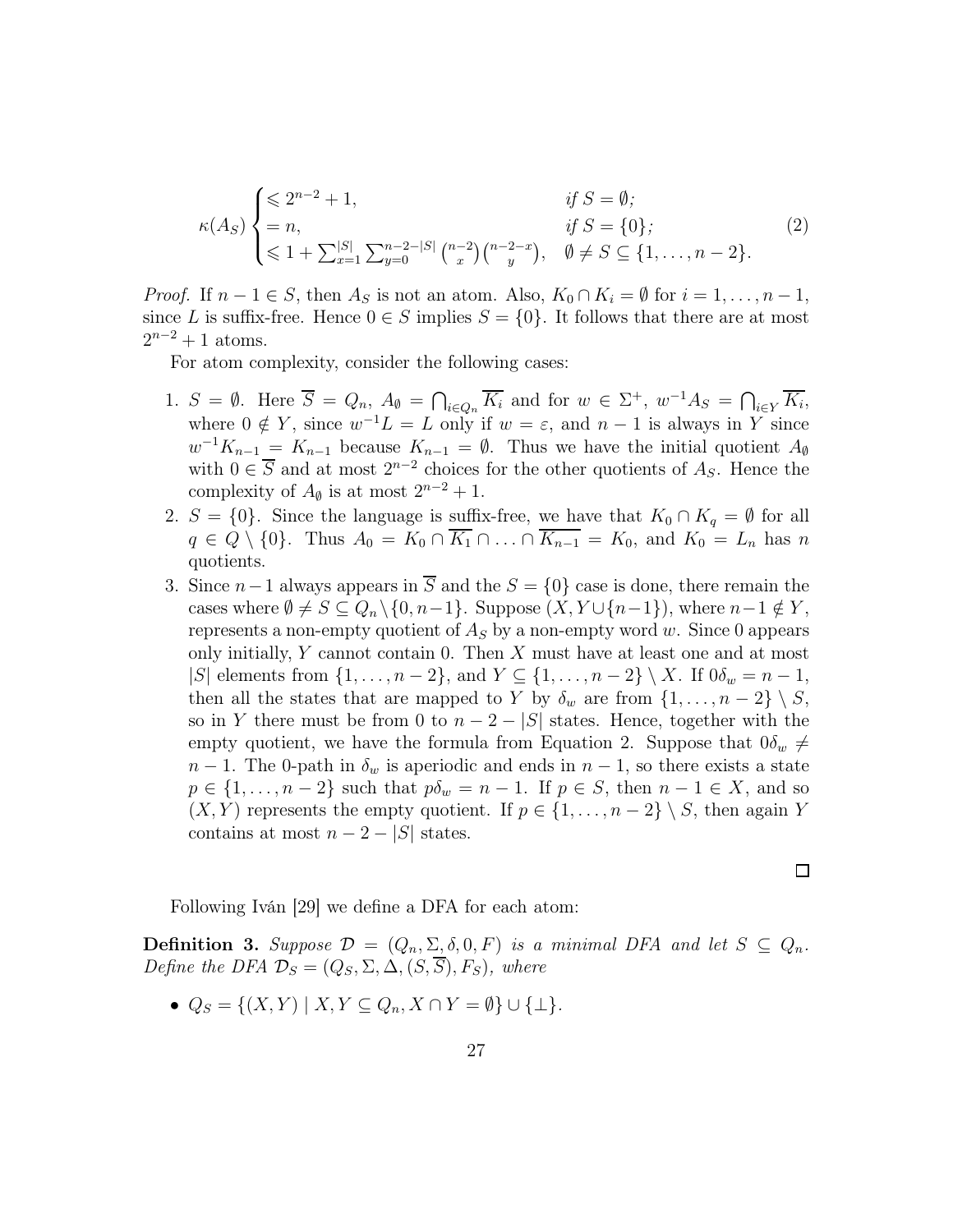- For all  $a \in \Sigma$ ,  $(X, Y)a = (Xa, Ya)$  if  $Xa \cap Ya = \emptyset$ , and  $(X, Y)a = \bot$  otherwise; and  $\perp a = \perp$ .
- $F_S = \{(X, Y) \mid X \subseteq F, Y \subseteq \overline{F}\}.$

DFA  $\mathcal{D}_S$  recognizes the atomic intersection  $A_S$  of L. If  $\mathcal{D}_S$  recognizes a non-empty language, then  $A<sub>S</sub>$  is an atom.

**Theorem 10.** For  $n \geq 4$ , the language  $L_n(\mathcal{D}_n(a, b, c, d, e))$  of Definition 2 meets the bounds of Proposition 7 for the atoms.

Proof. There are three cases to consider:

1.  $S = \emptyset$ . The initial state of  $\mathcal{D}_S$  is  $(\emptyset, Q_n)$ . Since  $(\emptyset, Q_n)$ ed =  $(\emptyset, \{n-1\})$ , which is a final state,  $A_{\emptyset}$  is an atom. For any non-empty word w, we have a quotient of  $A_{\emptyset}$  represented by  $(\emptyset, Y)$ , where  $0 \notin Y$ ,  $n-1 \in Y$ , and  $Y \setminus \{n-1\}$  is a subset of  $Q_n \setminus \{0, n-1\}$ . By Proposition 6 the transition semigroup of D contains all transformations that send 0 and  $n-1$  to  $n-1$  and map  $Q_n \setminus \{0, n-1\}$  into  $Q_n \setminus \{0\}$ ; hence all  $2^{n-2}$  quotients of  $A_{\emptyset}$  by non-empty words are reachable. Together with  $A_{\emptyset}$  we have  $2^{n-2} + 1$  quotients of  $A_{\emptyset}$ .

Since  $(\emptyset, Q_n)e = (\emptyset, \{1, n-1\}),$  which is non-final, and  $(\emptyset, Y)e = (\emptyset, \{n-1\}),$ which is final,  $(\emptyset, Y)$  is distinguished from the initial state. We claim also that all pairs  $(\emptyset, Y)$  and  $(\emptyset, Y')$ ,  $Y \neq Y'$ , are distinguishable. Without loss of generality, suppose that  $q \in Y \setminus Y'$ . If we map q to 1 and  $(Y \cup Y') \setminus \{1\}$ to  $n-1$  by a word w, then  $(\emptyset, Y)w = (\emptyset, \{1, n-1\})$ , which is non-final, and  $(\emptyset, Y')w = (\emptyset, \{n-1\}),$  which is final. Hence the bound  $2^{n-2} + 1$  is met.

2.  $S = \{0\}$ . The initial state of  $\mathcal{D}_S$  is  $(\{0\}, Q_n \setminus \{0\})$ . We have  $(\{0\}, Q_n \setminus \{0\})x = \bot$ for all  $x \in \Sigma \setminus \{e\}$ , and  $(\{0\}, Q_n \setminus \{0\})e = (\{1\}, \{n-1\})$ . From  $(\{1\}, \{n-1\})$ we can reach any state  $({q}, {n-1})$  with  $q \in Q_n \setminus {0, n-1}$ . Thus we can reach *n* states altogether: the initial state,  $n-2$  states  $({q}, {n-1})$  with  $q \in Q_n \setminus \{0, n-1\}$ , and  $\perp$ .

Since  $({0}, Q_n \setminus {0})e = ({1}, {n-1})$ , which is final, the initial state is nonempty and so differs from  $\bot$ . For  $q \in Q_n \setminus \{0, n-1\}$ , consider the word w that maps q to 1 and  $Q_n \setminus \{0, q\}$  to  $\{n-1\}$ . Then  $(\{q\}, \{n-1\})w = (\{1\}, \{n-1\}),$ which is final, while  $({0}, Q_n \setminus {0})w = ({n-1}, Y)$  (since w does not contain e), which is non-final since Y contains 1. Hence  $({q}, {n-1})$  is distinguishable from the initial state and  $\bot$ . Finally, for  $p, q \in Q_n \setminus \{0, n-1\}, \{\{p\}, \{n-1\}\}\$ is distinguishable from  $({q}, {n-1})$  by the mapping that sends p to 1 and q to  $n-1$ . Hence the bound n is met.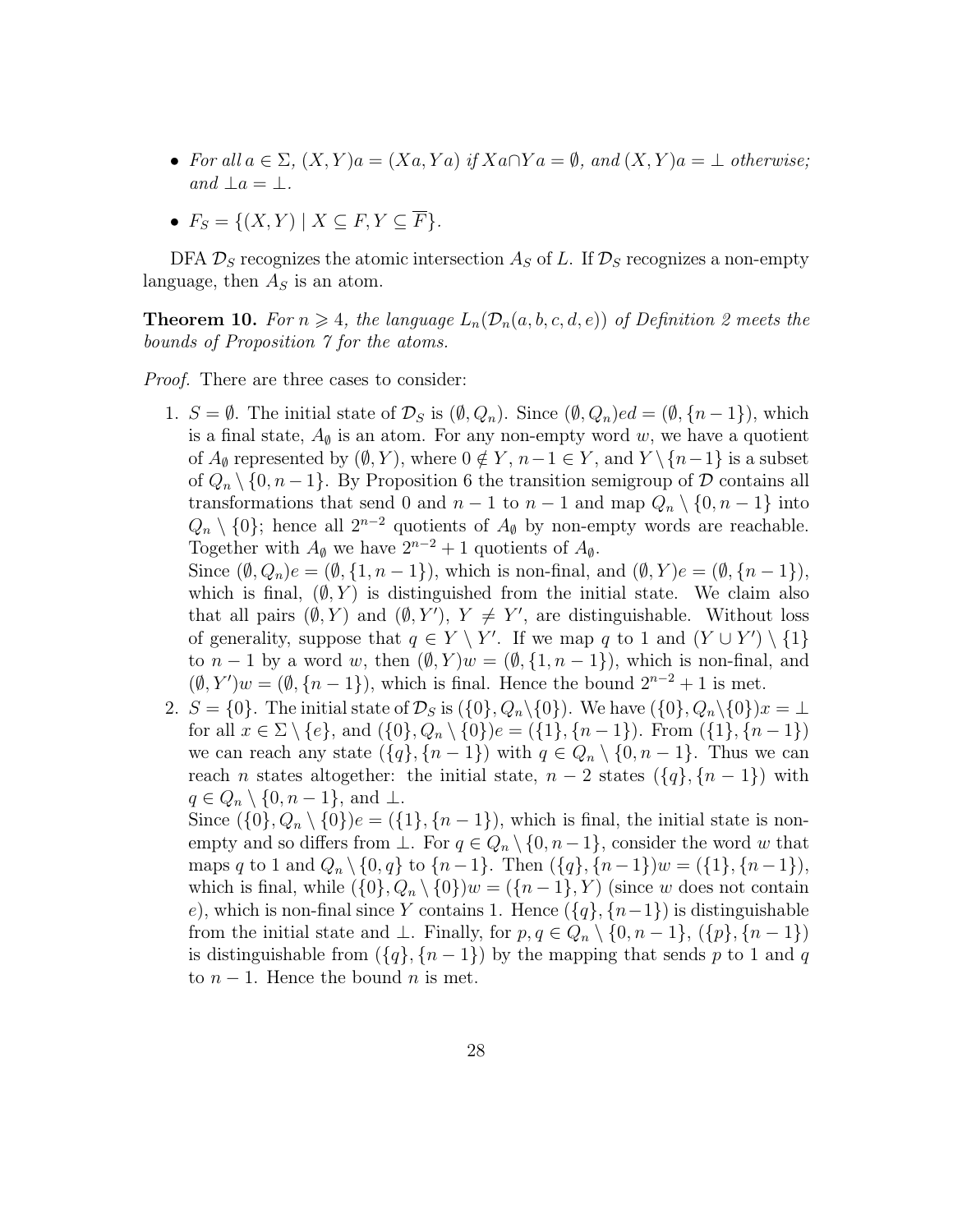3.  $\emptyset \neq S \subseteq Q_n \setminus \{0, n-1\}.$  The initial state here is  $(S, \overline{S})$ , where  $\emptyset \neq S \subseteq$  $\{1, \ldots, n-2\}$ . Since we can map S to  $\{1\}$  and  $\overline{S}$  to  $\{n-1\}$ , each such intersection is an atom. If  $M = \{1, \ldots, n-2\}$ , the atom has the form  $(S, S)$  $(S,(M \setminus S) \cup \{0,n-1\})$ . By applying e, we get  $\perp$ . To get a state of  $A_S$  different from  $\perp$ , we can map S to any non-empty subset X of M of cardinality  $|X|$ , where  $1 \leqslant |X| \leqslant |S|$ ; we can map  $M \setminus S$  to any subset Y of  $(M \cup \{n-1\}) \setminus X$ of cardinality |Y|, where  $0 \le |Y| \le |M| - |X|$ ; and we can map 0 and  $n-1$  to  $n-1$ . Each such intersection  $(X, Y \cup \{n-1\})$  represents a non-empty quotient of  $A_S$  by a non-empty word because we can map X to  $\{1\}$  and Y to  $\{n-1\}$ . Hence we have the formula in Equation 2 for the number of reachable states of  $\mathcal{D}_S$ .

Now consider two states  $(X, Y \cup \{n-1\})$  and  $(X', Y' \cup \{n-1\})$ , where one of these two states could be the initial one. If  $X \neq X'$ , assume that  $q \in X' \backslash X$ . Let w map X to  $\{1\}$  and  $Q_n \setminus X$  to  $n-1$ . Then  $(X, Y \cup \{n-1\})w = (\{1\}, \{n-1\}),$ while the first component of  $(X', Y' \cup \{n-1\})$ w contains  $n-1$ , meaning that that state is  $\perp$ ; so these states are distinguishable. A symmetric argument applies if  $q \in X \setminus X'$ .

This leaves the case where  $X = X'$ . Then X is disjoint from both Y and Y'. If  $q \in Y' \setminus Y$ , let w map X to  $\{1\}$ ,  $Y \cup \{0\}$  to  $\{n-1\}$ , and  $Y' \setminus Y$  to  $\{1\}$ . Then  $(X, Y \cup \{n-1\})w = (\{1\}, \{n-1\})$ , while  $(X, Y' \cup \{n-1\})w = (\{1\}, \{1, n-1\})w$  $1) = \perp$ , and we have distinguishablity. A symmetric argument applies if  $q \in Y \setminus Y'$ .

**Theorem 11.** The transition semigroup  $T_n$  of a minimal DFA  $\mathcal{D}_n(Q_n, \Sigma, \delta, 0, F)$ with  $n \geq 4$  of a suffix-free language  $L_n$  that meets the bounds for atom complexities from Proposition  $\gamma$  is a subsemigroup of  $\mathbf{T}^{\geqslant 6}(n)$  and is not a subsemigroup of  $\mathbf{T}^{\leqslant 5}(n)$ .

*Proof.* It is sufficient to show that every pair of states  $p, q \in \{1, \ldots, n-2\}$  is focused by some transformation from  $T_n$ .

Let  $p, q \in \{1, \ldots, n-2\}$  be two distinct states. Consider the atom  $A_{\{p,q\}}$ . From the proof of Proposition 7, to meet the bound for the quotient complexity of  $A_{p,q}$ every pair  $(X, Y \cup \{n-1\})$  must represent a quotient of the atom by a non-empty word w, where  $X, Y \subseteq \{1, \ldots, n-2\}$  are disjoint,  $1 \leqslant |X| \leqslant 2$ , and  $|Y| \leqslant n-2-|X|$ . In particular, when  $|X| = 1$  we know that the transformation of w maps both p and q to the state from  $X$ , and so p and q are focused.  $\Box$ 

Tables 1 and 2 show the quotient complexities of atoms for small  $n$ .

 $\Box$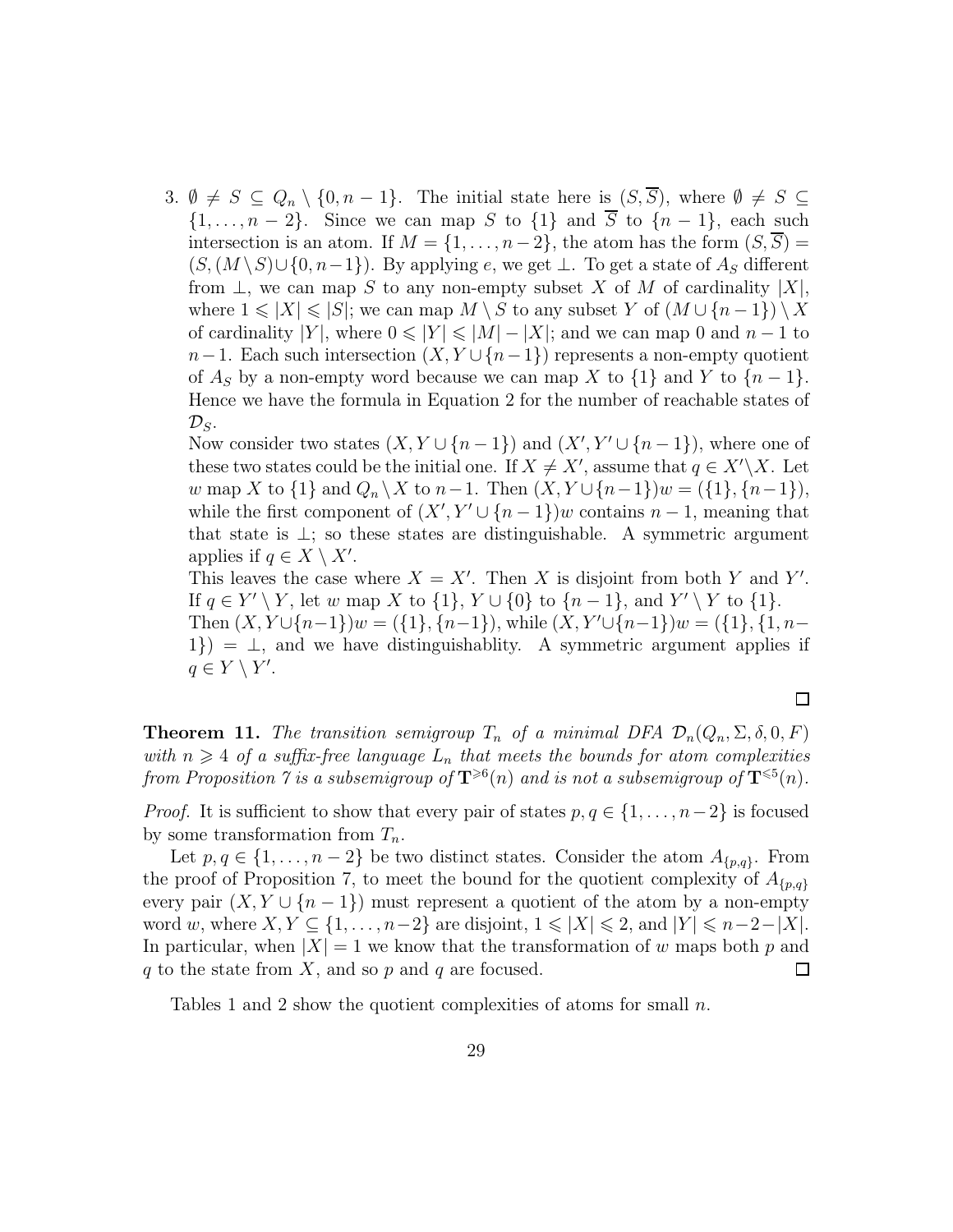| $\boldsymbol{n}$ |         | $\mathfrak{D}$ | 3                 | 4             | 5              | $\cdots$ |
|------------------|---------|----------------|-------------------|---------------|----------------|----------|
| $ S =0$          | $*/1/1$ | $\ast/2/3$     | $*/4/7$           | 5/8/15        | 9/16/31        |          |
| $ S =1$          | $*/1/1$ | $*/2/3$        | $*/5/10$          | 5/13/29       | 13/33/76       | .        |
| $ S =2$          |         | $*/2/3$        | $*/4/10$          | 4/16/43       | 16/53/141      | .        |
| $ S =3$          |         |                | $*/3/7$           | $*/8/29$      | 8/43/141       | .        |
| $ S =4$          |         |                |                   | $*/4/15$      | $*/16/76$      | .        |
| $ S =5$          |         |                |                   |               | $*/5/31$       | $\cdots$ |
| max              | $*/1/1$ | $\frac{*}{2}$  | $\frac{*}{5}{10}$ | 5/16/43       | 16/53/141      | .        |
| ratio            |         | $*/2.00/3.00$  | $*/2.50/3.33$     | $*/3.20/4.30$ | 3.20/3.31/3.28 | .        |

Table 1: Suffix-free atom complexity. The entries from left to right are suffix-free language, left ideal, regular language. The ∗ stands for "not applicable".

#### 5. Conclusions

It may appear that the semigroup  $\mathbf{T}^{\leqslant 5}(n)$  should not be of great importance, since it exceeds  $\mathbf{T}^{\geq 6}(n)$  only for  $n = 4$  and  $n = 5$ , and therefore should not matter when  $n$  is large. However, our results show that this is not the case. We conclude with our result about the non-existence of single universal suffix-free witness.

**Theorem 12.** For  $n \geq 4$ , there does not exist a most complex suffix-free language.

*Proof.* If there exists a most complex DFA  $\mathcal{D}(Q_n, \Sigma, \delta, 0, F)$ , then in particular it would have to meet the bound for reversal and star. From Theorem 8 the transition semigroup of  $\mathcal D$  must be a subsemigroup of  $\mathbf T^{\geqslant 6}(n)$ , but from Theorem 2 we know that it cannot be a subsemigroup of  $\mathbf{T}^{\geqslant 6}(n)$ . Consequently no most complex suffix-free language exists for  $n \geqslant 4$ . □

The first four studies of most complex languages were done for the classes of regular languages [6], right ideals [8, 9, 16], left ideals [9, 10, 16], and two-sided ideals [9, 10, 16]. In those cases there exists a single witness over a minimal alphabet which, together with its permutational dialects, covers all the complexity measures. In the case of suffix-free languages such a witness does not exist. Our study is an example of a general problem: Given a class of regular languages, find the smallest set of witnesses over minimal alphabets that together cover all the measures. The witness of Definition 1 is conjectured to be over a minimal alphabet, unless the bound for product can be met by binary DFAs for every  $n, m > c$ , for some c; this is an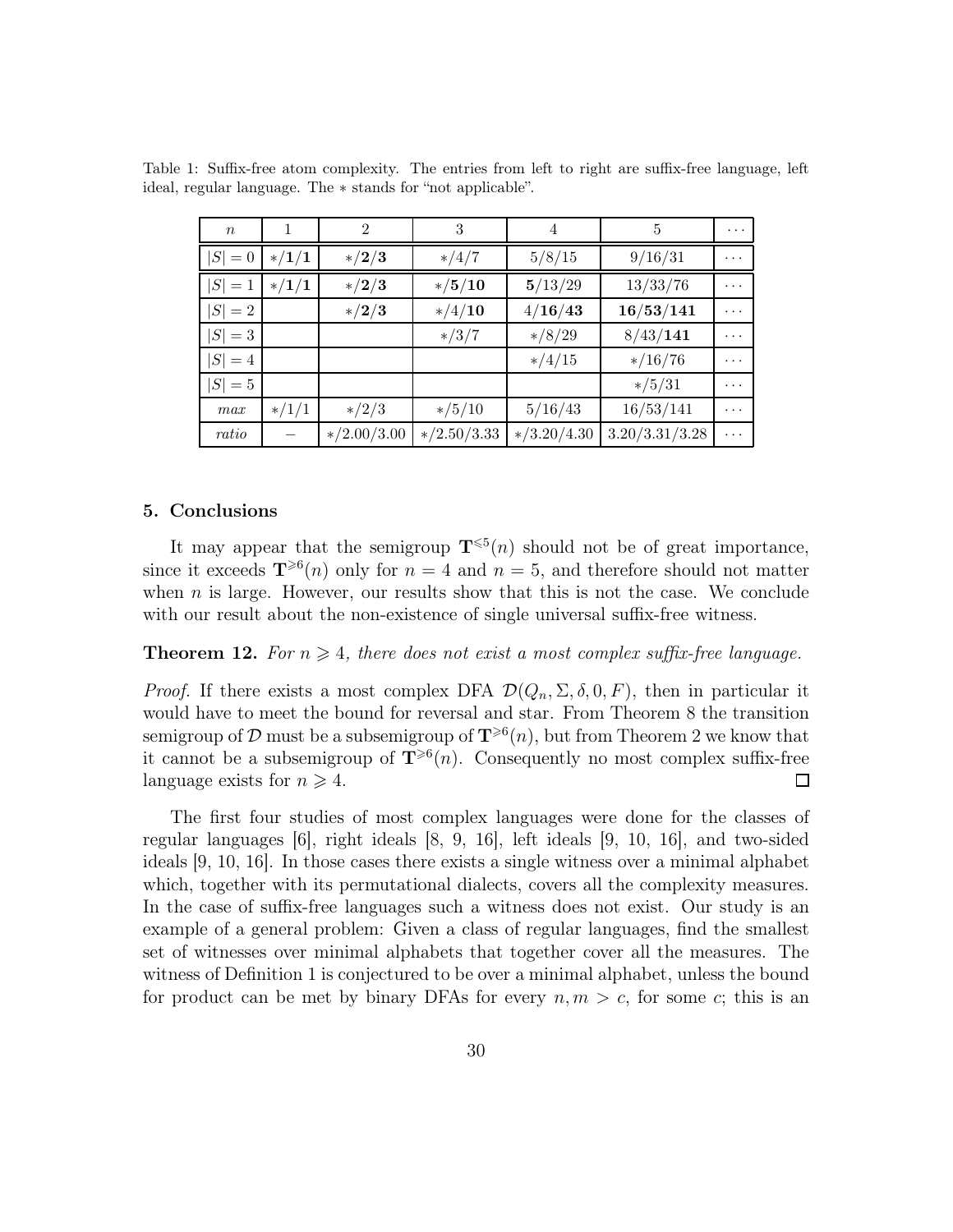| $\boldsymbol{n}$ | 6              | 7              | 8                 | 9                     |
|------------------|----------------|----------------|-------------------|-----------------------|
| $ S =0$          | 17/32/63       | 33/64/127      | 65/128/255        | 129/256/511           |
| $ S =1$          | 33/81/187      | 81/193/442     | 193/449/1,017     | 449/1,025/2,296       |
| $ S =2$          | 53/156/406     | 156/427/1,086  | 427/1, 114/2, 773 | 1, 114/2, 809/6, 859  |
| $ S =3$          | 43/166/501     | 166/542/1,548  | 542/1, 611/4, 425 | 1,611/4,517/12,043    |
| $ S =4$          | 16/106/406     | 106/462/1,548  | 462/1, 646/5, 083 | 1,646/5,245/15,361    |
| $ S =5$          | $*/32/187$     | 32/249/1,086   | 249/1, 205/4, 425 | 1, 205/4, 643/15, 361 |
| $ S  = 6$        | $*/6/63$       | $*/64/442$     | 64/568/2,773      | 568/3,019/12,043      |
| $ S =7$          |                | $*/7/127$      | $*/128/1,017$     | 128/1, 271/6, 859     |
| $ S =8$          |                |                | $*/8/255$         | $*/256/2,296$         |
| $ S =9$          |                |                |                   | $*/9/511$             |
| max              | 53/166/501     | 166/542/1,548  | 542/1, 646/5, 083 | 1,646/5,245/15,361    |
| ratio            | 3.31/3.13/3.55 | 3.13/3.27/3.09 | 3.27/3.04/3.28    | 3.04/3.19/3.02        |

Table 2: Suffix-free atom complexity continued.

open problem. The witness of Definition 2 is over a minimal alphabet, since five letters are required to meet the bound for syntactic complexity.

#### Acknowledgments

This work was supported by the Natural Sciences and Engineering Research Council of Canada (NSERC) grant No. OGP000087, and by the National Science Centre, Poland under grant number 2014/15/B/ST6/00615.

We are grateful to Sylvie Davies for careful proofreading, and for anonymous reviewers for their insightful comments.

### References

- [1] T. Ang, J.A. Brzozowski, Languages convex with respect to binary relations, and their closure properties, Acta Cybernet. 19 (2009) 445–464.
- [2] J. Bell, J.A. Brzozowski, N. Moreira, R. Reis, Symmetric groups and quotient complexity of boolean operations, in: J. Esparza, et al. (Eds.), ICALP 2014, volume 8573 of LNCS, Springer, 2014, pp. 1–12.
- [3] J. Berstel, D. Perrin, C. Reutenauer, Codes and Automata, Cambridge University Press, 2009.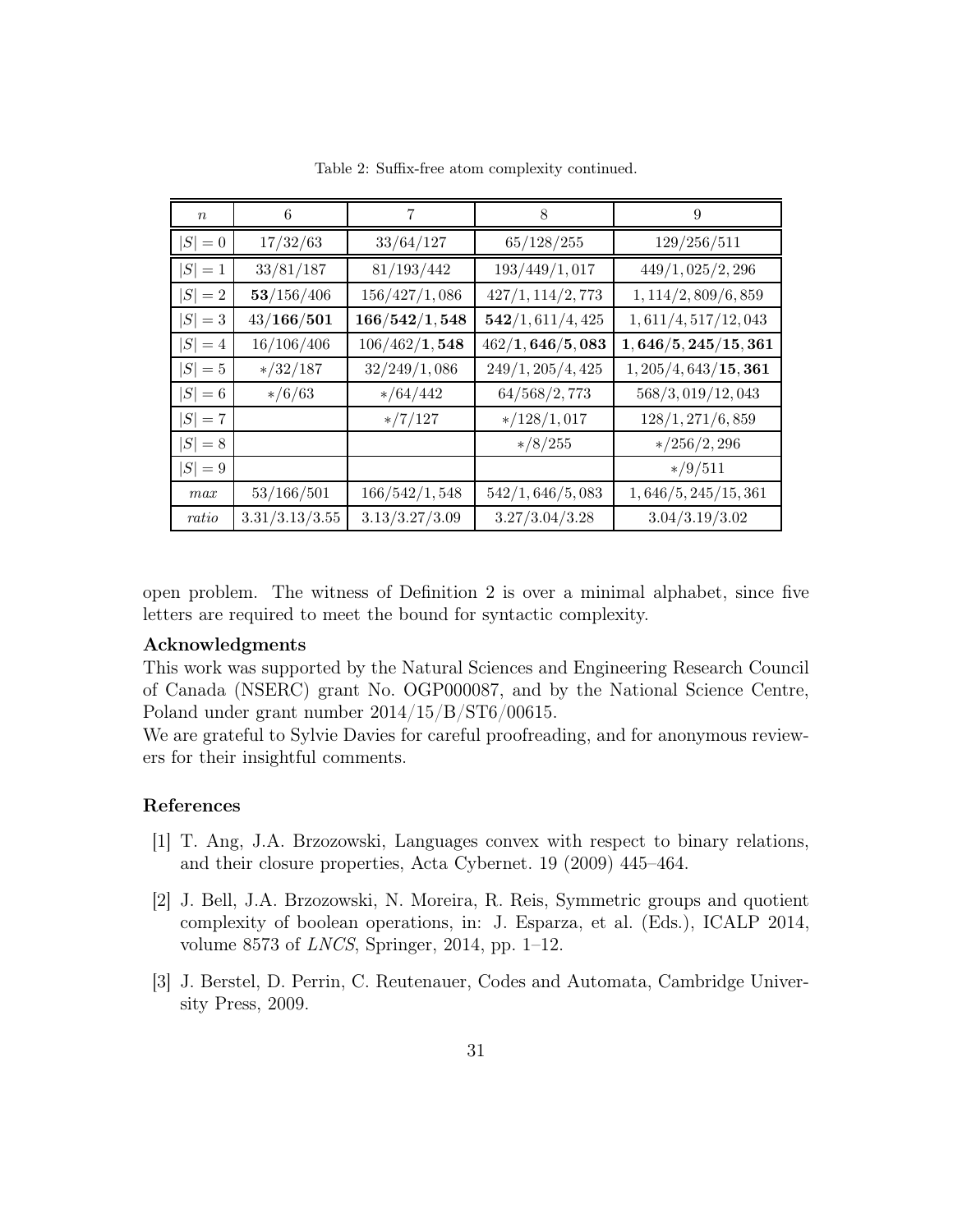- [4] J.A. Brzozowski, Complexity in convex languages, in: A. Dediu, H. Fernau, C. Martin-Vide (Eds.), LATA 2010, volume 6031 of LNCS, Springer, 2010, pp. 1–15.
- [5] J.A. Brzozowski, Quotient complexity of regular languages, J. Autom. Lang. Comb. 15 (2010) 71–89.
- [6] J.A. Brzozowski, In search of the most complex regular languages, Int. J. Found. Comput. Sc. 24 (2013) 691–708.
- [7] J.A. Brzozowski, Unrestricted state complexity of binary operations on regular languages, in: F.M. C. Câmpeanu, J. Shallit (Eds.), DCFS 2016, volume 9777 of LNCS, Springer Berlin / Heidelberg, 2016, pp.  $60-72$ . For a revised version see http://arxiv.org/abs/1602.01387.
- [8] J.A. Brzozowski, G. Davies, Most complex regular right ideals, in: H. Jürgensen, et al. (Eds.), DCFS, volume 8614 of LNCS, Springer, 2014, pp. 90–101.
- [9] J.A. Brzozowski, S. Davies, Quotient complexities of atoms in regular ideal languages, Acta Cybernet. 22 (2015) 293–311.
- [10] J.A. Brzozowski, S. Davies, B.Y.V. Liu, Most complex regular ideal languages, Discrete Math. Theor. Comput. Sci. (2016). To appear, also at http://arxiv. org/abs/1511.00157.
- [11] J.A. Brzozowski, G. Jirásková, B. Li, J. Smith, Quotient complexity of bifix-, factor-, and subword-free regular languages, Acta Cybernet. 21 (2014) 507–527.
- [12] J.A. Brzozowski, B. Li, Y. Ye, Syntactic complexity of prefix-, suffix-, bifix-, and factor-free regular languages, Theoret. Comput. Sci. 449 (2012) 37–53.
- [13] J.A. Brzozowski, B. Liu, Quotient complexity of star-free languages, Int. J. Found. Comput. Sci. 23 (2012) 1261–1276.
- [14] J.A. Brzozowski, C. Sinnamon, Complexity of left-ideal, suffix-closed, and suffixfree regular languages, 2016. http://arxiv.org/abs/1610.00728.
- [15] J.A. Brzozowski, C. Sinnamon, Complexity of prefix-convex regular languages, 2016. http://arxiv.org/abs/1605.06697.
- [16] J.A. Brzozowski, C. Sinnamon, Unrestricted state complexity of binary operations on regular and ideal languages, 2016. http://arxiv.org/abs/1602. 01387.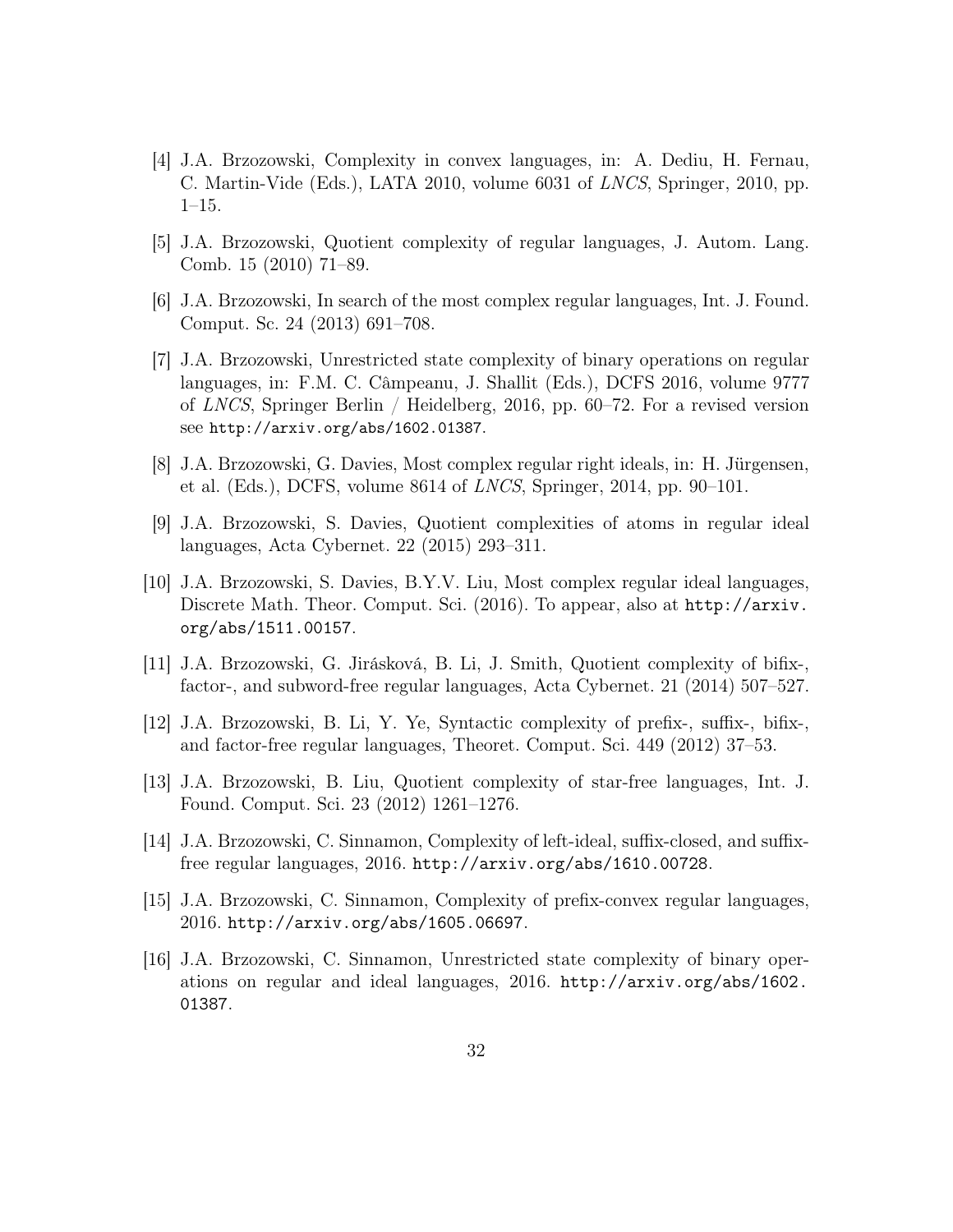- [17] J.A. Brzozowski, C. Sinnamon, Complexity of right-ideal, prefix-closed, and prefix-free regular languages, Acta Cybernet. (2017). To appear. Also at http: //arxiv.org/abs/1605.06697.
- [18] J.A. Brzozowski, M. Szykuła, Upper bounds on syntactic complexity of left and two-sided ideals, in: A.M. Shur, M.V. Volkov (Eds.), DLT 2014, volume 8633 of LNCS, Springer, 2014, pp. 13–24.
- [19] J.A. Brzozowski, M. Szykuła, Complexity of suffix-free regular languages, in: A. Kosowski, I. Walukiewicz (Eds.), FCT 2015, volume 9210 of LNCS, Springer, 2015, pp. 146–159.
- [20] J.A. Brzozowski, M. Szykuła, Upper bound for syntactic complexity of suffix-free languages, in: A. Okhotin, J. Shallit (Eds.), DCFS 2015, volume 9118 of LNCS, Springer, 2015, pp. 33–45. Full paper at http://arxiv.org/abs/1412.2281.
- [21] J.A. Brzozowski, H. Tamm, Theory of átomata, Theoret. Comput. Sci. 539 (2014) 13–27.
- [22] J.A. Brzozowski, Y. Ye, Syntactic complexity of ideal and closed languages, in: G. Mauri, A. Leporati (Eds.), DLT, volume 6795 of LNCS, Springer, 2011, pp. 117–128.
- [23] R. Cmorik, G. Jirásková, Basic operations on binary suffix-free languages, in: Z. Kotásek, et al. (Eds.), MEMICS, pp. 94–102.
- [24] M. Crochemore, C. Hancart, Automata for pattern matching, in: G. Rozenberg, A. Salomaa (Eds.), Handbook of Formal Languages, volume 2, Springer, 1997, pp. 399–462.
- [25] Y.S. Han, K. Salomaa, State complexity of union and intersection of finite languages, Int. J. Found. Comput. Sci. 19 (2008) 581–595.
- [26] Y.S. Han, K. Salomaa, State complexity of basic operations on suffix-free regular languages, Theoret. Comput. Sci. 410 (2009) 2537–2548.
- [27] M. Holzer, B. König, On deterministic finite automata and syntactic monoid size, Theoret. Comput. Sci. 327 (2004) 319–347.
- [28] M. Holzer, M. Kutrib, Descriptional and computational complexity of finite automata—a survey, Information and Computation 209 (2011)  $456 - 470$ .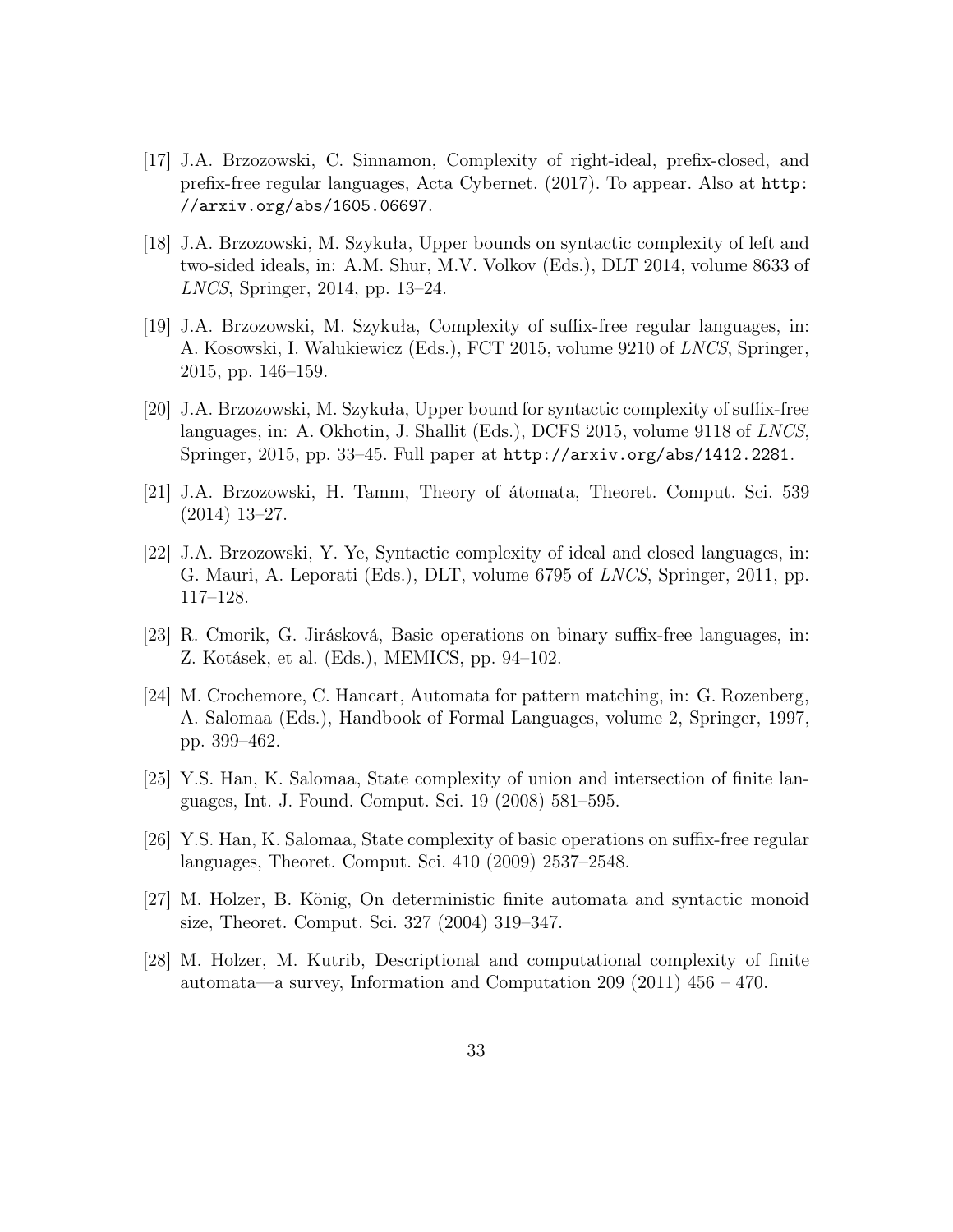- [29] S. Iván, Complexity of atoms, combinatorially, Inform. Process. Lett. 116 (2016) 356–360.
- [30] G. Jirásková, P. Olejár, State complexity of union and intersection of binary suffix-free languages, in: H. Bordihn, et al. (Eds.), NCMA, Austrian Computer Society, 2009, pp. 151–166.
- [31] B. Krawetz, J. Lawrence, J. Shallit, State complexity and the monoid of transformations of a finite set, in: M. Domaratzki, A. Okhotin, K. Salomaa, S. Yu (Eds.), Proceedings of the Implementation and Application of Automata, (CIAA), volume 3317 of LNCS, Springer, 2005, pp. 213–224.
- [32] E. Leiss, Succinct representation of regular languages by boolean automata, Theoret. Comput. Sci. 13 (2009) 323–330.
- [33] A.N. Maslov, Estimates of the number of states of finite automata, Dokl. Akad. Nauk SSSR 194 (1970) 1266–1268 (Russian). English translation: Soviet Math. Dokl. 11 (1970), 1373–1375.
- [34] J.E. Pin, Syntactic semigroups, in: Handbook of Formal Languages, vol. 1: Word, Language, Grammar, Springer, New York, NY, USA, 1997, pp. 679–746.
- [35] G. Thierrin, Convex languages, in: M. Nivat (Ed.), Automata, Languages and Programming, North-Holland, 1973, pp. 481–492.
- [36] S. Yu, State complexity of regular languages, J. Autom. Lang. Comb. 6 (2001) 221–234.
- [37] S. Yu, Q. Zhuang, K. Salomaa, The state complexities of some basic operations on regular languages, Theoret. Comput. Sci. 125 (1994) 315–328.

#### 6. Appendix

#### Product of Suffix-Free Languages: Binary Case

For  $m \geq 6, n \geq 3$ , let the first DFA be that of [23], except that the set of final states is changed to  $\{2', 4'\}$ ; thus let  $\Sigma = \{a, b\}$ ,  $\mathcal{D}'_m(a, b) = (Q'_m, \Sigma, \delta', 0', \{2', 4'\})$ , and let  $\mathcal{D}_n(a, b) = (Q_n, \Sigma, \delta, 0, \{1\})$ , with the transitions shown in Figure 7. Let  $L'_m(a, b)$  and  $L_n(a, b)$  be the corresponding languages.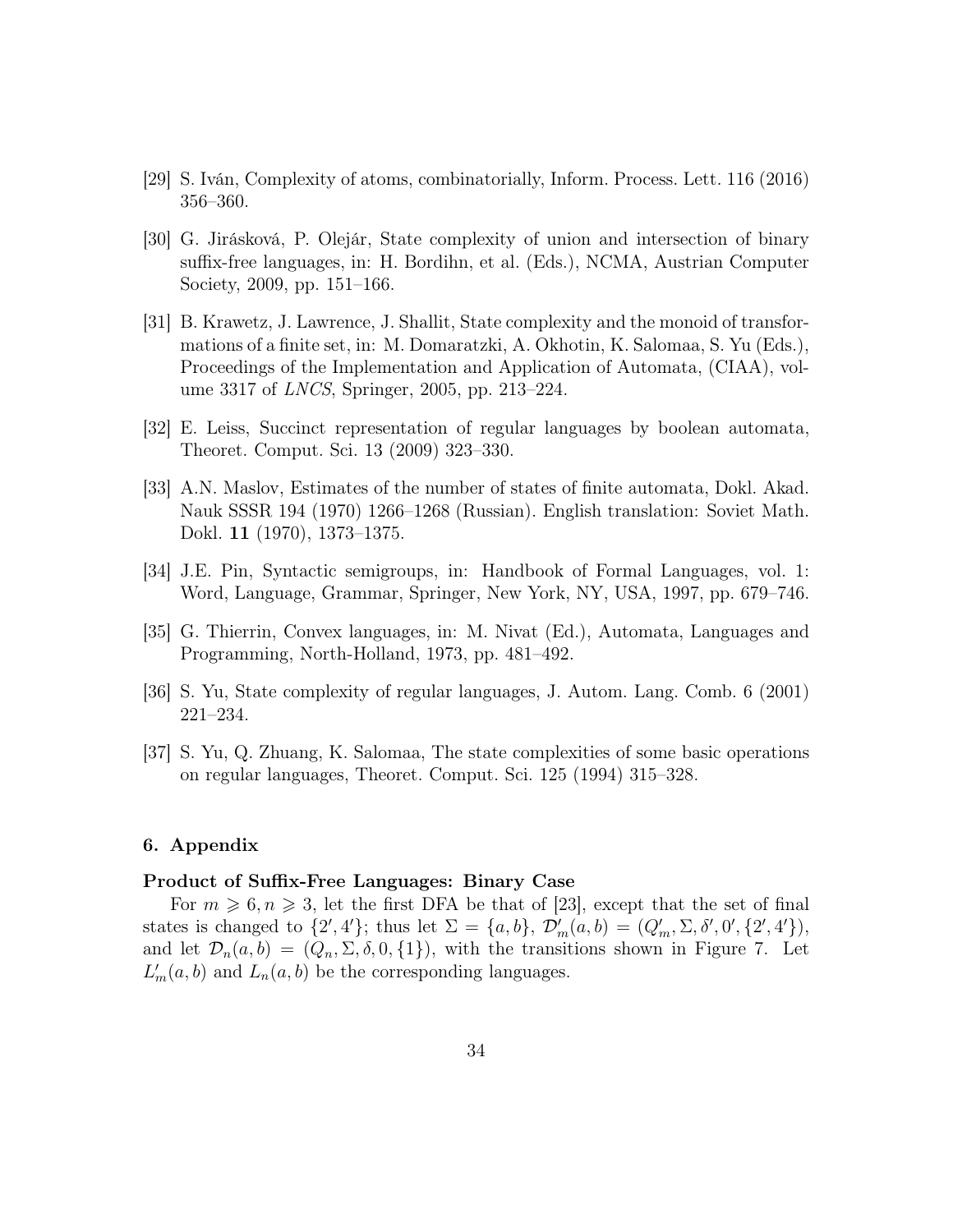

Figure 7: The witness DFA  $\mathcal{D}'_m$  and  $\mathcal{D}_n$  for product. The transitions to the empty states  $(m-1)'$ and  $n-1$  are omitted.

**Theorem 13** (Product: Binary Case). For  $m, n \ge 6$ ,  $L'_m(a, b)$  is suffix-free and  $L'_m(a,b) \cdot L_n(a,b)$  meets the bound  $(m-1)2^{n-2}+1$  when  $m-2$  and  $n-2$  are relatively prime.

*Proof.* First we need to show that  $\mathcal{D}'_m(a, b)$  is minimal and  $L'_m(a, b)$  is suffix-free. For minimality, it is easy to verify that every pair of states is distinguished by a word of the form  $a^i b$ . Suppose that  $L'_m(a, b)$  is not suffix-free; then there are some words  $u, v$ such that  $v \in L'_m(a, b)$  and  $uv \in L'_m(a, b)$ . Since there is no transformation mapping 0' to itself, this means that v maps both 0' and  $q' = 0'u \in \{1', \ldots, (m-2)'\}$  to a final state. Clearly  $v = bw$  for some w and so q' must be 2'. Then w maps 1' and 2 ′ to a final state. Since these two states cannot be focused to any state other than  $(m-1)$ ', and b sends every state from  $\{1', \ldots, (m-2)'\}$  except 2' to  $(m-1)$ ', we have  $w = a^i$ . But  $a^i$  preserves the distance between the states in the cycle, and so 1' and 2' cannot be mapped simultaneously to 2' and 4'. Minimality and suffix-freeness for  $\mathcal{D}_n(a, b)$  has been shown in [23].

The proof for meeting the bound  $(m-1)2^{n-2}+1$  is similar to that of [23, Theorem 5. We construct the NFA for  $L'_m(a, b)L_n(a, b)$  as usual. We show that  $(m-1)2^{n-2}+1$ subsets of the states are reachable and distinguishable. Since a subset S without  $n-1$ cannot be distinguished from  $S \cup \{n-1\}$ , we consider only S as the representative for both S and  $S \cup \{n-1\}$ . Similarly, a reachable subset S contains 0 if and only if it contains either 2' or 4'; we use only  $S \setminus \{0\}$  as the representative for these subsets.

Let  $X \subseteq \{1, \ldots, n-2\}$ . If  $X = \emptyset$ , then clearly each of the  $m-1$  subsets  $\{p'\}$ for  $p \in \{1, \ldots, m-2\}$  is reachable by  $ba^{p-1}$ . Now let  $X \neq \emptyset$ . To show that each of the  $(m-2)(2^{n-2}-1)$  subsets  $S = \{p'\} \cup X$  for  $p \in \{1, ..., m-2\}$  is reachable, we follow the proof of [23, Theorem 5] exactly. In this proof note that  $4' \in F$  makes no difference, since b maps 4' to  $(m-1)$ ', and so if applied to a subset containing 4', it